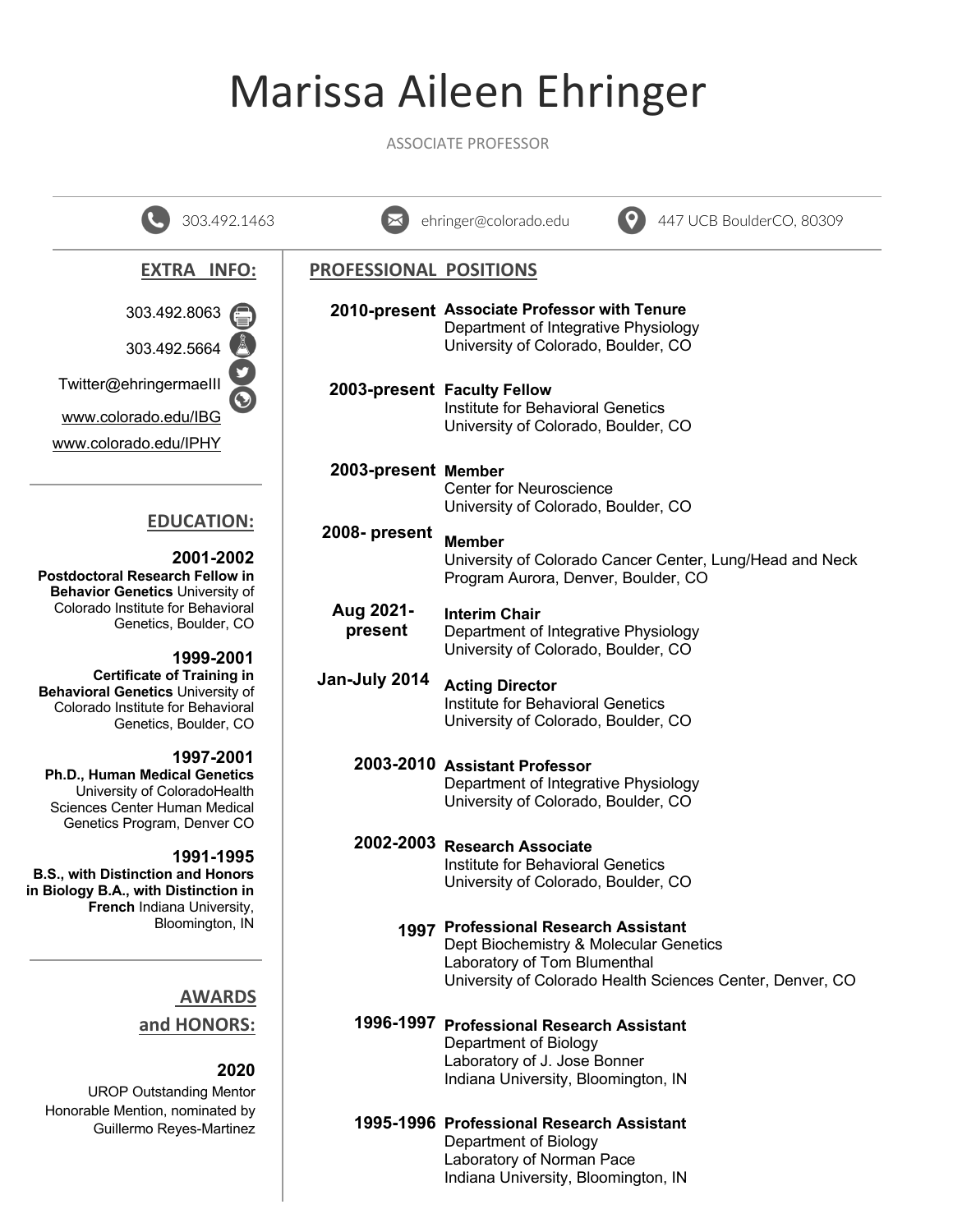#### **2001-2002**

Postdoctoral Training Fellowship University of Colorado Health Sciences Center, Denver CO

#### **2000-2001**

Graduate Student Training Fellowship Institute for Behavioral Genetics, University of Colorado Boulder, CO

#### **1994**

Undergraduate Research Grant Department of Biology, Indiana University, Bloomington, IN

## **1993**

Intercampus Undergraduate Summer Research Grant Indiana University /IU Southeast, Bloomington, IN/New Albany, IN

#### **1991-1995**

Member Honors Division, Indiana University, Bloomington, IN

#### **1991-1992**

Member Phi Eta Sigma Freshman Honor Society

- **1994-1995 Undergraduate Research Assistant** Department of Biology Laboratory of Noman Pace Indiana University, Bloomington, IN
	- **1993 Undergraduate Research Assistant** Department of Biology Laboratory of Gretchen Kirchner Indiana University Southeast, New Albany, IN

#### **ACTIVE - RESEARCH FUNDING**

- **2020-2025 NIH, U01 DA051937 (MPIs: Ehringer, Bachtell, Saba)** "Identification of Genes and Genetic Networks Contributing to Opioid Use Disorder Traits in the Hybrid Rat Diversity Panel",. **Award Total: \$1,700,000**
- **2018-2020 NIH, R03 AA026733 Co-I, now PI, no-cost extension** "Examining the role of a GCKR Polymorphism in alcohol-related behaviors in mice" **Award Total \$100,000**

## **ACTIVE – TRAINING GRANTS**

**2019-2024 NIH, T32 DA017637-17 Co-Investigator** "Research Training: Genetics of Substance Abuse" **Award Total \$1,304,626**

**2020-2025 NIH, T32 MH016880-39 Co-Investigator** "Research Training: Mental Health Behavior Genetics" **Award Total \$1,219,468**

## **COMPLETED - RESEARCH FUNDING**

| 2018-2019 | Skaggs School of Pharmaceutical Sciences, AMC, MPI with Laura Saba and Ryan Bachtell<br>"Dissecting the Genetic Predisposition for Opioid Self Administration using at Rat Model"<br>Award Total: \$50,000                                           |
|-----------|------------------------------------------------------------------------------------------------------------------------------------------------------------------------------------------------------------------------------------------------------|
| 2018-2019 | <b>LEAP Seed grant, University of Colorado</b><br>"Role of miR-138 in nicotine behaviors using a mouse model"<br>Award Total \$9,000                                                                                                                 |
| 2009-2014 | NIH, R01 AA017889, Principal Investigator<br>"Translational Studies of Nicotinic Receptor Genes: Alcohol and Nicotine"<br><b>Award Total \$2,747,347</b>                                                                                             |
| 2009-2014 | NIH, P60 DA011015 (PI: Hewitt)<br>Co-Investigator on Core B Data Management, Informatics, and Biostatistics<br>"Center on Antisocial Drug Dependence: The Genetics of HIV Risk Behaviors",<br>Award Total \$14,400,000 total; \$1,400,000 for Core B |
| 2009-2011 | NIH, R21 DA026901, (MPIs: Ehringer and Stitzel)<br>"Nicotinic Receptor Genes & Substance Abuse: Functional Studies of Associated SNPs"<br>Award Total \$876,204                                                                                      |
| 2008-2012 | <b>NIH R01 DA012845 (PI: Hewitt)</b><br>"Genetics of Adolescent Antisocial Drug Dependence", Co-I<br><b>Award Total \$2,443,536</b>                                                                                                                  |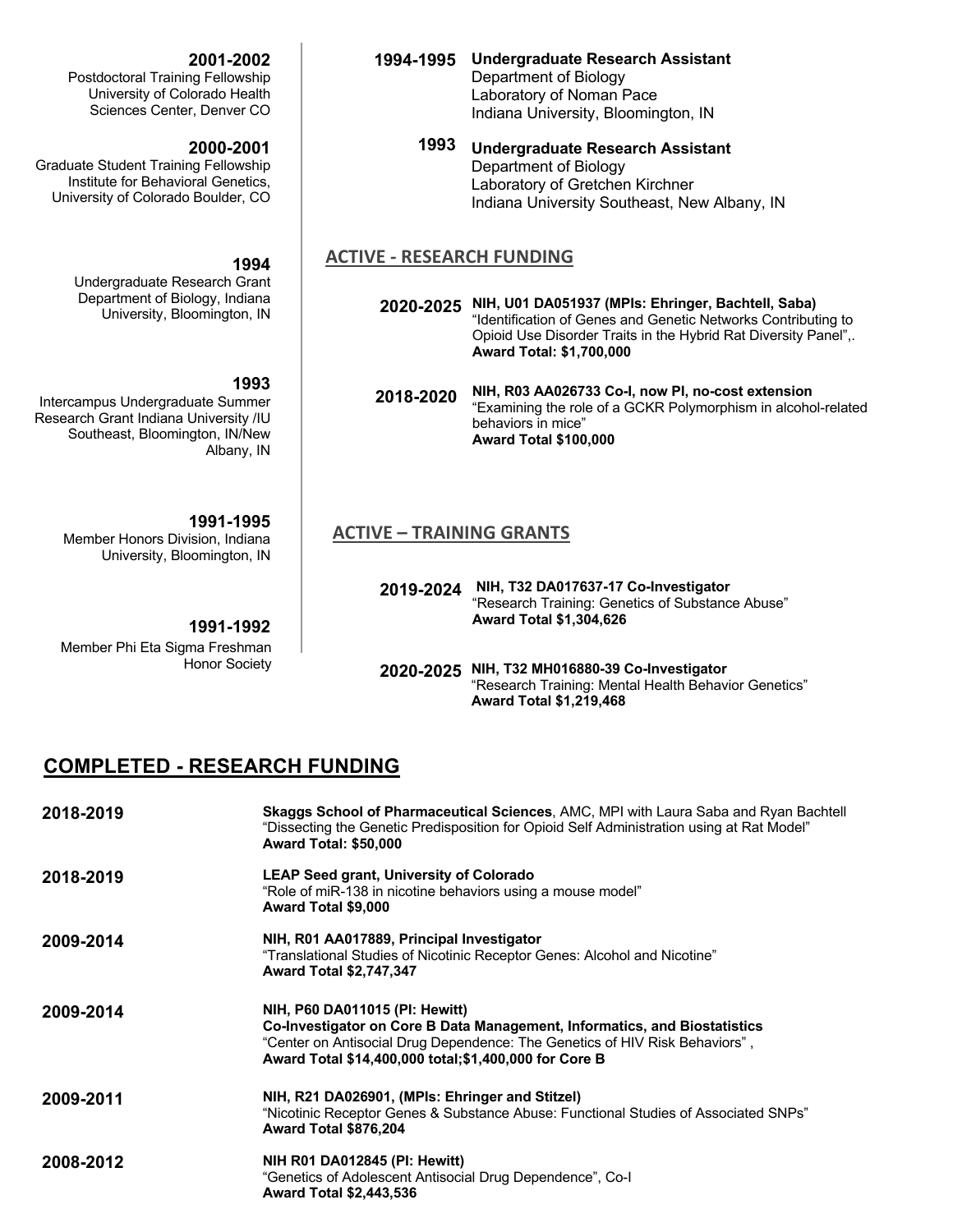# **COMPLETED - RESEARCH FUNDING - Continued**

| 2005-2010 | NIH K01 AA015336 (PI:Ehringer)<br>"Molecular Genetics and Behavior: Alcohol and Tobacco Use" K01 AA015336 Mentored Career Award<br><b>Award Total \$643,109</b>                                                                                                         |  |
|-----------|-------------------------------------------------------------------------------------------------------------------------------------------------------------------------------------------------------------------------------------------------------------------------|--|
| 2008-2009 | Seed Grant, American Cancer Society, Principal Investigator of Seed Award<br>"Functional Characterization of Nicotinic Receptor Genes Associated with Smoking Behavior and Lung<br>Cancer" IRG #57-001-47<br>Award Total \$10,000                                       |  |
| 2006-2010 | P01 HD31921 (PI: Harris)<br>The National Longitudinal Study of Adolescent Health Subcontract to IBG, Project V (PI: Hewitt):<br>Gene*Environment Contributions to Drug Use and Problem Behavior Trajectories", NIH, Co-<br>Investigator<br>Award Total \$526,830 to IBG |  |
| 2003-2009 | P60 DA011015 (PI: Crowley)<br>Antisocial Drug Dependence: Genetics", NIH, Co-Investigator on Assessment Core B<br>Award Total \$34,839                                                                                                                                  |  |
| 2007-2008 | Pilot project for P60 DA011015 (PI: Crowley)<br>"Resequencing of 5'region in CHRNB3 gene", NIH, PI of pilot project<br>Award Total \$29,400                                                                                                                             |  |
| 2005-2007 | NARSAD, (PI: Whisman)<br>"Prospective Associations Among Genes, Stress, and Depression" Co-Investigator<br><b>Award Total \$100,000</b>                                                                                                                                 |  |
| 2003-2006 | R01 AA014250 (PI: Smolen)<br>"Genetic Association and Stratification: Alcoholism" NIH, Co-Investigator<br><b>Award Total \$425,000</b>                                                                                                                                  |  |
| 2004-2005 | University of Colorado, Principal Investigator<br>"Searching for Genes Involved in Alcohol and Tobacco Addiction" Grant-in-Aid, Council on Research<br>and Creative Work (CRCW)<br><b>Award Total \$6997</b>                                                            |  |
| 2005-2006 | University of Colorado, Principal Investigator<br>"How are Running (Exercise) and Alcohol Preference Related in a Mouse Model" Junior Faculty<br>Development Award, Council on Research and Creative Work (CRCW)<br><b>Award Total \$5000</b>                           |  |
| 2004-2005 | Supplement #4S-003 Colorado Tobacco Research Program, Principal Investigator<br>"Candidate Genes for Tobacco Use and Nicotine Dependence"<br>Award Total \$100,000                                                                                                      |  |
| 2004      | Pilot Project", NIH, PI of pilot project P60 DA011015 (PI: Crowley)<br>"Targeting SNPs in the CNR1 gene for Marijuana Association Study Component 6<br>Award Total \$20,000                                                                                             |  |
| 2002-2004 | (IDEA 1535688) Colorado Tobacco Research Program, Principal Investigator<br>"Candidate Genes for Tobacco Use and Dependence" Innovative Developmental and Exploratory<br>Award<br>Award Total \$110,250                                                                 |  |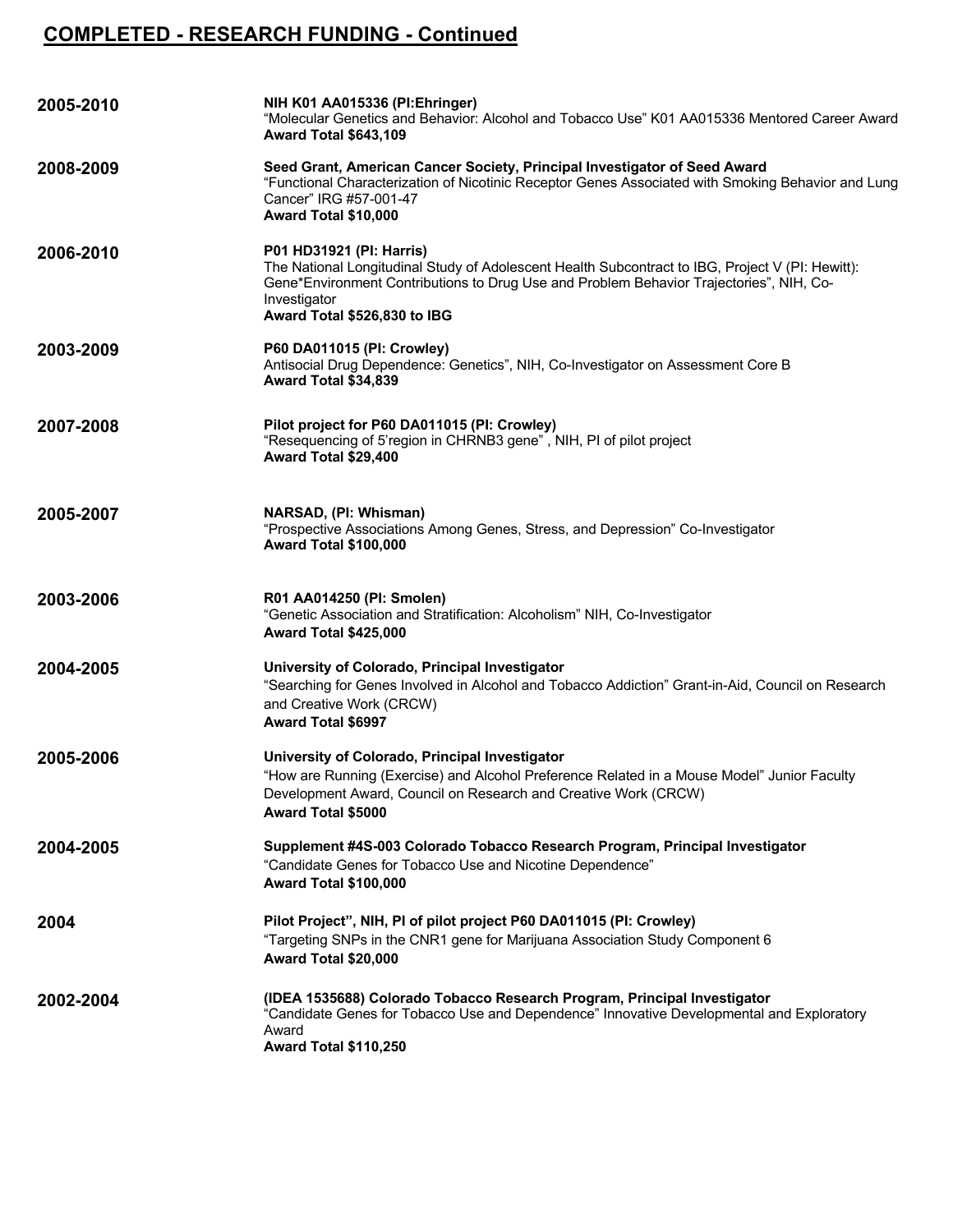**2011-2016 K01 AA019447, NIH, Sponsor (PI: Dr. Helen Kamens)** "Genetics of Alcohol and Nicotine Behaviors" **Award Total \$675,0000**

## **PUBLICATIONS**

**\***Indicates an undergraduate student under the supervision of Dr. Ehringer. **\*\***Indicates a graduate student under the supervision of Dr. Ehringer. **\*\*\***Indicates a postdoctoral trainee under the supervision of Dr. Ehringer.

| 2021 | DOI:<br>10.1002/ajmg.b.32874                                                                | 73. S.M.C. Colbert, S.A. Funkhouser, E.C. Johnson, C.L. Morrison, C.A.<br>Hoeffer, N.P. Friedman, M.A. Ehringer, L.M. Evans. (2021) Novel<br>characterization of the multivariate genetic architecture of internalizing<br>psychopathology and alcohol use. Am J Med Genet B Neuropsychiatric<br>Genetics, in press. |
|------|---------------------------------------------------------------------------------------------|----------------------------------------------------------------------------------------------------------------------------------------------------------------------------------------------------------------------------------------------------------------------------------------------------------------------|
|      | DOI:<br>org/10.1111/gbb.12730                                                               | 72. W. Booher**, L. Hall**, A. Thomas**, G. Reyes-Martinez*, K. Scanlon*, C.<br>Lowry, M. A. Ehringer. (2021) Anxiety-related defensive behavioral<br>responses in mice selectively bred for high and low activity. Genes, Brain, and<br>Behavior, 20(7):e12730.                                                     |
|      | DOI:<br>org/10.1111/add.15450                                                               | 71. L. M. Evans, S. Jang, D.B. Hancock, M.A. Ehringer, J.M. Otto, S.I.<br>Vrieze, M.C. Keller. (2021) Genetic architecture of four smoking behaviors<br>using partitioned SNP heritability. Addiction. 116(9):2498-2508.                                                                                             |
|      | DOI:<br>10.1038/s41467-021-<br>21226-z<br><b>PMID: 33785739</b><br><b>PMCID: PMC8009871</b> | 70. D. McGuire, Y. Jiang, M. Liu, J.D. Weissenkampen, S. Eckert, L. Yang, F.<br>Chen, GSCAN, A. Berg, S. Vrieze, B. Jiang, Q. Li, D.J. Liu. (2021) Model-<br>based assessment of replicability for genome-wide association meta-analysis.<br>Nature Communications, 12(1):1964. *member of GSCAN                     |
| 2020 | DOI:<br>10.7554/eLife.56630                                                                 | 69. H. Wong, J. Levenga, L. LaPlante, B. Keller, A. Cooper-Sansone, C.<br>Borski, R. Milstead, M. Ehringer, C. Hoeffer. (2020) Isoform-specific roles for<br>AKT in affective behavior, spatial memory, and extinction related to<br>psychiatric disorders. eLife, 19:e56630.                                        |
|      | DOI:<br>10.1093/ntr/ntaa229<br><b>PMID: 33165565</b>                                        | 68. C. Adjangba, R. Border, P. Romero Villela**, M.A. Ehringer, L.C. Evans.<br>(2020) Little evidence of modified genetic effect of rs16969968 on heavy<br>smoking based on age of onset of smoking. Nicotine and Tobacco Research,<br>23(6):1055-1063.                                                              |
|      | DOI:<br>10.1007/s10519-020-<br>$10014-y$<br><b>PMCID: PMC7854991</b>                        | 67. A.L. Thomas** <sup>D</sup> , L.M. Evans <sup>D</sup> , M.D. Nelsen, E.J. Chesler, M.S. Powers***,<br>W.C. Booher**, C.A. Lowry, J.C. DeFries, M.A. Ehringer (2020) Whole-<br>genome sequencing of inbred mouse strains selected for high and low open-<br>field activity. Behavior Genetics, 51(1):68-81.        |
|      | DOI:<br>10.1093/ntr/ntaa006<br><b>PMID: 31930296</b><br><b>PMCID: PMC7749195</b>            | 66. L.C. Evans, E.C. Johnson, W.E. Melroy-Greif**, J.K. Hewitt, C.A. Hoeffer,<br>M.C. Keller, L.M. Saba, J.A. Stitzel, M.A. Ehringer (2020) The role of a priori-<br>identified addiction and smoking gene sets in smoking behaviors. Nicotine<br>and Tobacco Research, 22(8):1310-1315.                             |
| 2019 | DOI:<br>10.1016/j.alcohol.2018.1<br>0.007<br><b>PMID: 30616894</b>                          | 65. W.C. Booher**, N.R. Hoft***, M.A. Ehringer (2019) The effect of voluntary<br>wheel running on 129/SvEvTac and C3H/lbg alcohol consumption. Alcohol,<br>77:91-99.                                                                                                                                                 |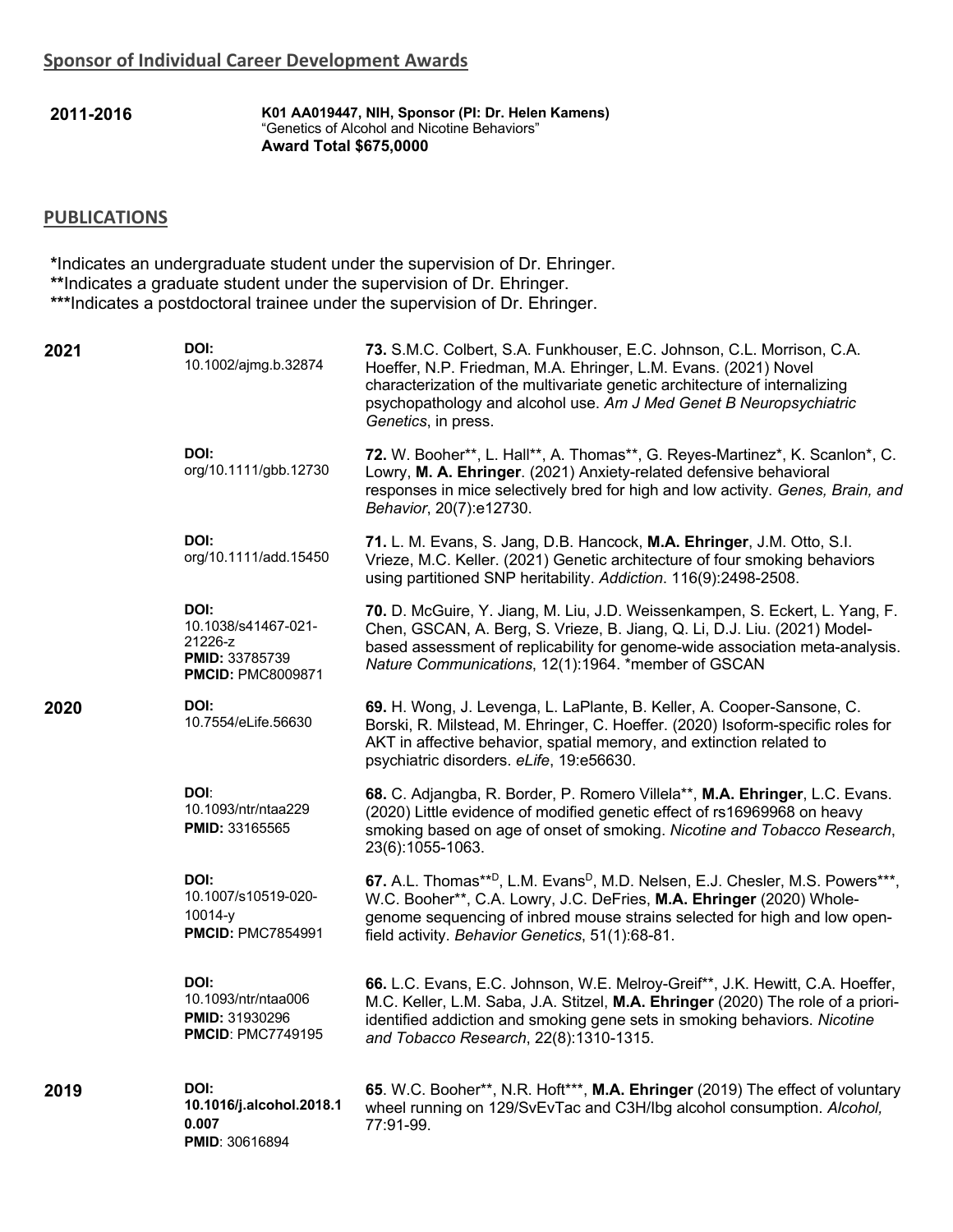|      | DOI:<br>10.1038/s41588-018-<br>0307-5<br><b>PMCID: PMC6358542</b>                              | 64. M. Liu, Y. Jiang, R. Wedow, Y. Li, D.M. Brazel, M.A. Ehringer,J.K.<br>Hewitt,M.C. Keller,J.A. Stitzel, K. Stefansson, T.E. Thorgeirsson, G.<br>Abecasis, D.J. Liu, S. Vrieze. (2019) Association studies of up to 1.2 million<br>individuals yield new insights into the genetic etiology of tobacco and alcohol<br>use. Nature Genetics, 51(2): 237-244. PMC6358542                                                                                                                                                                                                                                                                                                                                                                                                                                                                                                                                                                                                                                                                                                                                     |
|------|------------------------------------------------------------------------------------------------|--------------------------------------------------------------------------------------------------------------------------------------------------------------------------------------------------------------------------------------------------------------------------------------------------------------------------------------------------------------------------------------------------------------------------------------------------------------------------------------------------------------------------------------------------------------------------------------------------------------------------------------------------------------------------------------------------------------------------------------------------------------------------------------------------------------------------------------------------------------------------------------------------------------------------------------------------------------------------------------------------------------------------------------------------------------------------------------------------------------|
|      | DOI:<br>10.1093/ntr/nty095<br><b>PMCID: PMC6528143</b><br><b>PMID: 29767774</b>                | 63. S. M. Lutz, B. Frederiksen, F. Begum, M.H. Cho, B. Hobbs, M.L.<br>McDonald, M.M. Parker, D. L. DeMeo, M. Ehringer, K. Young, L. Jiang, M.G.<br>Foreman, G.L. Kinney, B.J. Make, D.A. Lomas, P. Bakke, A. Gulsvik, J.D.<br>Crapo, E.K. Silverman, T.H. Beaty, J.E. Hokanson, the ECLIPSE and<br>COPDGene Investigators (2019) Common and rare variants analysis of<br>smoking related traits among current and former smokers of European and<br>African ancestry. Nicotine and Tobacco Research, 21(6):714-722.                                                                                                                                                                                                                                                                                                                                                                                                                                                                                                                                                                                          |
| 2017 | DOI:<br>10.1016/j.biopsych.2017.0<br>6.033<br>PMID: 28823710<br><b>PMCID: PMC5643230</b>       | 62. E. C. Johnson, R. Border, W.E. Melroy-Greif**, C.A. deLeeuw, M.A.<br>Ehringer, M.C. Keller. (2017) No evidence that schizophrenia candidate<br>genes are more associated with schizophrenia than noncandidate genes.<br>Biological Psychiatry, 82(10):702-708.                                                                                                                                                                                                                                                                                                                                                                                                                                                                                                                                                                                                                                                                                                                                                                                                                                           |
|      | DOI:<br>10.1186/s13104-017-<br>2470-7                                                          | 61. H.M. Kamens***, C. Silva, R. McCarthy*, R.J. Cox*, M.A. Ehringer (2017)<br>No evidence of a role of the $\beta$ 4 subunit of the nicotinic acetylcholine receptor<br>in alcohol-related behaviors. BMC Res Notes, 10:151.                                                                                                                                                                                                                                                                                                                                                                                                                                                                                                                                                                                                                                                                                                                                                                                                                                                                                |
|      | DOI::<br>10.1093/ntr/ntw200<br><b>PMID: 27613895</b><br><b>PMCID: PMC5868095</b>               | 60. W.E. Melroy-Greif**, M.A. Simonson, R.P. Corley, S.M. Lutz, J.E.<br>Hokanson, M.A. Ehringer (2017) Examination of the involvement of<br>cholinergic-associated genes in nicotine behaviors in European and African<br>Americans. Nicotine and Tobacco Research, 19:4(417-425).                                                                                                                                                                                                                                                                                                                                                                                                                                                                                                                                                                                                                                                                                                                                                                                                                           |
| 2016 | DOI:<br>10.1016/j.alcohol.2015.10.<br>005<br><b>PMID: 27788777</b><br><b>PMCID: PMC5123698</b> | 59. W.E. Melroy-Grief**, C. Vadasz, H.M. Kamens, M.B. McQueen, R.P.<br>Corley, M.C. Stallings, C.J. Hopfer, K.S. Krauter, S.A. Brown, J.K. Hewitt,<br>M.A. Ehringer (2016) Test for association of common variants in GRM7 with<br>alcohol consumption. Alcohol, 55:43-50.                                                                                                                                                                                                                                                                                                                                                                                                                                                                                                                                                                                                                                                                                                                                                                                                                                   |
|      | DOI:<br>10.1111/gbb.12294<br><b>PMID: 27063791</b><br><b>PMCID: PMC4891292</b>                 | 58. T. Darlington**, R. McCarthy*, R. Cox*, J. Miyamoto-Ditmon, X. Gallego,<br>M.A. Ehringer (2016) Voluntary wheel running reduces voluntary<br>consumption of ethanol in mice: identification of candidate genes through<br>striatal gene expression profiling. Genes, Brain, and Behavior, 15(5):474-90.                                                                                                                                                                                                                                                                                                                                                                                                                                                                                                                                                                                                                                                                                                                                                                                                  |
|      | DOI:<br>10.1007/s10519-016-<br>9792-4<br><b>PMID: 27085880</b><br><b>PMCID: PMC4975622</b>     | 57. H.M. Kamens***, R.P. Corley, P.A. Richmond, T.M. Darlington**, R.<br>Dowell, C.J. Hopfer, M.C. Stallings, J.K. Hewitt, S.A. Brown, M.A. Ehringer<br>(2016) Evidence for association between low frequency variants in<br>CHRNA6/CHRNB3 and antisocial drug dependence. Behavior Genetics,<br>46(5):693-704.                                                                                                                                                                                                                                                                                                                                                                                                                                                                                                                                                                                                                                                                                                                                                                                              |
|      | DOI: 10.1007/s10519-015-<br>9737-3<br><b>PMID: 26392368</b><br><b>PMCID: PMC4752855</b>        | 56. T. Schwantes-An, J. Zhang, L. Chen, S.M. Hartz, R.C. Culverhouse, X.<br>Chen, H. Coon, J. Frank, H.M. Kamens***, B. Konte, L. Kovanen, A. Latvala,<br>L.N. Legrand, B.S. Maher, W.E. Melroy**, E.C. Nelson, M.W. Reid, J.D.<br>Robinson, P. Shen, B. Yang, J.A. Andrews, P. Aveyard, O. Beltcheva, S.A.<br>Brown, D.S. Cannon, S. Cichon, R.P. Corley, N. Dahmen, L. Degenhardt, T.<br>Foroud, W. Gaebel, I. Giegling, S.J. Glatt, R.A. Grucza, J. Hardin, A.M.<br>Hartmann, A.C. Heath, S. Herms, C.A. Hodgkinson, P. Hoffmann, H. Hops, D.<br>Huizinga, M. Ising, E.O. Johnson, E. Johnstone, R.P. Kaneva, K.S. Kendler,<br>F. Kiefer, H.R. Kranzler, K.S. Krauter K.S., O. Levran, S. Lucae, M.T.<br>Lynskey, W. Maier, K. Mann, N.G. Martin, M. Mattheisen, G.W. Montgomery,<br>B. Müller-Myhsok, M.F. Murphy, M.C. Neale, M.A. Nikolov, D. Nishita, M.M.<br>Nöthen, J. Nurnberger, T. Partonen, M.L. Pergadia, M. Reynolds, M. Ridinger,<br>R.J. Rose, N. Rouvinen-Lagerström, N. Scherbaum, C. Schmäl, M. Soyka,<br>M.C. Stallings, M. Steffens, J. Treutlein, M. Tsuang, T.L. Wall, N. Wodarz, V. |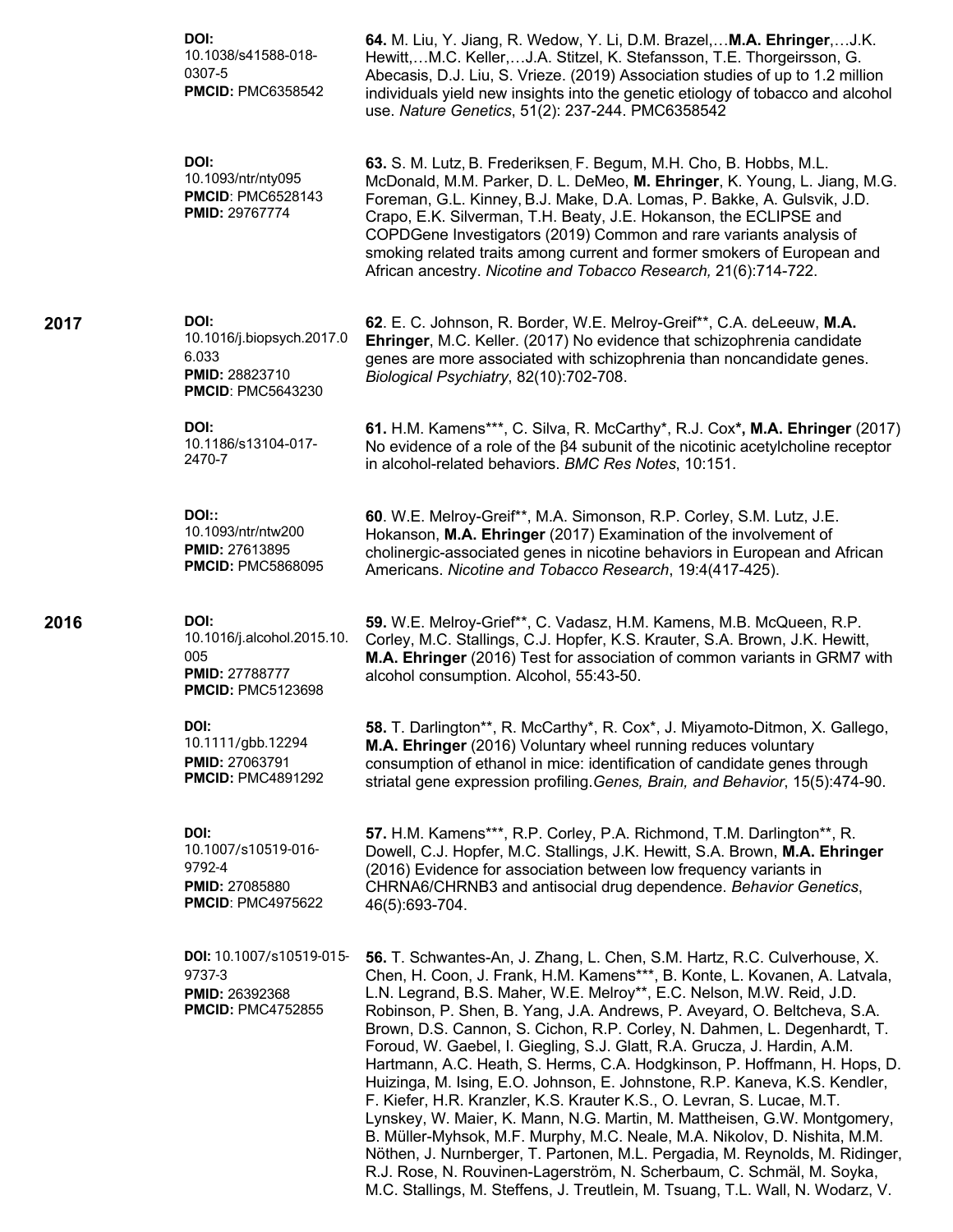|      |                                                                                                   | Yuferov, P. Zill, A.W. Bergen, J. Chen, P.M. Cinciripini, H.J. Edenberg, M.A.<br>Ehringer, R.E. Ferrell, J. Gelernter, D. Goldman, J. Hewitt, C.J. Hopfer, W.G.<br>Iacono, J. Kaprio, M.J. Kreek, I.M. Kremensky, P.A.F. Madden, M. McGue,<br>M.R. Munafò, R.A. Philibert, M. Rietschel, A. Roy, D. Rujescu, S.T.<br>Saarikoski, G.E. Swan, A.A. Todorov, M.M. Vanyukov, R.B. Weiss, L.J. Bierut,<br>N.L. Saccone. (2016) Association of the OPRM1 variant rs1799971 (A118G)<br>with non-specific liability to substance dependence in a collaborative de novo<br>meta-analysis of European-ancestry cohorts. Behavior Genetics, 46(2):151-<br>69.                                                                                                                                                                                                                                                                                                                                                                                                                                                                                                                                                                                                                                                                                                                                                                                                                                                                                                                                                                                                                        |
|------|---------------------------------------------------------------------------------------------------|---------------------------------------------------------------------------------------------------------------------------------------------------------------------------------------------------------------------------------------------------------------------------------------------------------------------------------------------------------------------------------------------------------------------------------------------------------------------------------------------------------------------------------------------------------------------------------------------------------------------------------------------------------------------------------------------------------------------------------------------------------------------------------------------------------------------------------------------------------------------------------------------------------------------------------------------------------------------------------------------------------------------------------------------------------------------------------------------------------------------------------------------------------------------------------------------------------------------------------------------------------------------------------------------------------------------------------------------------------------------------------------------------------------------------------------------------------------------------------------------------------------------------------------------------------------------------------------------------------------------------------------------------------------------------|
| 2015 | DOI:<br>10.1016/j.neuropharm.20<br>15.08.035<br><b>PMID: 26318101</b><br><b>PMCID: PMC4655151</b> | 55. H.M. Kamens***, J. Miyamoto, M.S. Powers***, K. Ro*, M. Soto*, R. Cox*,<br>J.A. Stitzel, M.A. Ehringer. (2015) The ß3 subunit of the nicotinic<br>acetylcholine receptor: modulation of gene expression and nicotine<br>consumption. Neuropharmacology, 99:639-49.                                                                                                                                                                                                                                                                                                                                                                                                                                                                                                                                                                                                                                                                                                                                                                                                                                                                                                                                                                                                                                                                                                                                                                                                                                                                                                                                                                                                    |
|      | DOI:<br>10.1016/j.physbeh.2014.1<br>0.008<br><b>PMID: 25447477</b><br><b>PMCID: PMC4258452</b>    | 54. X. Gallego***, R.J. Cox*, E. Funk*, R.A. Foster*, M.A. Ehringer. (2015)<br>Voluntary exercise decreases ethanol preference and consumption in<br>C57BL/6J adolescent mice: Sex differences and hippocampal BDNF<br>expression. Physiology and Behavior. 138:28-36.                                                                                                                                                                                                                                                                                                                                                                                                                                                                                                                                                                                                                                                                                                                                                                                                                                                                                                                                                                                                                                                                                                                                                                                                                                                                                                                                                                                                    |
| 2014 | DOI:<br>10.1016/j.addbeh.2014.07<br>.014<br><b>PMCID: PMC4240634</b><br><b>PMID: 25127196</b>     | 53. J. Daw, J.D. Boardman, R. Peterson, A. Smolen, B.C. Haberstick, M.A.<br>Ehringer, S.T. Ennett, and V.A. Foshee. (2014) The interactive effect of<br>neighborhood peer cigarette use and 5HTTLPR Genotype on individual<br>cigarette use. Addictive Behaviors. 39(12): 1804-1810.                                                                                                                                                                                                                                                                                                                                                                                                                                                                                                                                                                                                                                                                                                                                                                                                                                                                                                                                                                                                                                                                                                                                                                                                                                                                                                                                                                                      |
|      | DOI:<br>10.1007/s10519-014-<br>$9653-y$<br><b>PMID: 24687270</b><br><b>PMCID: PMC4098655</b>      | 52. W.E. Melroy**, S.H. Stephens***, J.T. Sakai, H.M. Kamens***, M.B.<br>McQueen, R.P. Corley, M.C. Stallings, C.J. Hopfer, K.S. Krauter, S.A. Brown,<br>J.K. Hewitt, and M.A. Ehringer. (2014) Examination of genetic variation in<br>GABRA2 with conduct disorder and alcohol abuse and dependence in a<br>longitudinal study. Behavior Genetics. 44(4): 356-367.                                                                                                                                                                                                                                                                                                                                                                                                                                                                                                                                                                                                                                                                                                                                                                                                                                                                                                                                                                                                                                                                                                                                                                                                                                                                                                       |
|      | DOI:<br>10.1016/j.bbr.2013.11.011<br><b>PMCID: PMC3893816</b><br><b>PMID: 24239693</b>            | 51. T.M. Darlington**, R.D. McCarthy**, R.J. Cox, and M.A. Ehringer. (2014)<br>Mesolimbic transcriptional response to hedonic substitution of voluntary<br>exercise and voluntary ethanol consumption. Behavioural Brain Research.<br>259:313-320.                                                                                                                                                                                                                                                                                                                                                                                                                                                                                                                                                                                                                                                                                                                                                                                                                                                                                                                                                                                                                                                                                                                                                                                                                                                                                                                                                                                                                        |
| 2013 | DOI:<br>10.1016/j.alcohol.2013.07.<br>002 PMID: 23981442<br><b>PMCID: PMC3836826</b>              | 50. J.N. McClintick, X. Xuei, J.A. Tischfield, A. Goate, T. Foroud, L. Wetherill,<br>M.A. Ehringer, and H.J. Edenberg. (2013) Stress-response pathways are<br>altered in the hippocampus of chronic alcoholics. Alcohol. 47(7): 505-515.                                                                                                                                                                                                                                                                                                                                                                                                                                                                                                                                                                                                                                                                                                                                                                                                                                                                                                                                                                                                                                                                                                                                                                                                                                                                                                                                                                                                                                  |
|      | <b>DOI:</b> 10.1002/gepi.21760<br><b>PMCID: PMC3947535</b><br><b>PMID: 24186853</b>               | 49. S.H. Stephens***, S.M. Hartz, N.R. Hoft***, N.L. Saccone, R.C. Corley, J.K.<br>Hewitt, C.J. Hopfer, N. Breslau, H. Coon, X. Chen, F. Ducci, N. Dueker, N.<br>Franceschini, J. Frank, Y. Han, N.N. Hansel, C. Jiang, T. Korhonen, P.A. Lind, J. Liu,<br>M. Michel, L-P. Lyytikäinen, J.R. Shaffer, S.E. Short, J. Sun, A. Teumer, J.R.<br>Thompson, N. Vogelzangs, J.M. Vink, A. Wenzlaff, W. Wheeler, B-Z. Yang, S.H.<br>Aggen, A.J. Balmforth, S. Baumesiter, T.H. Beaty, D.J. Benjamin, A.W. Bergen, U.<br>Broms, D. Cesarini, N. Chatterjee, J. Chen, Y-C. Cheng, S. Cichon, D. Couper, F.<br>Cucca, D. Dick, T. Foround, H. Furberg, I. Giegling, N.A. Gillespie, F. Gu, A.S .Hall, J.<br>Hällfors, S. Han, A.M. Hartmann, K. Heikkilä, I.B. Hickie, J.J. Hottenga, P. Jousilahti,<br>M. Kaakinen, M. Kähönen, P.D. Koellinger, S. Kittner, B. Konte, M-T. Landi, T.<br>Laatikainen, M. Leppert, S.M. Levy, R.A. Mathias, D.W. McNeil, S.E. Medlund, G.W.<br>Montgomery, T. Murray, M. Nauck, K.E. North, P.D. Paré, M. Pergadia, I. Ruczinski, V.<br>Salomaa, J. Viikari, G. Willemsen, K.C. Barnes, E. Boerwinkle, D.I. Boomsma, N.<br>Caporaso, H.J. Edenberg, C. Francks, J. Gelernter, H.J. Grabe, H. Hops, M-R.<br>Jarvelin, M. Johannesson, K.S. Kendler, T. Lehtimäki, P.K.E. Magnusson, M.L.<br>Marazita, J. Marchini, B.D. Mitchell, M.M. Nöthen, B.W. Penninx, O. Raitakari, M.<br>Rietschel, D. Rujescu, N.J. Samani, A.G. Schwartz, S. Shete, M. Spitz, G.E. Swan, H.<br>Völzke, J. Veijola, Q. Wei, C. Amos, D.S. Canon, R. Grucza, D. Hatsukami, A. Heath,<br>E.O. Johnson, J. Kaprio, P. Madden, N.G. Martin, V.L. Stevens, R.B. Weiss, P. Kraft, |

L.J. Bierut, **M.A. Ehringer**. (2013) Distinct Loci in the CHRNA5/CHRNA3/CHRNB4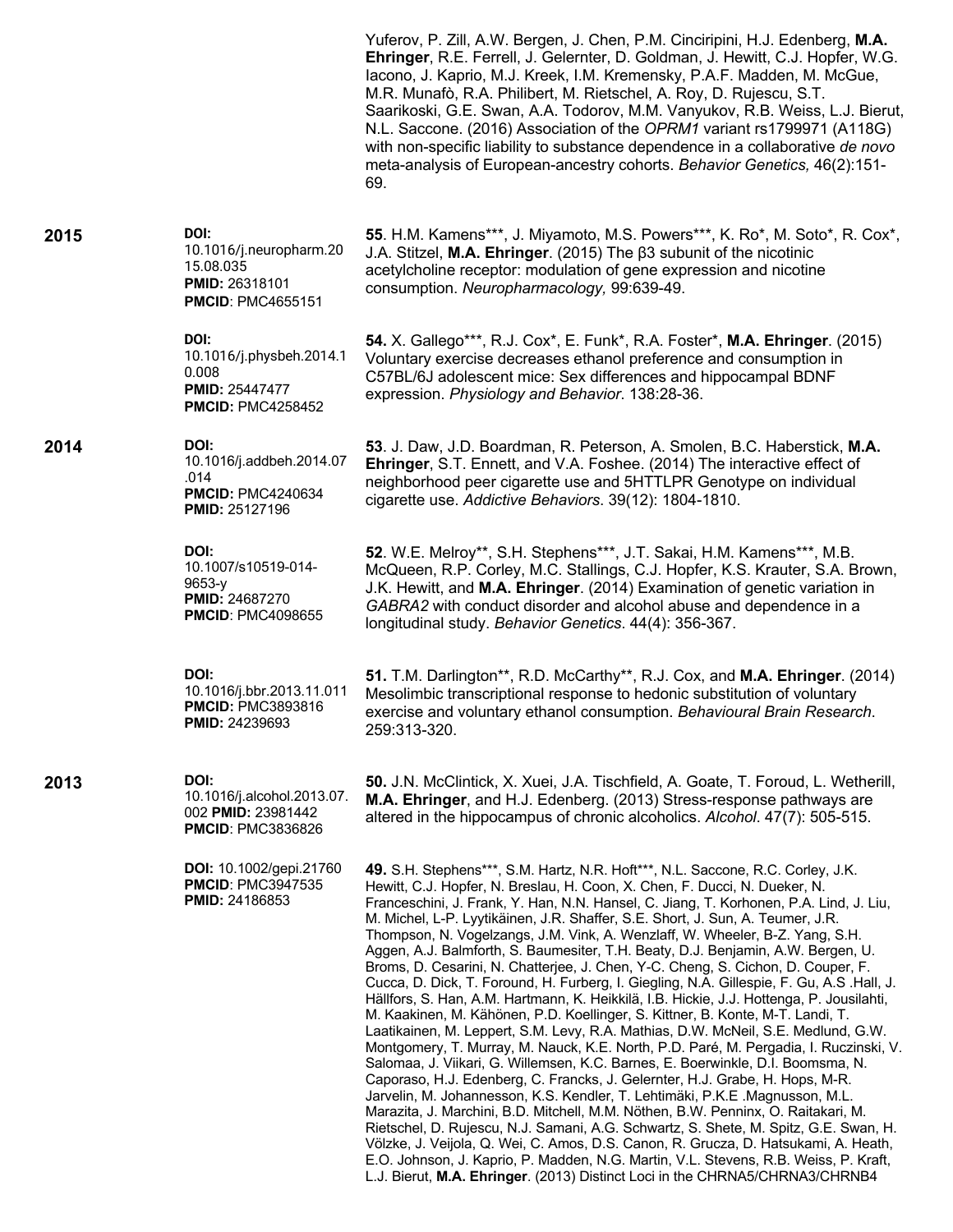Gene Cluster are Associated with Onset of Regular Smoking. *Genetic Epidemiology*. 37(8):846-859.

| DOI:<br>10.1016/j.brainres.2013.0<br>7.017PMCID:<br>PMC3839343<br><b>PMID: 23872218</b>             | 48. A.V. Flora***, C.A. Zambrano, X. Gallego***, J.H. Miyamoto, K.A.<br>Johnson*, K.A. Cowan*, J.A. Stitzel, M.A. Ehringer. (2013) Functional<br>characterization of SNPs in the CHRNA3/B4 intergenic region associated with<br>drug behaviors. Brain Research. 1529:1-15                                                                                                                                                                                                                                                                                                                                                                                                                                                                                                                                                                                                                                                                                                                                                                                                                                                                                                                                                                                                                                                                                                                                                                                                                                                                                                                                    |  |
|-----------------------------------------------------------------------------------------------------|--------------------------------------------------------------------------------------------------------------------------------------------------------------------------------------------------------------------------------------------------------------------------------------------------------------------------------------------------------------------------------------------------------------------------------------------------------------------------------------------------------------------------------------------------------------------------------------------------------------------------------------------------------------------------------------------------------------------------------------------------------------------------------------------------------------------------------------------------------------------------------------------------------------------------------------------------------------------------------------------------------------------------------------------------------------------------------------------------------------------------------------------------------------------------------------------------------------------------------------------------------------------------------------------------------------------------------------------------------------------------------------------------------------------------------------------------------------------------------------------------------------------------------------------------------------------------------------------------------------|--|
| DOI:<br>10.1371/journal.pone.006<br>3699<br><b>PMCID: PMC3653846</b><br><b>PMID: 23691088</b>       | 47. X. Gallego***, R.J. Cox, J.R. Laughlin, J.A. Stitzel, M.A. Ehringer. (2013)<br>Alternative CHRNB4 3'-UTRs Mediate the Allelic Effects of SNP rs1948 on<br>Gene Expression. PLoS One. May 14;8(5):e63699. PMC3653846                                                                                                                                                                                                                                                                                                                                                                                                                                                                                                                                                                                                                                                                                                                                                                                                                                                                                                                                                                                                                                                                                                                                                                                                                                                                                                                                                                                      |  |
| DOI: 10.1111/gbb.12021<br><b>PMCID: PMC3727281</b><br><b>PMID: 23350800</b>                         | 46. H. Kamens***, R. Corley, M. McQueen, M. Stallings, C. Hopfer, T.<br>Crowley, S. Brown, J. Hewitt, M. Ehringer. (2013) Nominal association with<br>CHRNA4 Variants and Nicotine Dependence. Genes, Brain, and Behavior,<br>12(3):297-304.                                                                                                                                                                                                                                                                                                                                                                                                                                                                                                                                                                                                                                                                                                                                                                                                                                                                                                                                                                                                                                                                                                                                                                                                                                                                                                                                                                 |  |
| DOI: 10.1111/gbb.12018<br><b>PMCID: PMC3581861</b><br><b>PMID: 23433184</b>                         | 45. T. Darlington**, M. Ehringer, C. Larson, T. Phang, R. Radcliffe. (2013)<br>Transcriptome analysis of Inbred Long Sleep and Inbred Short Sleep mice.<br>Genes, Brain, and Behavior, 12(2): 263-274. Selected for Virtual Online                                                                                                                                                                                                                                                                                                                                                                                                                                                                                                                                                                                                                                                                                                                                                                                                                                                                                                                                                                                                                                                                                                                                                                                                                                                                                                                                                                           |  |
|                                                                                                     | Issue on Genes, Behavior and next-generation RNA sequencing                                                                                                                                                                                                                                                                                                                                                                                                                                                                                                                                                                                                                                                                                                                                                                                                                                                                                                                                                                                                                                                                                                                                                                                                                                                                                                                                                                                                                                                                                                                                                  |  |
| DOI:<br>10.1016/j.alcohol.2012.03.<br>001<br><b>PMCID: PMC3403529</b><br>PMID: 22572056             | 44. H.M. Kamens***, N.R. Hoft, R.J. Cox, J.H. Miyamoto, M.A. Ehringer.<br>(2012) The $\alpha$ 6 nicotinic acetylcholine receptor subunit influences ethanol-<br>induced sedation. Alcohol, 46(5):463-471.                                                                                                                                                                                                                                                                                                                                                                                                                                                                                                                                                                                                                                                                                                                                                                                                                                                                                                                                                                                                                                                                                                                                                                                                                                                                                                                                                                                                    |  |
| DOI:<br>10.1016/j.drugalcdep.201<br>2.02.014                                                        | 43. J.S. Zeiger, B.C. Haberstick, R.P. Corley, M.A. Ehringer, T.J. Crowley,<br>J.K. Hewitt, C.J. Hopfer, M.C. Stallings, S.E. Young, S.H. Rhee. (2012)<br>Subjective effects for alcohol, tobacco, and marijuana association with cross-<br>drug outcomes, Drug and Alcohol Dependence, 123 Suppl 1:S52-58.                                                                                                                                                                                                                                                                                                                                                                                                                                                                                                                                                                                                                                                                                                                                                                                                                                                                                                                                                                                                                                                                                                                                                                                                                                                                                                  |  |
| <b>DOI:</b> 10.1007/s10519-<br>012-9529-y<br><b>PMCID: PMC3743232</b><br>PMID: 22382757             | 42. G.H. Lubke, S.H. Stephens***, J.M. Lessem, J.K. Hewitt, and M.A.<br>Ehringer. (2012) The CHRNA5/A3/B4 gene cluster and tobacco, alcohol,<br>cannabis, inhalants and other substance use initiation: Replication and new<br>findings using mixture analyses, Behavior Genetics 42(4):636-646.                                                                                                                                                                                                                                                                                                                                                                                                                                                                                                                                                                                                                                                                                                                                                                                                                                                                                                                                                                                                                                                                                                                                                                                                                                                                                                             |  |
| DOI:<br>10.1001/archgenpsychiatr<br>y.2012.124<br><b>PMCID: PMC3482121</b><br><b>PMID: 22868939</b> | 41. S.M. Hartz, S. Short, N.L. Saccone, R. Culverhouse, L.S. Chen, T.<br>Schwantes-An, H. Coon, Y. Han, S.H. Stephens***, J. Sun, X. Chen, F. Ducci,<br>N. Dueker, N. Franceschini, J. Frank, F. Geller, D Guðbjartsson, N Hansel, C<br>Jiang, K Keskitalo-Vuokko, J Liu, L Lyytikäinen, M Michel, R Rawal, A.<br>Rosenberger, P. Scheet, J.R. Shaffer, A. Teumer, J.R. Thompson, J.M. Vink,<br>N. Vogelzangs, A. Wenzlaff, W. Wheeler, X. Xiangjun, B.Z. Yang, S.H. Aggen,<br>A. Balmforth, S. Baumeister, T. Beaty, S. Bennett, A. Bergen, H. Boyd, U.<br>Broms, H. Campbell, N. Chatterjee, J. Chen, Y.C. Cheng, S. Cichon, D.<br>Couper, F. Cucca, D. Dick, T. Foroud, H. Furberg, I. Giegling, F. Gu, A.S.<br>Hall, J. Hällfors, S. Han, A.M. Hartmann, C. Hayward, K. Heikkilä, J.K. Hewitt,<br>J.J. Hottenga, M. Jensen, P. Jousilahti, M. Kaakinen, S. Kittner, B. Konte, T.<br>Korhonen, M.T. Landi, T. Laatikainen, M. Leppert, S.M. Levy, R. Mathias,<br>D.W. McNeil, S. Medland, G. Montgomery, T. Muley, T. Murray, M. Nauck, K.<br>North, M. Pergadia, O. Polasek, E. Ramos, S. Ripatti, A. Risch, I. Ruczinski, I.<br>Rudan, V. Salomaa, D. Schlessinger, U. Styrkársdóttir, A. Terracciano, M.<br>Uda, G. Willemsen, X. Wu, G. Abecasis, K. Barnes, H. Bickeböller, E.<br>Boerwinkle, D.I. Boomsma, N. Caporaso, J. Duan, H.J. Edenberg, C. Francks,<br>P.V. Gejman, J. Gelernter, H.J. Grabe, H. Hops, M.R. Jarvelin, V. Jorma, M.<br>Kähönen, K.S. Kendler, T. Lehtimäki, D.F. Levinson, M.L. Marazita, J.<br>Marchini, M. Melbye, B. Mitchell, J.C. Murray, M.M. Nöthen, B.W. Penninx, O. |  |

**2012 DOI:**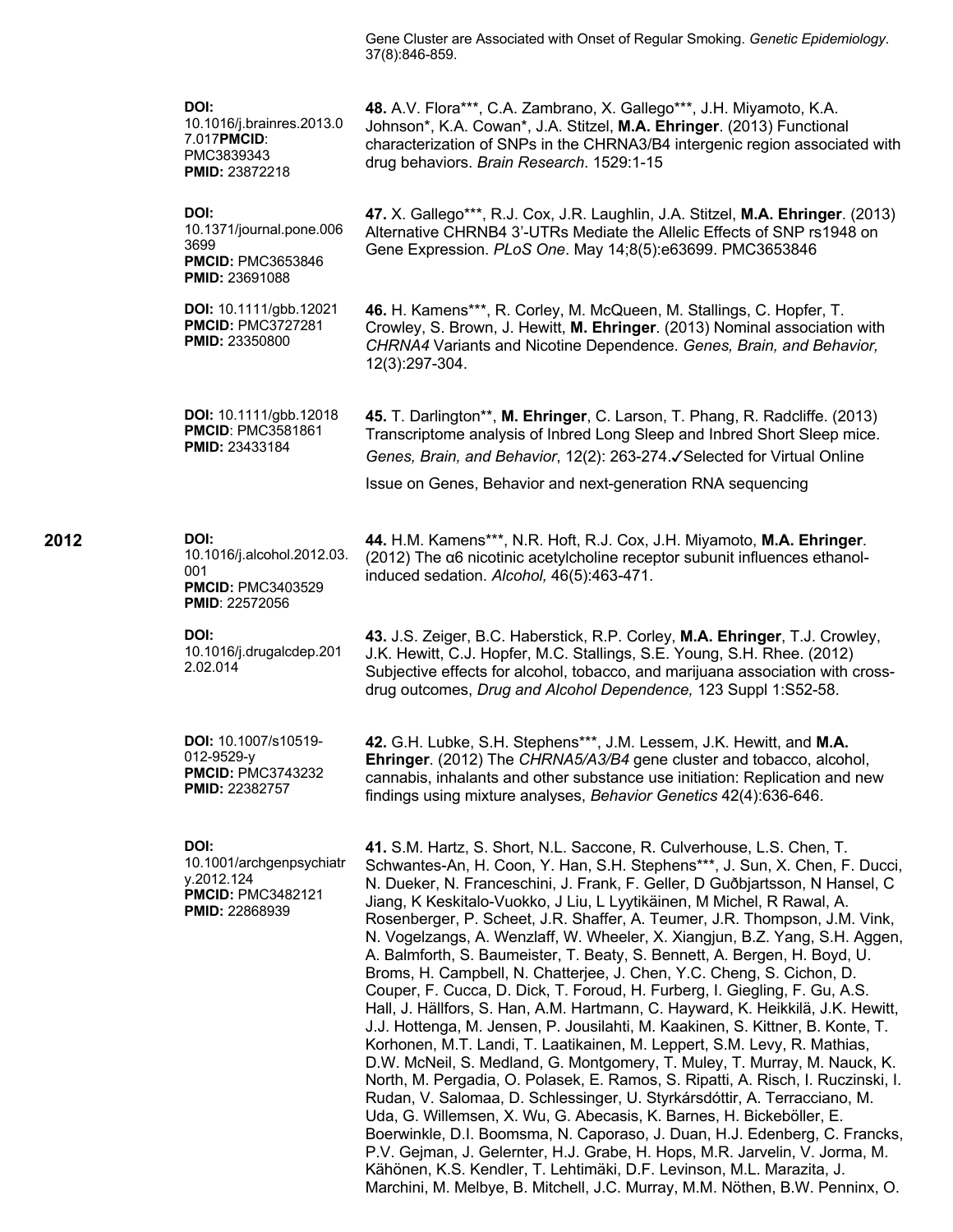|                                                                                                   | Raitakari, M. Rietschel, D Rujescu, N J Samani, AR Sanders, A Schwartz, S<br>Shete, J Shi, M Spitz, K Stefansson, G. Swan, T. Thorgeirsson, H. Völzke, Q.<br>Wei, H.E. Wichmann, C. Amos, N. Breslau, D. Cannon, M. Ehringer, R.<br>Grucza, D. Hatsukami, A. Heath, E. Johnson, J. Kaprio, P. Madden, N.G.<br>Martin, V. Stevens, J.A. Stitzel, R.B. Weiss, P. Kraft, L.J. Bierut, (2012)<br>Increased genetic vulnerability to smoking at CHRNA5 in early-onset<br>smokers, Archives of General Psychiatry, 69(8):854-60.                                                                                                                                                                                                                                                                                                                                                                                                                                                                                                |
|---------------------------------------------------------------------------------------------------|---------------------------------------------------------------------------------------------------------------------------------------------------------------------------------------------------------------------------------------------------------------------------------------------------------------------------------------------------------------------------------------------------------------------------------------------------------------------------------------------------------------------------------------------------------------------------------------------------------------------------------------------------------------------------------------------------------------------------------------------------------------------------------------------------------------------------------------------------------------------------------------------------------------------------------------------------------------------------------------------------------------------------|
| DOI: 10.1007/s10519-<br>011-9514-x<br><b>PMCID: PMC3506120</b><br><b>PMID: 22042234</b>           | 40. S.H. Stephens***, N.R. Hoft***, I.R. Schlaepfer**, S.E. Young, R.C.<br>Corley, M.B. McQueen, C. Hopfer, T. Crowley, M. Stallings, J. Hewitt, and<br>M.A. Ehringer. (2012) Externalizing behaviors are associated with SNPs in<br>the CHRNA5/CHRNA3/CHRNB4 gene cluster. Behavior Genetics, 42(3): 402-<br>414.                                                                                                                                                                                                                                                                                                                                                                                                                                                                                                                                                                                                                                                                                                        |
| DOI:<br>10.1097/YPG.0b013e328<br>34c0cb2<br><b>PMCID: PMC3337143</b><br>PMID: 21934640            | 39. J.T. Sakai, T.J. Crowley, M.C. Stallings, M. McQueen, J.K. Hewitt, C.<br>Hopfer, N.R. Hoft***, M.A. Ehringer. (2012) Test of association between 10<br>single nucleotide polymorphisms in the oxytocin receptor gene and conduct<br>disorder. Psychiatric Genetics, 22(2): 99-102.                                                                                                                                                                                                                                                                                                                                                                                                                                                                                                                                                                                                                                                                                                                                    |
| DOI: 10.1186/1753-6561-<br>5-S9-S55                                                               | 38. D.P. Howrigan, M.A. Simonson, H.M. Kamens, S.H. Stephens, A.G. Wills,<br>M.A. Ehringer, M.C. Keller, and M.B. McQueen. (2011) Mutational load<br>analysis of unrelated individuals. BMC Proceedings, 5(Suppl 9):S55.                                                                                                                                                                                                                                                                                                                                                                                                                                                                                                                                                                                                                                                                                                                                                                                                  |
| DOI:<br>10.1111/j.1360-<br>0443.2010.03133.x<br><b>PMCID: PMC3017238</b><br>PMID: 20955488        | 37. B.C. Haberstick, M.A. Ehringer, J.M. Lessem, C.J. Hopfer, and J.K.<br>Hewitt. (2011) Dizziness and the genetics influences on the subjective<br>experiences to initial cigarette use. Addiction, 106(2): 391-399.                                                                                                                                                                                                                                                                                                                                                                                                                                                                                                                                                                                                                                                                                                                                                                                                     |
| DOI:<br>10.1111/j.1601-<br>183X.2010.00650.x<br><b>PMCID: PMC3403289</b><br>PMID: 20854418        | 36. N.R. Hoft***, J.A. Stitzel, K.E. Hutchison, and M.A. Ehringer. (2011)<br>CHRNB2 promoter region: association with subjective effects to nicotine and<br>gene expression differences. Genes, Brain, and Behavior, 10(2):176-185.                                                                                                                                                                                                                                                                                                                                                                                                                                                                                                                                                                                                                                                                                                                                                                                       |
| DOI:<br>10.1007/s10802-010-<br>9444-8<br><b>PMCID: PMC3036783</b><br><b>PMID: 20683651</b>        | 35. V.E. Cosgrove, S.H. Rhee, H. Gelhorn, D. Boeldt, R.C. Corley, M.A.<br>Ehringer, S.E. Young, and J.K. Hewitt. (2011) Structure and Etiology of Co-<br>occurring Internalizing and Externalizing Disorders in Adolescents. Journal of<br>Abnormal Child Psychology, 39(1):109-123.                                                                                                                                                                                                                                                                                                                                                                                                                                                                                                                                                                                                                                                                                                                                      |
| DOI:<br>10.1016/j.drugalcdep.200<br>9.12.026<br><b>PMCID: PMC3000695</b><br><b>PMID: 20149559</b> | 34. J.S. Zeiger, B.C. Haberstick, R.P. Corley, M.A. Ehringer, T.J. Crowley,<br>J.K. Hewitt, C.J. Hopfer, M.C. Stallings, S.E. Young, and S.H. Rhee. (2010)<br>Subjective effects to marijuana associated with marijuana use in community<br>and clinical subjects. Drug and Alcohol Dependence. 109(1-3):161-166.                                                                                                                                                                                                                                                                                                                                                                                                                                                                                                                                                                                                                                                                                                         |
| DOI:<br>10.1371/journal.pgen.100<br>1053<br><b>PMCID: PMC2916847</b><br>PMID: 20700436            | 33. N.L. Saccone, R.C. Culverhouse, T.H. Schwantes-An, D.S. Cannon, X.<br>Chen, S. Cichon, I. Giegling, S. Han, Y. Han, K. Keskitalo-Vuokko, X. Kong,<br>M.T. Landi, J.Z. Ma, S.E. Short, S.H. Stephens***, V.L. Stephens, L. Sun, Y.<br>Wang, A.S. Wenzlaff, S.H. Aggen, N. Breslau, P. Broderick, N. Chatterjee, J.<br>Chen, A.C. Heath, M. Heliovaara, N.R. Hoft***, D.J. Hunter, M.K. Jensen,<br>N.G. Martin, G.W. Montgomery, T. Niu, T.J. Payne, L. Peltonen, M.L.<br>Pergadia, J.P. Rice, R. Sherva, M.R. Spitz, J. Sun, J.C. Wang, R.B. Weiss, W.<br>Wheeler, S.H. Witt, B.Z. Yang, N.E. Caparaso, M.A. Ehringer, T. Eisen, S.M.<br>Gapstur, J. Gelernter, R. Houlston, J. Kaprio, K.S. Kendler, P. Kraft, M.F.<br>Lepper, M.D. Li, P.A.F. Madden, M.M. Nothen, S. Pillai, M. Rietschel, D.<br>Rujescu, A. Schwartz, C.I. Amos, L.J. Bierut. (2010) Multiple independent loci<br>at chromosome 15q25.1 affect smoking quantity: a meta-analysis and<br>comparison with lung cancer and COPD. PLoS Genetics, 6(8). |

**2011** 

**2010 DOI:**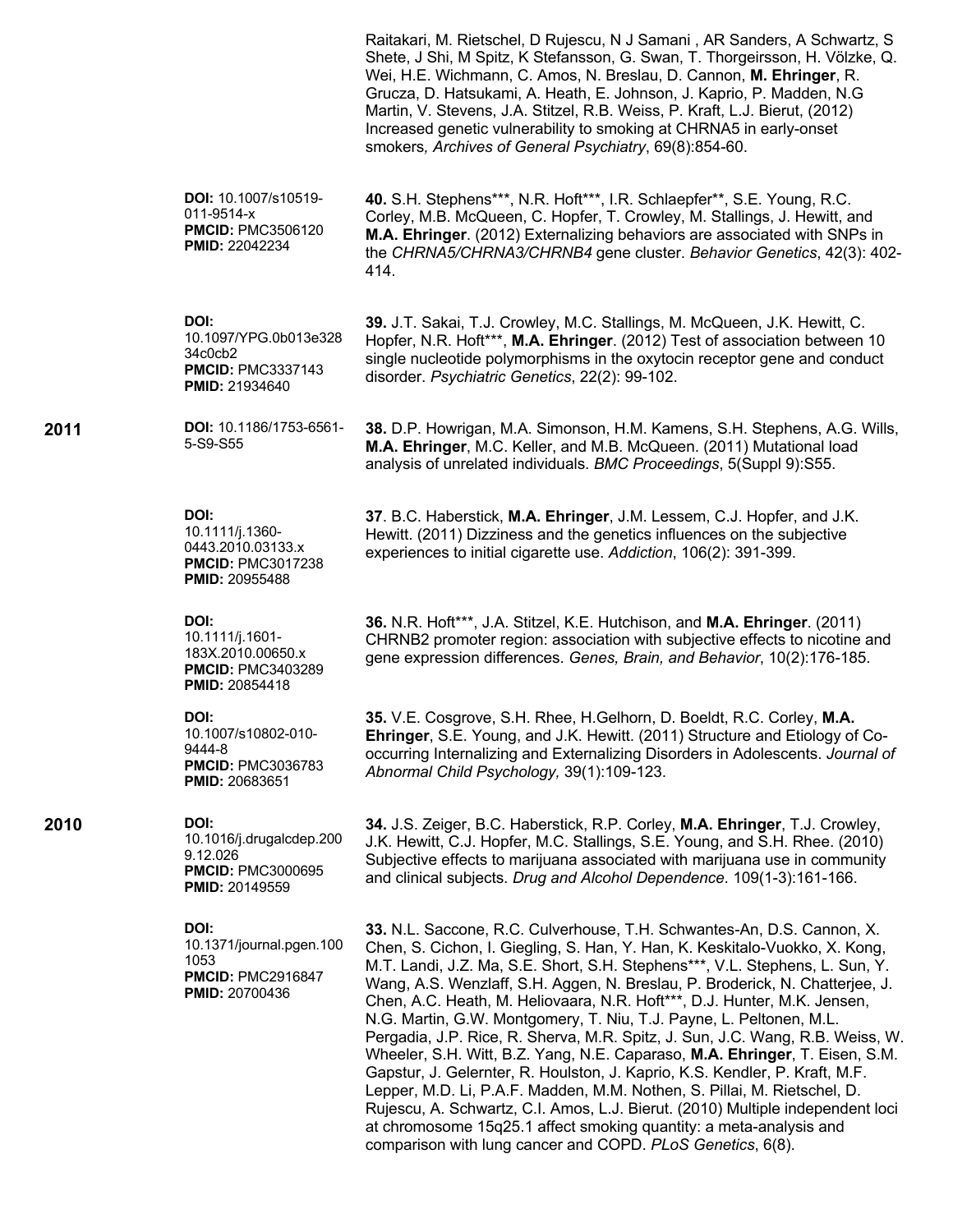| DOI:<br>org/10.1002/ajmg.b.31027                                                                  | 32. M.A. Ehringer, M.B. McQueen, N.R. Hoft***, N. Saccone, J. Stitzel, J.C.<br>Wang, and L.J. Bierut. (2010) Association of CHRN genes with "dizziness" to<br>tobacco. Neuropsychiatric Genetics, 153B(2):600-609.                                                                                                                                                                 |
|---------------------------------------------------------------------------------------------------|------------------------------------------------------------------------------------------------------------------------------------------------------------------------------------------------------------------------------------------------------------------------------------------------------------------------------------------------------------------------------------|
| DOI:<br>10.1016/j.drugalcdep.200<br>9.08.015<br><b>PMCID: PMC2841007</b><br>PMID: 19783384        | 31. J.T. Sakai, M.C. Stallings, T.J. Crowley, H.L. Gelhorn, M.A. Ehringer.<br>(2010) Test of association between GABRA2 (SNPrs279871) and adolescent<br>conduct/alcohol use disorders utilizing a sample of clinic referred youth with<br>serious substance and conduct problems, controls and available first degree<br>relatives. Drug and Alcohol Dependence, 106(2-3):199-203. |
| DOI:<br>10.1016/j.alcohol.2009.06.<br>003<br>PMID: 19801274                                       | 30. M.A. Ehringer, N.R. Hoft***, and M. Zunhammer*. (2009) Reduced<br>alcohol consumption in mice with access to a running wheel, Alcohol,<br>43(6):443-452.                                                                                                                                                                                                                       |
| DOI:<br>10.1111/j.1601-<br>183X.2009.00495.x<br><b>PMCID: PMC2880622</b><br><b>PMID: 19500157</b> | 29. N.R. Hoft***, R.P. Corley, A. Smolen, M.B. McQueen, D. Huizinga, S.<br>Menard, and M.A. Ehringer. (2009) SNPs in CHRNA6 and CHRNB3 are<br>associated with alcohol consumption in a nationally representative sample.<br>Genes, Brain, and Behavior, 8(6):631-637.                                                                                                              |
| DOI:<br>10.1016/j.drugalcdep.200<br>9.01.022<br><b>PMCID: PMC2769509</b><br><b>PMID: 19443135</b> | 28. C.A. Hartman, C.J. Hopfer, B.C. Haberstick, S.H. Rhee, T.J. Crowley,<br>R.P. Corley, J.K. Hewitt, and M.A. Ehringer. (2009) The Association between<br>Cannabinoid Receptor 1 Gene (CNR1) and Cannabis Symptoms in<br>Adolescents and Young Adults. Drug and Alcohol Dependence, 104(1-2):11-<br>16.                                                                           |
| DOI:<br>10.1038/npp.2008.122PM<br>CID: PMCID:<br>PMC2915837<br><b>PMID: 18704094</b>              | 27. N.R. Hoft***, R.P. Corley, M.B. McQueen, I.R. Schlaepfer**, D. Huizinga,<br>and M.A. Ehringer. (2009) Genetic association of the CHRNA6 and CHRNB3<br>gene with tobacco dependence in a nationally representative sample.<br>Neuropsychopharmacology, 34:698-706.                                                                                                              |
| DOI:<br>10.1016/j.drugalcdep.200<br>8.02.004<br><b>PMCID: PMC2574676</b><br><b>PMID: 18384978</b> | 26. R.P. Corley, J.S. Zeiger, T. Crowley, M.A. Ehringer, J.K. Hewitt, C.J.<br>Hopfer, J. Lessem, M. McQueen, S.H. Rhee, A. Smolen, M.C. Stallings, S.E.<br>Young, and K. Krauter. (2008) Association of candidate genes with antisocial<br>drug dependence in adolescents. Drug and Alcohol Dependence, 96(1-2):90-<br>98.                                                         |
| DOI:<br>org/10.1093/hmg/ddm344                                                                    | 25. J.S. Zeiger, B.C. Haberstick, I. Schlaepfer**, A.C. Collins, R.P. Corley, T.J.<br>Crowley, J.K. Hewitt, C.J. Hopfer, J. Lessem, M.B. McQueen, S.H. Rhee, and<br>M.A. Ehringer. (2008) The neuronal nicotinic receptor (CHRNA6 and<br>CHRNB3) are associated with subjective responses to nicotine. Human<br>Molecular Genetics, 17(5):724-734.                                 |
| DOI:<br>10.1016/j.biopsych.2007.1<br>0.024<br><b>PMCID: PMC2526976</b><br><b>PMID: 18163978</b>   | 24. I. Schlaepfer**, N. R. Hoft***, A.C. Collins, R.P. Corley, J.K. Hewitt, C.J.<br>Hopfer, J. Lessem, M.B. McQueen, S.H. Rhee, M.A. Ehringer. (2008) The<br>CHRNA5/A3/B4 gene cluster variability as an important determinant of alcohol<br>and tobacco initiation in young adults. Biological Psychiatry, 63(11): 1039-<br>1046. PMC2526976                                      |
| DOI:<br>10.1017/S0033291707001<br>584<br>PMID: 17892623                                           | 23. B.C. Haberstick, D. Timberlake, C.J. Hopfer, J.M. Lessem, M.A. Ehringer,<br>J.K. Hewitt. (2008) Genetic and Environmental Contributions to<br>Retrospectively Reported DSM-IV Childhood Attention Deficit Hyperactivity<br>Disorder. Psychological Medicine, 38(7): 1057-1066.                                                                                                 |
| DOI: 10.1007/s10802-<br>007-9189-1<br><b>PMCID: PMC2435091</b>                                    | 22. A. Subbarao, S.H. Rhee, S.E. Young, M.A. Ehringer, R.P. Corley. (2008)<br>Common genetic and environmental influences on major depressive disorder                                                                                                                                                                                                                             |

**2009 DOI:** 

**2008 DOI:**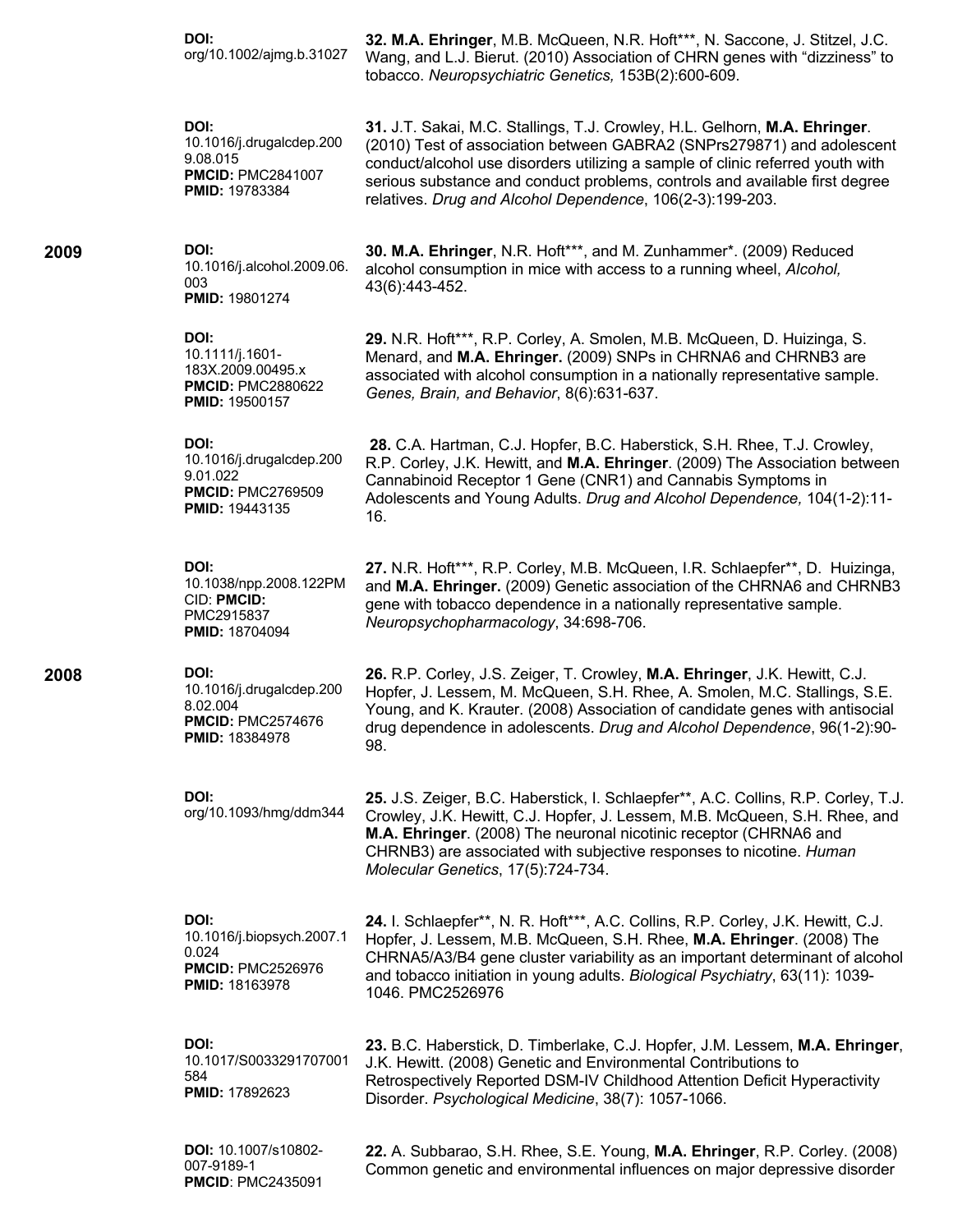|      | PMID: 17965930                                                      | and conduct disorder. Journal of Abnormal Child Psychology, 36(3): 433-444.<br>PMC2435091                                                                                                                                                                                                                                                                                                            |
|------|---------------------------------------------------------------------|------------------------------------------------------------------------------------------------------------------------------------------------------------------------------------------------------------------------------------------------------------------------------------------------------------------------------------------------------------------------------------------------------|
| 2007 | DOI: 10.1111/j.1369-<br>1600.2007.00063.x<br><b>PMID: 17508994</b>  | 21. B.C. Haberstick, D. Timberlake, M.A. Ehringer, J.M. Lessem, C.J. Hopfer,<br>A. Smolen, and J.K. Hewitt. (2007) Genes, time to first cigarette and nicotine<br>dependence in a general population sample of young adults. Addiction,<br>102(4):655-665.                                                                                                                                           |
|      | DOI:<br>10.1097/YPG.0b013e328<br>09913c8<br><b>PMID: 17621163</b>   | 20. I. Schlaepfer**, H.V. Clegg, R.P. Corley, T. Crowley, J.K. Hewitt, C.J.<br>Hopfer, K. Krauter, J. Lessem, S.H. Rhee, M.C. Stallings, J.M. Wehner, S.E.<br>Young, M.A. Ehringer. (2007) The human protein kinase C-gamma gene<br>(PRKCG) as a susceptibility locus for behavioral disinhibition. Addiction<br>Biology, 12:200-209.                                                                |
|      | DOI:<br>org/10.1002/ajmg.b.30464                                    | 19. J.T. Sakai, J.M. Lessem, B.C. Haberstick, C.J. Hopfer, A. Smolen, M.A.<br>Ehringer, D. Timberlake, and J.K. Hewitt. (2007) Case-Control and Within-<br>Family Tests for Association Between 5HTTLPR and Conduct Problems in a<br>Longitudinal Adolescent Sample. Psychiatric Genetics, 17(4): 207-214.                                                                                           |
|      | DOI:<br>org/10.1002/ajmg.b.30464                                    | 18. M.A. Ehringer, H.V. Clegg, A.C. Collins, R.P. Corley, T.J. Crowley, J.K.<br>Hewitt, C.J. Hopfer, K. Krauter, J. Lessem, S.H. Rhee, I. Schlaepfer, A.<br>Smolen, M.C. Stallings, S.E. Young, J.S. Zeiger. (2007) Association of the<br>neuronal nicotinic receptor b2 subunit gene (CHRNB2) with subjective<br>responses to alcohol and nicotine. Neuropsychiatric Genetics, 144B(5):596-<br>604. |
| 2006 | DOI:<br>10.1007/s10519-006-<br>9064-9<br><b>PMID: 16565887</b>      | 17. C.J. Hopfer, S.E. Young, S. Purcell, T.J. Crowley, M.C. Stallings, R.P.<br>Corley, S.H. Rhee, A. Smolen, K. Krauter, J.K. Hewitt, M.A. Ehringer. (2006)<br>Cannabis receptor haplotype protective against developing cannabis<br>dependence symptoms in adolescents. Neuropsychiatric Genetics,<br>141(8):895-901.                                                                               |
|      | DOI:<br>org/10.1080/14622200500<br>432054                           | 16. J.M. Lessem, C.J. Hopfer, B. Haberstick, D. Timberlake, M.A. Ehringer,<br>A. Smolen, and J.K. Hewitt. (2006) Relation between adolescent marijuana<br>use and young adult illicit drug use. Behavior Genetics, 36(4): 498-506.                                                                                                                                                                   |
|      | DOI: 10.1007/s10802-<br>005-9000-0<br><b>PMID: 16465480</b>         | 15. D.S. Timberlake, S.H. Rhee, B.C. Haberstick, C. Hopfer, M. Ehringer, J.<br>Lessem, A. Smolen, and J.K. Hewitt. (2006) The moderating effects of<br>religiosity on the genetic and environmental determinants of smoking<br>initiation. Nicotine and Tobacco Research, 8(1): 123-133.                                                                                                             |
|      | <b>DOI: 10.1037/0278-</b><br>6133.25.2.190<br><b>PMID: 16569110</b> | 14. M.A. Ehringer, S.H. Rhee, S. Young, R. Corley, and J.K. Hewitt. (2006)<br>Genetic and environmental contributions to common psychopathologies of<br>childhood and adolescence: a study of twins and their siblings. Journal of<br>Abnormal Child Psychology, 8: 1-17.                                                                                                                            |
|      | DOI:<br>10.1002/ajmg.b.30176<br><b>PMID: 15806601</b>               | 13. D.S. Timberlake, B.C. Haberstick, J.M. Lessem, C. Hopfer, A. Smolen, M.<br>Ehringer, and J.K. Hewitt. (2006) An Association between the DAT1 9-<br>Repeat Allele and Smoking Behavior in Young Adults from the National<br>Longitudinal Study of Adolescent Health. Health Psychology, 25(2): 190-197.                                                                                           |
| 2005 | DOI:<br>10.1002/ajmg.b.30176<br><b>PMID: 15806601</b>               | 12. B.C. Haberstick, J.M. Lessem, C.J. Hopfer, A. Smolen, M.A. Ehringer, D.<br>Timberlake, and J.K. Hewitt. (2005) MAOA Genotype and Antisocial<br>Behaviors in the Presence of Childhood and Adolescent Maltreatment.<br>Neuropsychiatric Genetics, 135(1): 59-64.                                                                                                                                  |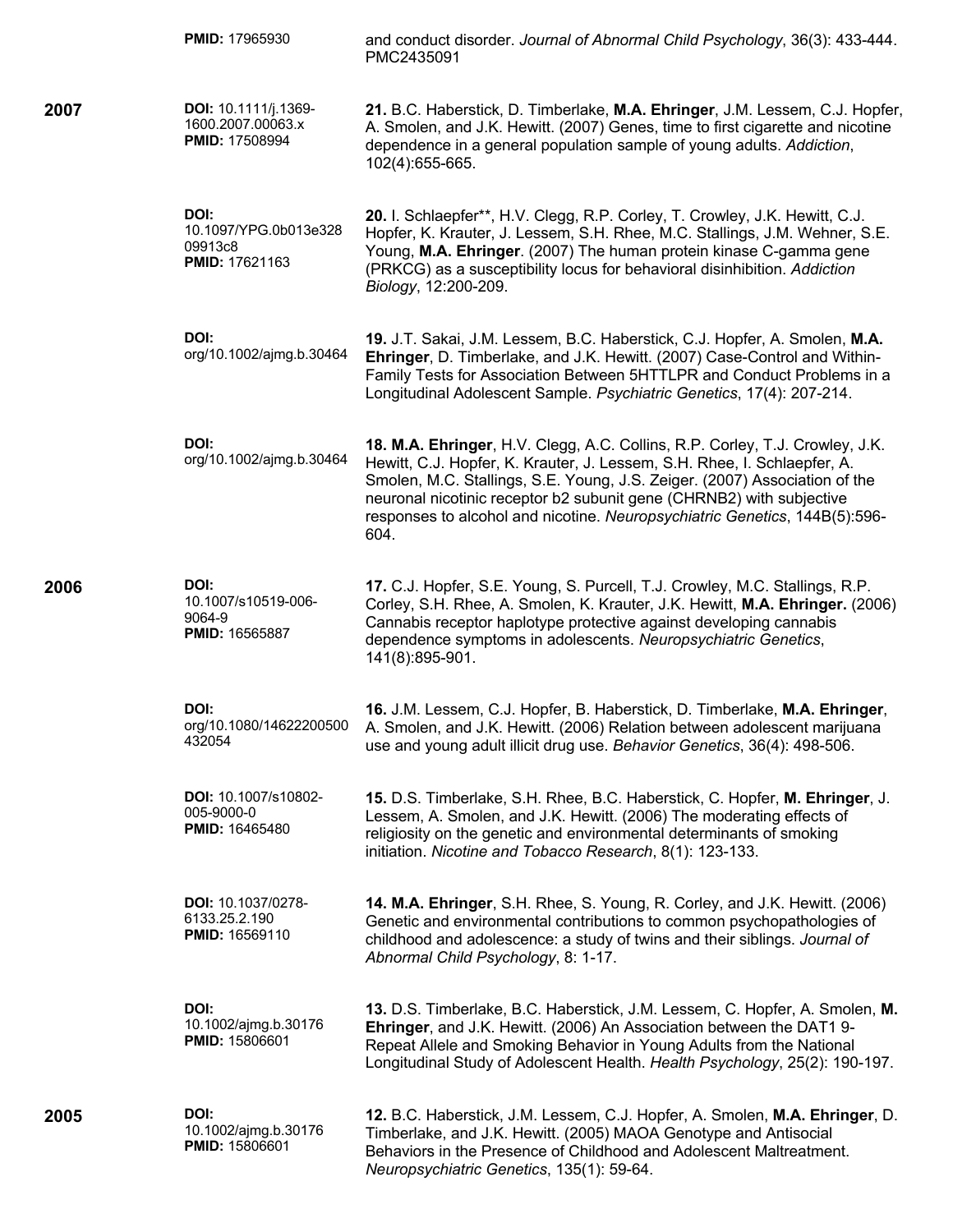|               | DOI:<br>10.1097/01.ALC.0000036<br>921.33411.67<br><b>PMID: 12436047</b>                    | 11. C.J. Hopfer, D. Timberlake, B. Haberstick, J.M. Lessem, M.A. Ehringer,<br>A. Smolen, and J.K. Hewitt. (2005) Genetic Influences on Quantity of Alcohol<br>Consumed by Adolescents and Young Adults. Drug and Alcohol Dependence,<br>78:187-193.                                                                          |
|---------------|--------------------------------------------------------------------------------------------|------------------------------------------------------------------------------------------------------------------------------------------------------------------------------------------------------------------------------------------------------------------------------------------------------------------------------|
| 2002          | DOI:<br>10.1124/jpet.302.3.1238<br><b>PMID: 12183685</b>                                   | 9. M.A. Ehringer, J. Thompson, O. Conroy, F. Yang, R. Hink, M. Beeson, L.<br>Gordon, B. Bennett, T.E. Johnson, J.M. Sikela. (2002) Fine-Mapping of<br>Polymorphic Alcohol-Related QTL Candidate Genes using Interval-Specific<br>Congenic Recombinants. Alcoholism: Clinical and Experimental Research<br>26(11): 1603-1608. |
|               | DOI: 10.1007/s00335-<br>001-1001-x<br><b>PMID: 11471062</b>                                | 8. M.A. Ehringer, J. Thompson, O. Conroy, D. Goldman, T.L. Smith, M.A.<br>Schuckit, and J.M. Sikela (2002) Human alcoholism studies of genes<br>identified through mouse QTL analysis. Addiction Biology 7(4): 365-371.                                                                                                      |
|               | DOI: 10.1007/s00335-<br>001-1001-x                                                         | 7. S.L. Kirstein, K.L. Davidson, M.A. Ehringer, and B. Tabakoff. (2002)<br>Quantitative trait loci affecting initial sensitivity and acute functional tolerance<br>to ethanol-induced ataxia and brain cAMP signaling in BXD RI mice. Journal<br>of Pharmacology and Experimental Therapeutics 302(3): 1238-1245.            |
| 2001          | DOI: 10.1097/00000374-<br>200106000-00004<br><b>PMID: 11410715</b>                         | 6. M.A. Ehringer, J. Thompson, O. Conroy, Y. Xu, F. Yang, J. Canniff, M.<br>Beeson, L. Gordon, B. Bennett, T.E. Johnson, and J.M. Sikela. (2001) High-<br>Throughput Sequence Identification of Gene Coding Variants within Alcohol-<br>Related QTLs. Mammalian Genome 12:657-663.                                           |
|               | DOI: 10.1111/j.1574-<br>6941.2001.tb00795.x<br><b>PMID: 11295450</b>                       | 5. Y., Xu, M. Ehringer, F. Yang, and J.M. Sikela. (2001) Comparison of<br>Global Brain Gene Expression Profiles between ILS and ISS Mice by High<br>Density Gene Array Hybridization. Alcoholism: Clinical and Experimental<br>Research 25: 810-818                                                                          |
|               | DOI:<br>10.1017/s1355838200001<br>461<br><b>PMCID: PMC1370057</b><br><b>PMID: 11142387</b> | 4. C.D. Takacs, M. Ehringer, R. Favre, M. Cermola, G. Eggertsson, A.<br>Palsdottir, and A. Reysenbach. (2001) Phylogenetic Characterization of the<br>Blue Filamentous Bacterial Community from an Icelandic Geothermal Spring.<br>FEMS Microbial Ecology 35: 123-128.                                                       |
| Prior to 2001 | DOI:<br>10.1007/s007920050008<br><b>PMID: 10741838</b>                                     | 3. D.N. Frank, C. Adamidi, M.A. Ehringer, C. Pitulle, and N.R. Pace. (2000)<br>Phylogenetic-comparative analysis of the eukaryal ribonuclease P RNA. RNA<br>12: 1895-1904.                                                                                                                                                   |
|               | DOI:<br>org/10.1007/BF01570041                                                             | 2. A-L. Reysenbach, M. Ehringer, and K. Hershberger. (2000) Microbial<br>diversity at 83°C in Calcite Springs, Yellowstone National Park: another<br>environment where the Aquificales and "Korarchaeota" coexist. Extremophiles<br>4:61-67.                                                                                 |
|               | DOI: 10.1111/gbb.12632                                                                     | 1. J. Rajan, K. Valli, R.E. Perkins, S. Sariaslani, S.M. Barns, A-L Reysenbach,<br>S. Rehm, M. Ehringer, and N. Pace. (1996) Mineralization of 2,4,6-<br>trinitrophenol (picric acid): characterization and phylogenetic identification of<br>microbial strains. Journal of Industrial Microbiology 16: 319-324.             |

## **REVIEW ARTICLES PUBLISHED OR IN PRESS**

**2020 DOI:** 10.1111/gbb.12251 **PMCID:** PMC4780670 **PMID:** 26351737

W.C. Booher\*\*, G.J. Reyes Martinez, **M.A. Ehringer** (2020) Behavioral and neuronal interactions between exercise and alcohol: Sex and genetic differences. *Genes, Brain, and Behavior*, 19(3):e12632.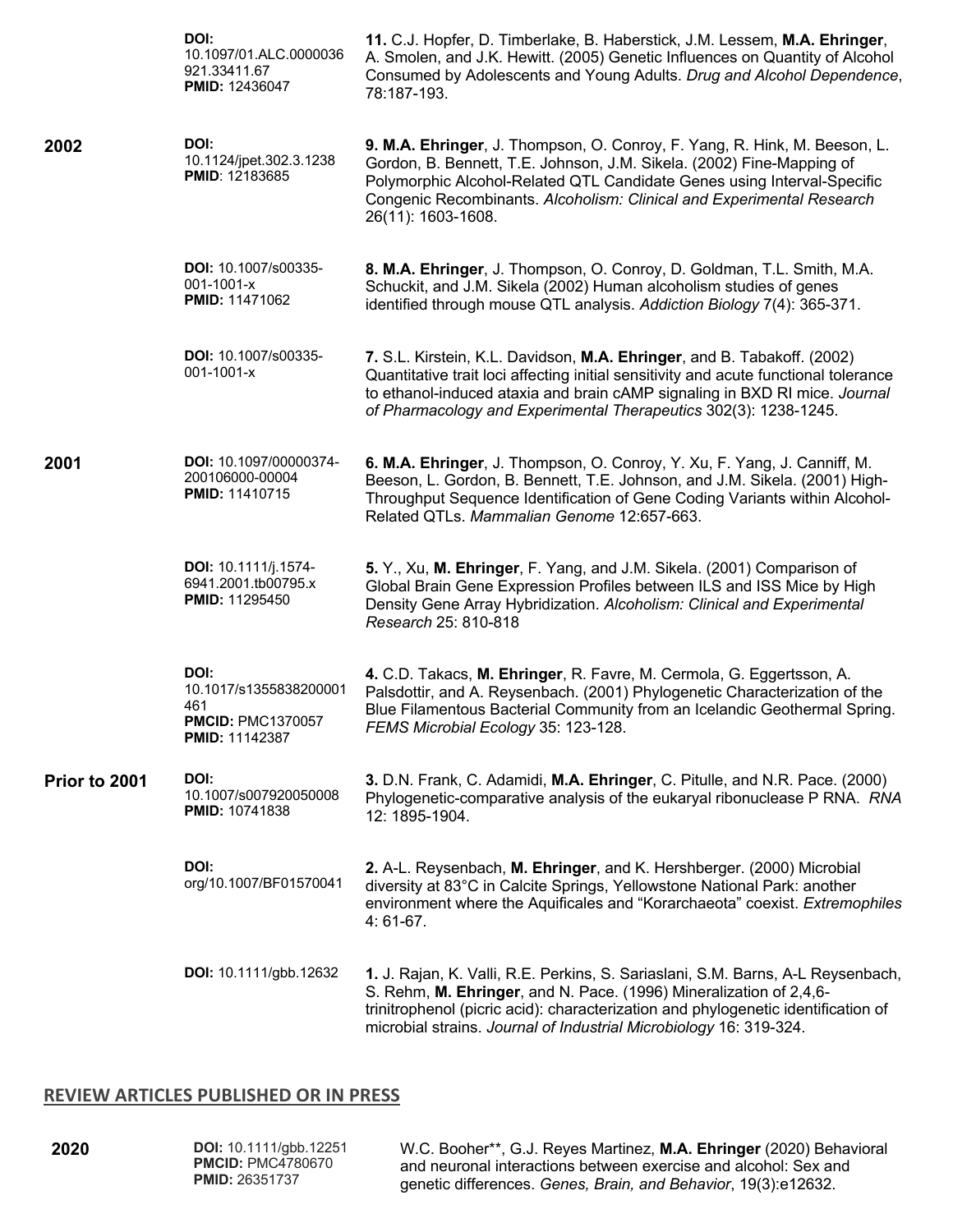| 2016 | <b>PMCID: PMC2600802</b><br><b>PMID: 19492010</b>      | W.E. Melroy-Greif, J.A. Stitzel, and M.A. Ehringer (2016) Nicotinic<br>acetylcholine receptors: upregulation, age-related effects, and<br>associations with drug use. Genes, Brain, and Behavior, 15(1):89-107. |
|------|--------------------------------------------------------|-----------------------------------------------------------------------------------------------------------------------------------------------------------------------------------------------------------------|
| 2008 | <b>PMCID: PMC6683845</b><br><b>PMID: 12875046</b>      | I.R. Schlaepfer**, N.R. Hoft***, and M.A. Ehringer. (2008) The genetic<br>components of alcohol and nicotine co-addiction: From genes to<br>behavior. Current Drug Abuse Reviews, 1:124-134.                    |
| 2002 | <b>DOI:</b> 10.1111/gbb.12503<br><b>PMID: 31273953</b> | M.A. Ehringer and J.M. Sikela. (2002) Genomic Approaches to the<br>Genetics of Alcoholism. Alcohol Research and Health, 26(3): 181-192.                                                                         |

#### **EDITORIALS PUBLISHED OR IN PRESS**

| 2019 | <b>DOI: 10.1186/s13293-</b><br>017-0136-8<br><b>PMCID: PMC5415751</b><br><b>PMID: 28473910</b> | M.A. Ehringer (2019) Identifying epigenetic targets underlying the effects<br>of prenatal exposure to opioids. Genes, Brain, and Behavior,<br>18(6):e12503.                                       |
|------|------------------------------------------------------------------------------------------------|---------------------------------------------------------------------------------------------------------------------------------------------------------------------------------------------------|
| 2017 | DOI:<br>org/10.3389/fgene.2012.<br>00049                                                       | M.S. Powers, P.H. Smith, S.A. McKee, M.A. Ehringer (2017) From<br>sexless to sexy: Why it is time for human genetics to consider and report<br>analyses of sex. Biology of Sex Differences, 8:15. |
| 2012 | DOI:<br>org/10.3389/fgene.2012.0<br>0049                                                       | M. A. Ehringer. (2012) Editorial: Connecting ncRNA cigarette smoking<br>studies with tobacco use behaviors and health outcomes. <i>Frontiers in</i><br>Genetics, 3: Article 49.                   |
|      |                                                                                                |                                                                                                                                                                                                   |

## **PEER REVIEWED ABSTRACTS FROM PARTICIPATION IN CONFERENCES**

**2021** 46. P.N. Romero Villela, R. Border, M.C. Keller, L.M. Evans, **M.A. Ehringer**. (2021) A SNP-by-gene interaction analysis of rs16969968 and genome-wide loci on cigarettes per day in the UK Biobank. 22<sup>nd</sup> Annual Meeting of the International Behavioural and Neural Genetics Society. Poster #43.

> 45. L.C. Hall, K.T. Brown, D. Foster, W. Booher, L. Saba, R.K. Bachtell, **M.A. Ehringer**. (2021) Differential gene expression responses to oxycodone self-administration in the amygdala and prefrontal cortex of inbred rat strains. 22<sup>nd</sup> Annual Meeting of the International Behavioural and Neural Genetics Society. \*Selected talk.

44. W.C. Booher, L.A. Vanderlinden, L.A. Hall, C.A. Lowry, L.M. Saba, **M.A. Ehringer**. (2021) Hippocampal RNA sequencing in mice selectively bred for High and Low Activity. 22<sup>nd</sup> Annual Meeting of the International Behavioural and Neural Genetics Society. \*Selected talk.

43. M.E. Bower, L. Saba, M.C. Keller, J.A. Stitzel, C. Hoeffer, J.K. Hewitt, **M.A. Ehringer.** (2021) Gene Report Cards - Integrative tool to summarize gene information for nicotine behaviors. 22<sup>nd</sup> Annual Meeting of the International Behavioural and Neural Genetics Society. Poster #19.

42. **M.A. Ehringer**, L. Hall, K.T. Brown, D. Foster, W. Booher, L. Saba, R.K. Bachtell. (2021) Differential gene expression responses to oxycodone self-administration in the amygdala and prefrontal cortex of inbred rat strains. NIDA Genetics and Epigenetics Cross-Cutting Research Team Meeting. (virtual)

**2020** 41. P.N. Romero Villela, R. Border, M.C. Keller, L.M. Evans, **M.A. Ehringer**. (2020) No significant interaction between rs16969968 and genome-wide loci to predict cigarettes per day in the UK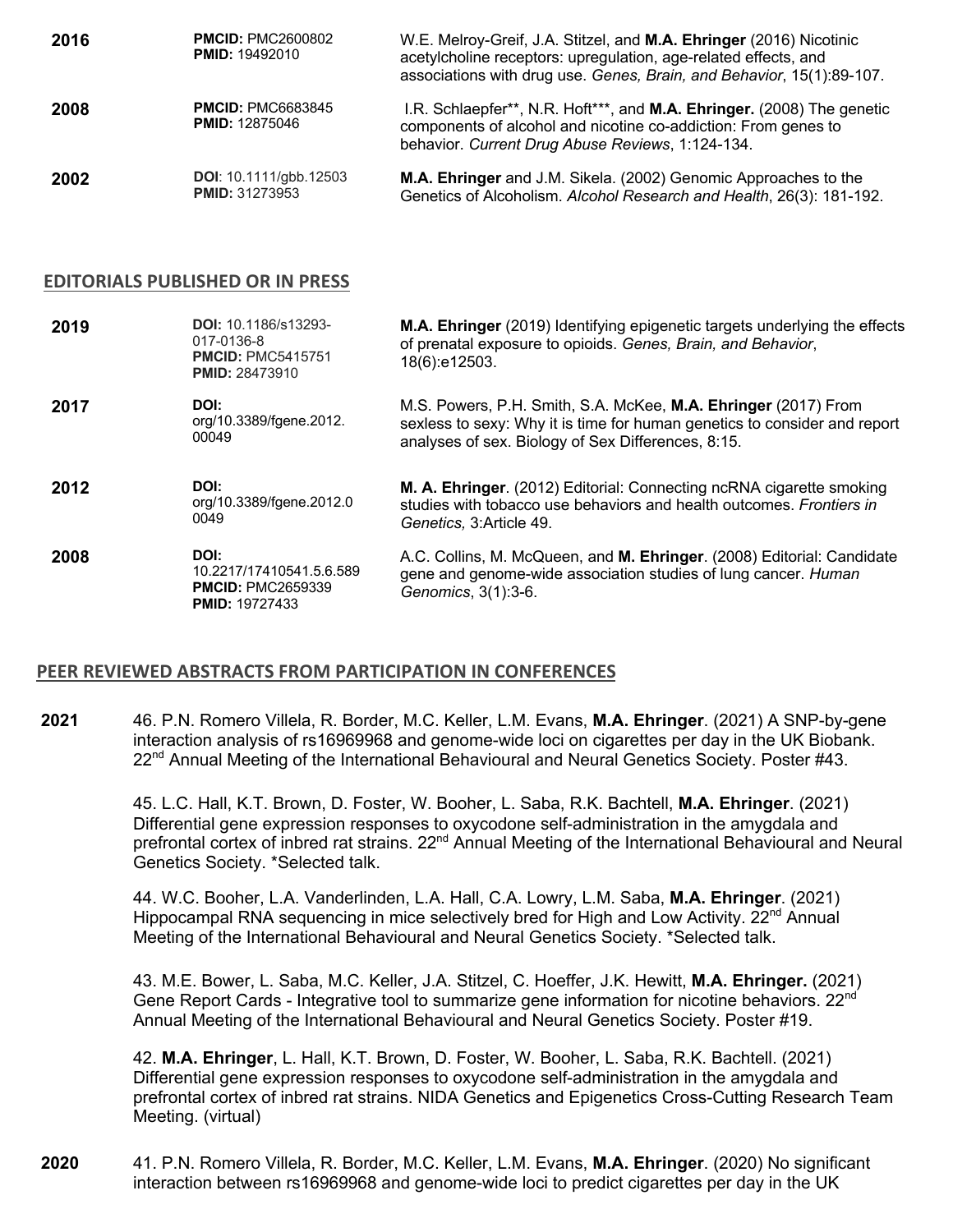Biobank. Proceedings, 50<sup>th</sup> Annual meeting of the Behavior Genetics Association. *Behavior Genetics*, 50:477.

40. W.C. Booher, A.L. Thomas, L.A. Hall, G.J. Reyes, M.A. **Ehringer** (2020) Alcohol related behaviors in mice selectively bred for high and low activity. Proceedings, 50<sup>th</sup> Annual meeting of the Behavior Genetics Association. *Behavior Genetics*, 50:443-444.

39. S.M.C. Colbert, S. Funkhouser, E.C. Johnson, **M. Ehringer**, L. Evans (2020) Differential shared genetic influences of anxiety with problematic alcohol use compared to alcohol consumption. Proceedings, 50<sup>th</sup> Annual meeting of the Behavior Genetics Association. *Behavior Genetics*, 50:448.

**2018** 38. E. Elliotte, W.C. Booher, **M.A. Ehringer** (2018) Alcohol-Related Behaviors in Mice Selected for High and Low Activity. Annual Biomedical Research Conference for Minority Students. Oral Presentation #36.

> 37. **M.A. Ehringer**, M.S. Powers, L.M. Evans, J.C. DeFries (2018) Whole genome sequencing of replicate inbred strains of mice selected for high and low open-field activity. 20<sup>th</sup> Annual Meeting of the International Behavioural and Neural Genetics Society. \*Selected talk

36. W.C. Booher, M.S. Powers, X. Gallego, **M.A. Ehringer** (2018) AAV-Mediated miR-138 Injections into the Medial Habenula of Mice Reduces Nicotine Consumption.  $20<sup>th</sup>$  Annual Meeting of the International Behavioural and Neural Genetics Society. Poster #62

- **2017** 35. M.S. Powers, H.C. O'Neill, J.A. Stitzel, **M.A. Ehringer**. (2017) Examining the interaction between *in utero* nicotine exposure and the D397N CHRNA5 nicotinic acetylcholine polymorphism ( $rs16969968$ ) on alcohol intake in mice.  $19<sup>th</sup>$  Annual Meeting of the International Behavioural and Neural Genetics Society.
- **2016** 34. E. Johnson, W. Melroy, R. Border, M. Keller, **M. Ehringer**. (2016) Examining 25 class schizophrenia candidate genes in the context of GWAS data – evidence for relevance?  $18<sup>th</sup>$  Annual Meeting of the International Behavioural and Neural Genetics Society.

33. M.S. Powers, X. Gallego, **M.A. Ehringer**. (2016) Profiling differential expression of miRNA in the prefrontal cortex of tobacco smokers vs. non-smokers. 18<sup>th</sup> Annual Meeting of the International Behavioural and Neural Genetics Society.

32. S. Belimezova, X.G. Gallego, J. Miyamoto-Ditmon, J.A. Stitzel, **M.A. Ehringer**. (2016) Functional in vitro studies within CHRNA5-CHRNA3-CHRNB4 gene cluster on Chr15q24-25.1. 18<sup>th</sup> Annual Meeting of the International Behavioural and Neural Genetics Society.

**2014** 31. T.M. Darlington, R.D. McCarthy, R.J. Cox, J. Miyamoto-Ditmon, **M.A. Ehringer**. (2014) Voluntary exercise reduces voluntary consumption of ethanol in mice: Identification of candidate genes throughstriatal gene expression profiling.  $16<sup>th</sup>$  Annual Meeting of the International Behavioural and Neural Genetics Society. Presented in a selected symposium, p. 37 of program.

> 30. H.M. Kamens, R.P. Corley, P.A. Richmond, M.B. McQueen, M.C. Stallings, C. Hopfer, J. Stitzel, S.A. Brown, J.K. Hewitt, R.D. Dowell, **M.A. Ehringer**. (2014) Rare variants in the CHRNA6/CHRNB3 gene region are associated with dependence vulnerability. 16<sup>th</sup> Annual Meeting of the International Behavioural and Neural Genetics Society.

29. W.E. Melroy, M.A. Simonson, J. Hokanson, S. Lutz, B. Frederiksen, **M.A. Ehringer**. (2014) Examination of the involvement of cholinergic-associated genes in nicotine behaviors in European and African Americans. 16<sup>th</sup> Annual Meeting of the International Behavioural and Neural Genetics Society.

28. **M.A. Ehringer**, T. Darlington, X. Gallego. (2014) Using a mouse model to study common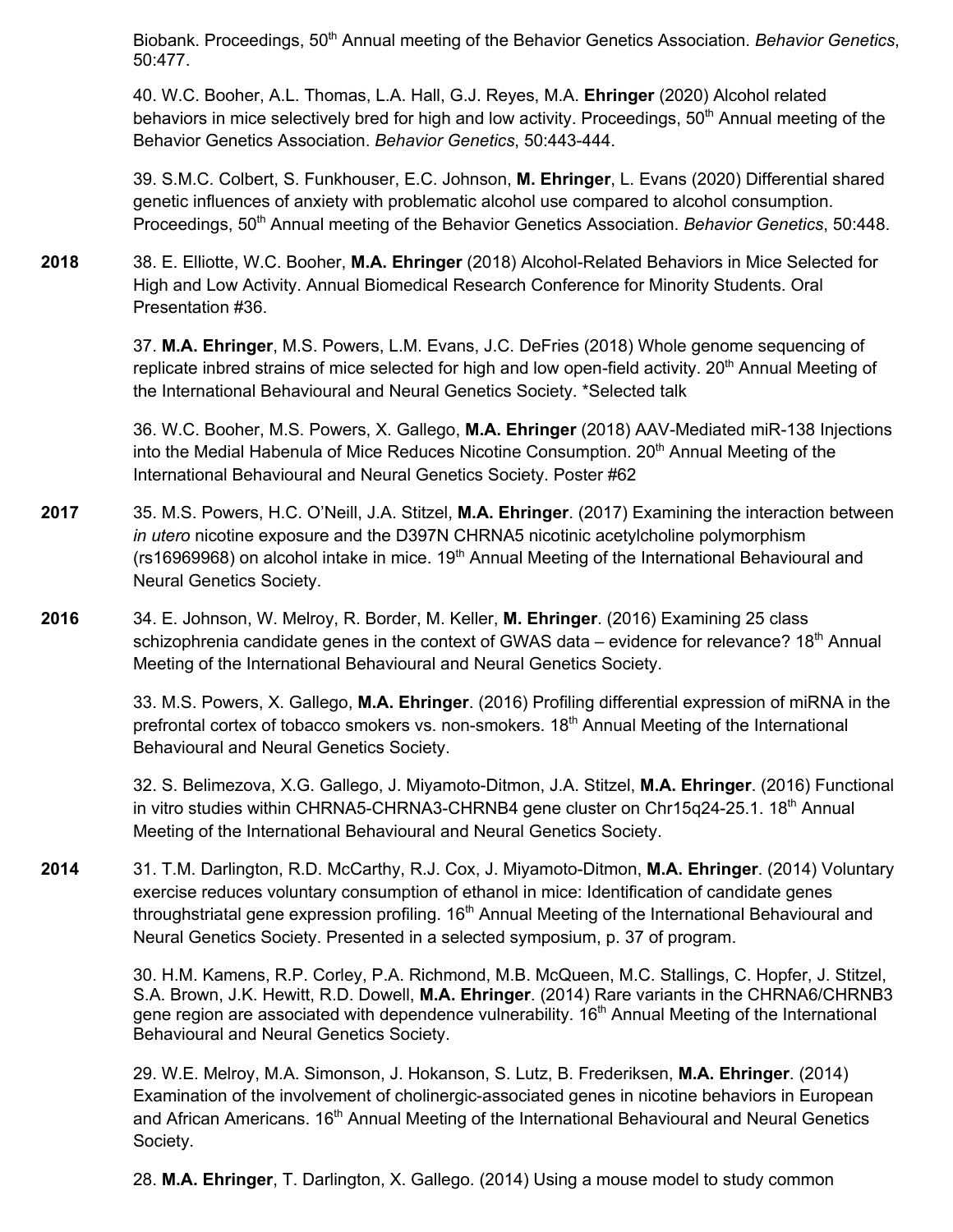neurobiological effects of alcohol and exercise. Society for Behavioral Medicine Annual Meeting. Program Book SY35, p.56.

27. T.D. McClure-Begley, K.L. Stone, **M.A. Ehringer**, J. Linstrom, I. Esterlis, M.R. Picciotto. (2014) A proteomic approach to identify β2\* nicotinic acetylcholine receptor interacting proteins in human temporal cortex from individuals with mood disorders. Society for Research on Nicotine and Tobacco Abstract Book POS2-37, p.142.

**2013** 26. **M.A. Ehringer**, H.M. Kamens, R.P. Corley, M. Simonson, A. Poole, P. Richmond, J.A. Stitzel, R. Dowell, K. Krauter, M.B. McQueen, M.C. Stallings, C. Hopfer, T. Crowley, J.K. Hewitt. (2013) Behavioral Disinhibition: Sequencing *CHRN* genes in a selected sample to identify novel variants. *Alcohol Clin Exp Res.* 37(S2), 256A.

> 25. T.M. Darlington, **M.A. Ehringer**. (2013) Whole transcriptome analysis of wheel running and alcohol behaviors in mice. 15<sup>th</sup> Annual Meeting of the International Behavioural and Neural Genetics Society, Leuven, Belgium, Poster #9.

> 24. X. Gallego, R.J. Cox, **M.A. Ehringer**. (2013) Bdnf expression in response to alcohol consumption and voluntary exercise in adolescent mice.  $15<sup>th</sup>$  Annual Meeting of the International Behavioural and Neural Genetics Society, Leuven, Belgium, Poster #16.

> 23. W.E. Melroy, M. Simonson, M.B. McQueen, **M.A. Ehringer**. (2013) Cholinergic-associated genes: A principal components analysis of gene expression patterns.  $15<sup>th</sup>$  Annual Meeting of the International Behavioural and Neural Genetics Society, Leuven, Belgium, Poster #32.

22. H.M. Kamens, J.H. Miyamoto, J.A. Stitzel, **M.A. Ehringer**. (2013) Genetic variation upstream of *CHRNB3* influences gene expression. Society for Research on Nicotine and Tobacco Abstract Book PA8-2, p.44.

21. B. Frederiksen, S. Lutz, G.L. Kinney, J.E. Hokanson, M.H. Cho, P.J. Castaldi, M.L. McDonald, D.L. DeMeo, C.P. Hersh, E.K. Silverman, M. Parker, T.H. Beaty, B.J. Make, D. Curran-Everett, J.D. Crapo, S.A. Santorico, **M.A. Ehringer**, M.G. Foreman, C. Lange. (2013) Genome-wide association study of nicotine dependence in COPDGene. Society for Research on Nicotine and Tobacco Abstract Book PA3-1, p.37.

20. X. Gallego, R.J. Cox, J.R. Laughlin, J.A. Stitzel, **M.A. Ehringer**. (2013) The allelic effects of SNP rs1948, associated with early nicotine and alcohol use, are 3-UTR-dependent. Society for Research on Nicotine and Tobacco Abstract Book PA8-3, p.44.

**2012** 19. **M.A. Ehringer**, H.M. Kamens, S.H. Stephens, A.V. Flora, X. Gallego, C. Zambrano, J.A. Stitzel. (2012) Role of CHRN genes in alcohol and tobacco co-morbility: Human and molecular genetic studies. International Society for Biomedical Research on Alcoholism Abstract Book, S297.

> 18. T.M. Darlington, J.D. Segall, R.A. Rodman, **M.A. Ehringer.** (2012) Changes in hippocampal Bdnf expression due to voluntary ethanol consumption and voluntary exercise in mice. *Genes Brain Behav*  11(4): 479.

17. A.V. Flora, C.A. Zambrano, E.M. Funk, J.A. Stitzel, **M.A. Ehringer**. (2012) Human *CHRNA3/B4* intergenic single-nucleotide polymorphism (SNP) rs8023462 alters gene expression *in vitro*. *Genes Brain Behav* 11(4): 481.

16. X. Gallego, R.J. Cox, A.V. Flora, J.A. Stitzel, **M.A. Ehringer**. (2012) The SNP rs1948, associated with early nicotine and alcohol use, may alter the expression of the *CHRNA5/A3/B4* cluster of genes. *Genes Brain Behav* 11(4): 482.

15. H.M. Kamens, J.H. Miyamoto, J.A. Stitzel, **M.A. Ehringer**. (2012) SNPs upstream of the human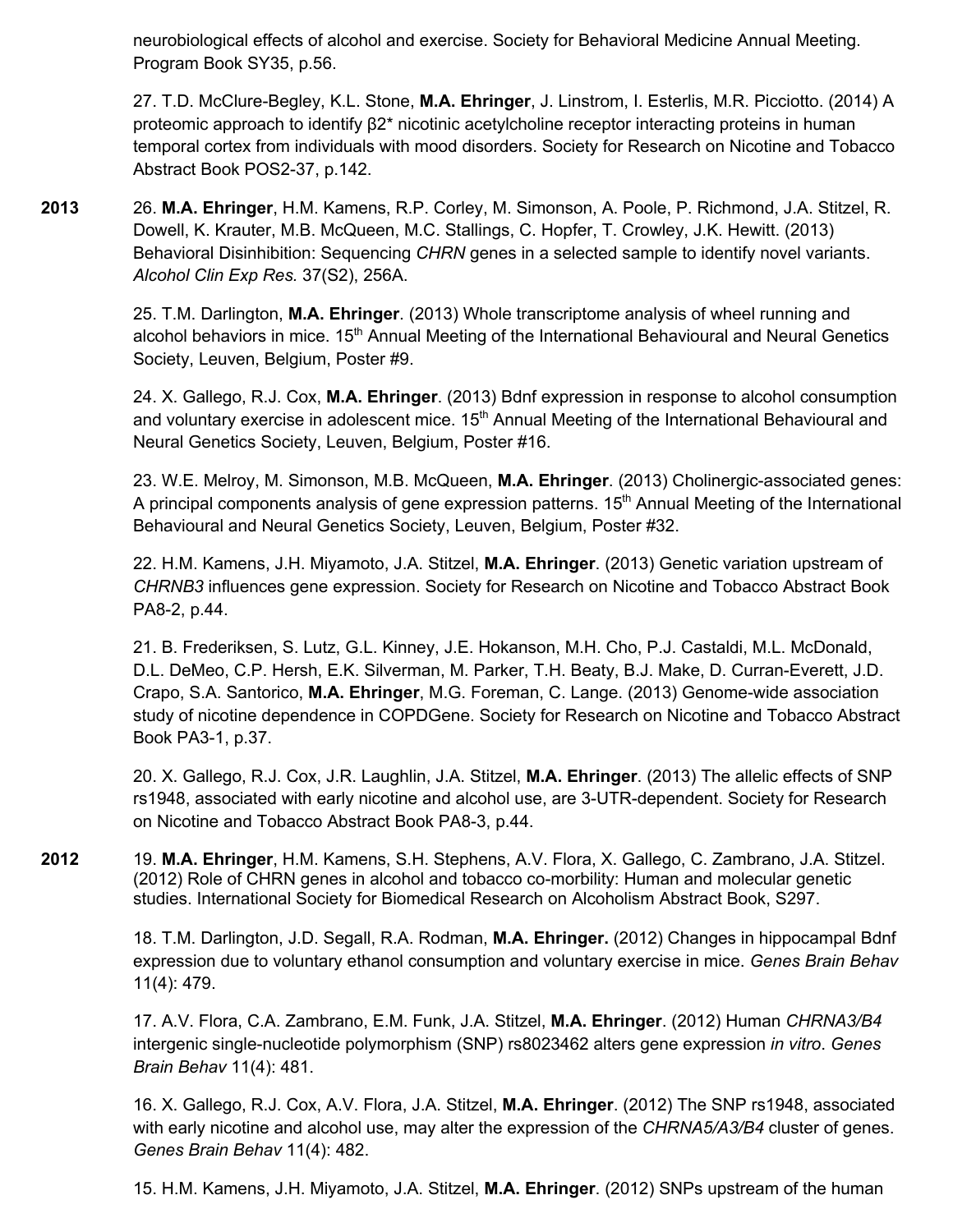*CHRNB3* gene influence gene expression. *Genes Brain Behav* 11(4): 486.

14. W.E. Melroy, S.H. Stephens, J. Sakai, M.B. McQueen, R.P. Corley, M.C. Stallings, T.J. Crowley, C.J. Hopfer, K.S. Krauter, S. Brown, J.K. Hewitt, **M.A. Ehringer**. (2012) Examination of SNPs in *GABRA2* in a longitudinal sample for alcohol abuse and dependence. *Genes Brain Behav* 11(4): 490.

13. H.M. Kamens, A. Poole, R.P. Corley, M.B. McQueen, M.C. Stallings, C. Hopfer, J. Stitzel, J.K. Hewitt, R.D. Dowell, **M.A. Ehringer**. (2012) Sequencing nicotinic acetylcholine receptor subunits for association with dependence vulnerability. Society for Research on Nicotine and Tobacco, Abstract Book PA17-1, p.38.

**2011** 12. H.M. Kamens, R.P. Corley, N.R. Hoft, M.B. McQueen, M.C. Stallings, S.J. Brown, T.J. Crowley, C.J. Hopfer, J.K. Hewitt, **M.A. Ehringer**. (2011) The role of CHRNA4 and CHRNB2 in alcohol and nicotine behaviors. Proceedings, 13<sup>th</sup> Annual Meeting of the International Behavioural and Neural Genetics Society, Rome, Italy, Symposium 2 talk.

> 11. H.M. Kamens, M.B. McQueen, R.P. Corley, M.C. Stallings, J.K. Hewitt, and **M.A. Ehringer**. (2011) Association of the CHRNB2 gene and DSM-IV nicotine dependence symptoms. Society for Research on Nicotine and Tobacco, *Abstract Book* NIPA-4, p.43.

> 10. A.V. Flora, C. Zambrano, E.M. Funk, J. Miyamoto, J.A. Stitzel, and **M. A. Ehringer**. (2011) Functional analysis of SNPs in the intergenic region between CHRNA3 and CHRNB4. Society for Research on Nicotine and Tobacco, *Abstract book* SYM5B, p.9.

**2010** 9. **M.A. Ehringer**, and N.R. Hoft. (2010) The role of CHRNA6 and CHRNB3 genes in tobacco and alcohol behaviors – Human molecular genetics. Society for Research on Nicotine and Tobacco, *Abstract book* SYM1E, p. 2.

> 8. **M.A. Ehringer**, E.M. Funk, N.R. Hoft, J.A. Stitzel, and S.H. Stephens. (2010) The role of CHRNA5/A3/B4 in early disinhibitory behaviors – Human molecular genetics. Society for Research on Nicotine and Tobacco, *Abstract book* SYM5B, p. 6.

7. **M.A. Ehringer**, T. Darlington, and N.R. Hoft. (2010) Gene expression studies of alcohol, wheel running behaviors, and possible interactions. *Alcohol Clin Exp Res* 34(6):246A.

6. **M.A. Ehringer**, N.R. Hoft, and J. Godfrey. (2010) The effects of voluntary wheel-running on alcohol consumption: Common responses across different genetic strains of mice. *Genes, Brain, and Behavior* 9(4):421.

**2009** 5. **M.A. Ehringer**, N.R. Hoft, and L. Vidable. (2009) The role of *Chrna6* and *Chrnb3* genes in alcohol behaviors – human, molecular, and mouse genetics. Proceedings,  $11<sup>th</sup>$  Annual Meeting of the International Behavioural and Neural Genetics Society, Dresden, Germany

> 4. G. Lubke and **M. Ehringer**. (2009) The *CHRNA5/A3/B4* gene cluster and tobacco, alcohol and cannabis initiation: Replication and new findings using mixture analysis. Proceedings, 39<sup>th</sup> Annual Meeting of the Behavior Genetics Association, Minneapolis, MN

**2008** 3. **M.A. Ehringer,** I.R. Schlaepfer, and N.R. Hoft. (2008) Neuronal nicotinic receptor genes and associations with smoking and alcohol behaviors. Proceedings, 38<sup>th</sup> Annual Meeting of the Behavior Genetics Association, Louisville, KY

> 2. **M.A. Ehringer,** N.R. Hoft, and I.R. Schlaepfer. (2008) Human studies of neuronal nicotinic receptor genes and their role in the co-morbidity of alcohol and nicotine dependence. Proceedings, 10<sup>th</sup> Annual Meeting of the International Behavioural and Neural Genetics Society, Portland, OR

**2007** 1. B.C. Haberstick, M. LaBorde, M.B. McQueen, and **M.A. Ehringer.** (2007) Is the CHRNB3 gene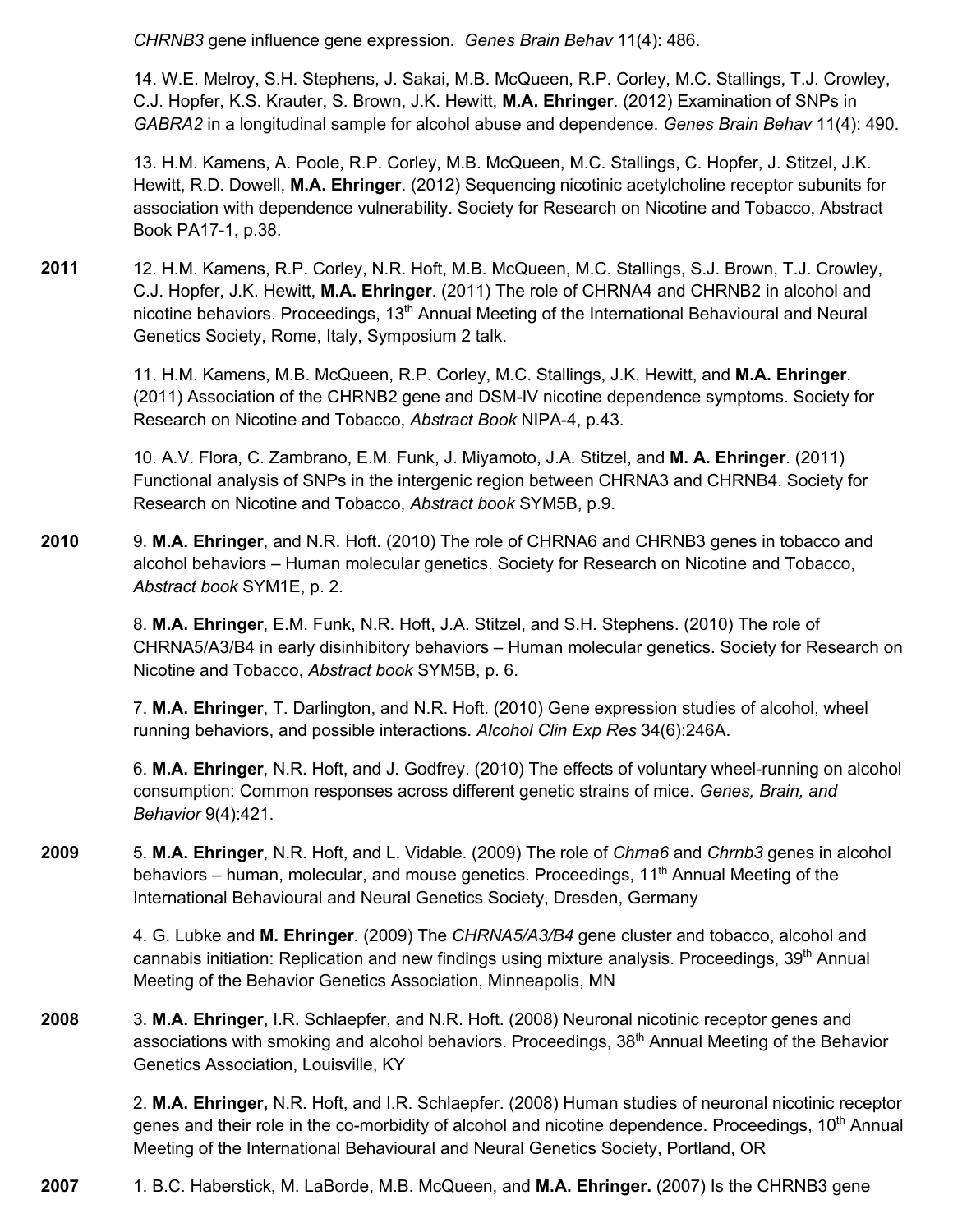associated with nicotine behaviors? Proceedings, 37<sup>th</sup> Annual Meeting of the Behavior Genetics Association, Amsterdam, The Netherlands

#### **PUBLISHED ABSTRACTS**

- **2021** 53. L.J. Bunch\*\*, M.S. Powers\*\*\*, L.A. Hall\*\*, E.A. Mehrohoff\*\*, W.C. Booher\*\*, P.N. Romero-Villela\*\*, M.A. Ehringer (2021) Initial characterization of GCKR human SNP rs1260326 (P446L) in a mouse model of alcohol behaviors. Alcohol Clin Exp Res. 45, 81A
- **2019** 52. E.E. Elliotte\*, W.C. Booher\*\*, **M.A. Ehringer** (2019) Alochol-Related Behaviors in Strains of Mice Selected for High and Low Open-Field Activity. Alcohol Clin Exp Res. 43, 85A.
- **2017** 51. M.S. Powers, K.O. Dykstal, J.A. Stitzel, **M.A. Ehringer** (2017) Differences in acute locomotor activation to alcohol in D397N mice, A model of the human CHRNA5 nictonic acetylcholine polymorphism (rs16969968). *Alcohol Clin Exp Res*. 41(S1), 19A.

50. W.C. Booher, B.T. Gallageher, K.R. Burrow, **M.A. Ehringer** (2017) Hedonic substitution of voluntary exercise and voluntary ethanol consumption in C3H and 129S mice. *Alcohol Clin Exp Res*. 41(S1), 116A

- **2016** 49. M.S. Powers, K. Chun, T. Fox, J.A. Stitzel, **M.A. Ehringer**. (2016) Examining the role of the D397N *CHRNA5* nicotinic acetylcholine polymorphism (rs16969968) on alcohol-related behaviors in mice. *Alcohol Clin Exp Res.* 40(S1), 190A.
- **2014** 48. X. Gallego, R.J. Cox, E. Funk, R.A. Foster, **M.A. Ehringer**. (2014) Voluntary exercise decreases ethanol preference and consumption in C57BL/6J adolescent mice: Sex differences and hippocampal BDNF expression. *Alcohol Clin Exp Res.* 38(S1), 98A

47. H.M. Kamens, M.B. McQueen, R.P. Corley, M.C. Stallings, J.K. Hewitt, **M.A. Ehringer**. (2014) Association of CHRNA4 polymorphisms and alcohol consumption in Hispanic subjects. *Alcohol Clin Exp Res.* 38(S1), 220A.

46. W.E. Melroy, M.A. Simonson, **M.A. Ehringer**. (2014) Examination of cholinergic associated genes in alcohol dependence. *Alcohol Clin Exp Res.* 38(S1), 222A.

**2013** 45. H.M Kamens, R.J. Cox, **M.A. Ehringer**. (2013) The *Chrnb4* gene does not modulate ethanol consumption. *Alcohol Clin Exp Res.* 37(S2), 69A.

> 44. W.E. Melroy, M. Simonson, M.B. McQueen, **M.A. Ehringer**. (2013) Examination of cholinergic associated genes in underlying pathways of addiction. *Alcohol Clin Exp Res.* 37(S2), 66A.

**2012** 43. H.M. Kamens, R.J. Cox, R.D. McCarthy, J.H. Miyamoto, **M.A. Ehringer.** (2012) The Chrnb4 gene does not modulate ethanol behaviors. *Alcohol Clin Exp Res* 36(s1): 178A.

> 42. W.E. Melroy, C. Vadasz, M.B. McQueen, R.P. Corley, M.C. Stallings, T.J. Crowley, C.J. Hopfer, K.S. Krauter, J.K. Hewitt, **M.A. Ehringer**. (2012) Variation in *GRM7* is associated with alcohol consumption in a family-based analysis. *Alcohol Clin Exp Res* 36(s1): 253A.

41. T.M. Darlington, L. Quinones-Davila, **M.A. Ehringer**. (2012) Changes in mRNA expression of Drd1a and Slc18A2 due to voluntary drinking, but not running, in mice. *Alcohol Clin Exp Res* 36(s1): 263A.

**2011** 40. S. Stephens, N. Hoft, S. Hartz, N. Saccone, L. Bierut, **M.A. Ehringer**. (2011) Unique loci in the CHRNA5/CHRNA3/CHRNB4 gene cluster are associated with age of regular smoking. *World Congress of Psychiatric Genetics Program Book*. PP-154, p. 62.

> 39. H.M. Kamens, R.J. Cox, **M.A. Ehringer**. (2011) The Chrna6 and Chrnb3 genes do not modulate ethanol consumption. *Alcohol Clin Exp Res* 35(6): 73A.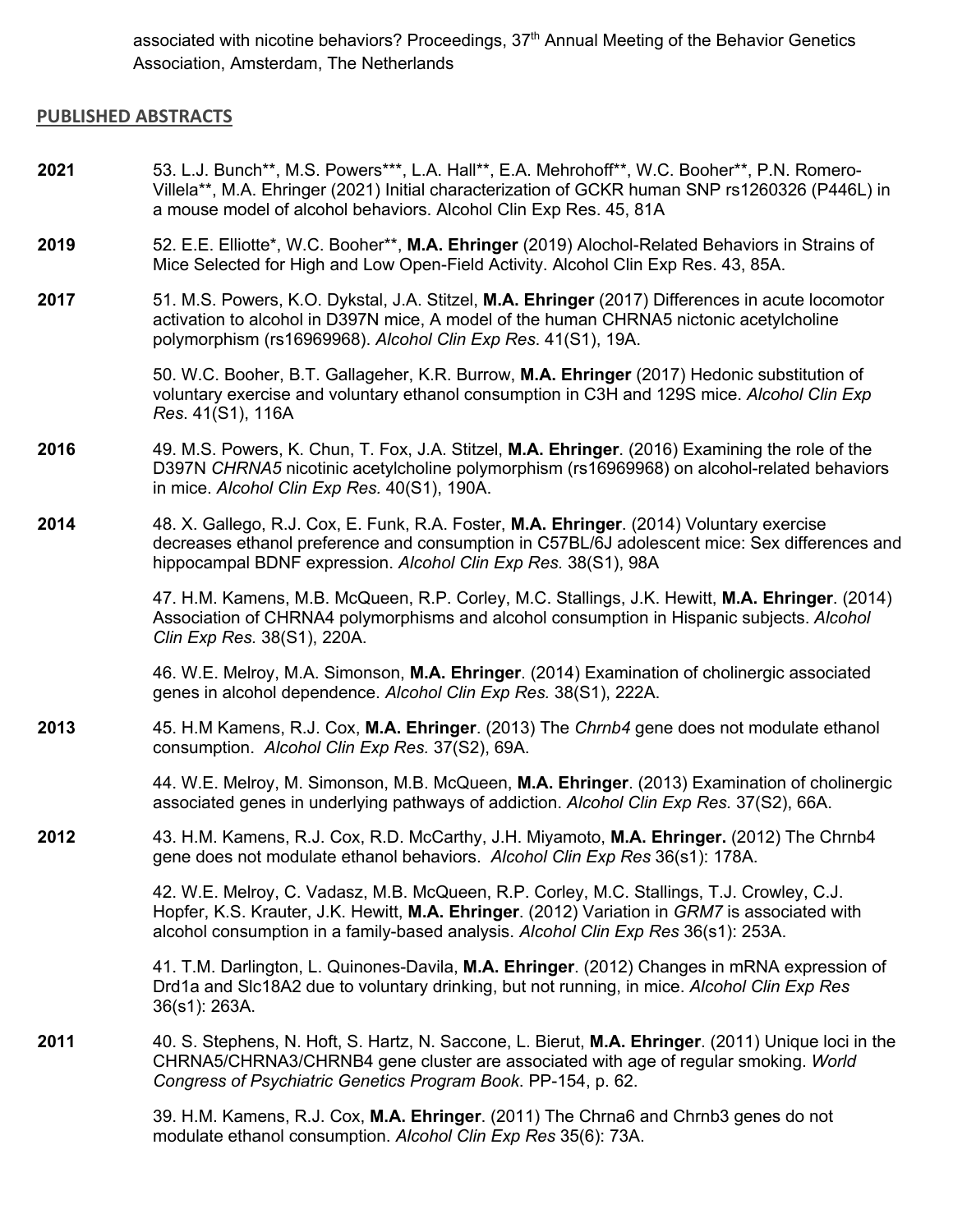38. W.E. Melroy, S.H. Stephens, M.B. McQueen, R.C. Corley, M.C. Stallings, T.J. Crowley, C.J. Hopfer, K.S. Krauter, J.K. Hewitt, **M.A. Ehringer**. (2011) Examination of SNPs in the GABRA2 gene with alcohol behaviors in a young adult sample. *Alcohol Clin Exp Res* 35(6): 132A

37. T. M. Darlington, **M.A. Ehringer**, C. Larson, R.A. Radcliffe. (2011) RNA Sequencing of striatal and whole brain transcriptome: Differences between alcohol sensitive long sleep and short sleep mice strains. *Alcohol Clin Exp Res* 35(6): 257A.

36. C.A. Zambrano, A.V. Flora, R.M. Salamander, E.M. Funk, M.J. Marks, J.A. Stitzel, **M.A. Ehringer**. (2011) Functional study of SNPs in the A5A3B4 nAChR gene cluster expressed in mouse embryonic neuronal culture. *Nicotinic Acetylcholine Receptors Abstract Book*.

35. **M.A. Ehringer**, J.A. Stitzel, A.V. Flora, X. Gallego, H.M. Kamens, C. Zambrano. (2011) Which SNPs are functional? Molecular studies of SNPs in human CHRN gene associated with drug behaviors. *Nicotinic Acetylcholine Receptors Abstract Book*.

34. T.M. Darlington, **M.A. Ehringer,** C. Larson, and R.A. Radcliffe. (2011) RNA-Sequencing reveals striatal transcriptome differences between the Inbred Long Sleep (ILS) and Inbred Short Sleep (ISS) mouse strains. *IBANGS Abstract Book* #48.

**2010** 33. N. Hoft, H. Kamens, J. Miyamoto, and **M.A. Ehringer.** (2010) The role of Chrna6 and Chrnb3 genes in alcohol behaviors using mouse models. *ASHG Abstract Book*, #2491.

> 32. N.R. Hoft, S.H. Stephens, J. Miyamoto, R. Corley, D. Huizinga, S. Menard, **M.A. Ehringer.** (2010) Longitudinal association of alcohol use behaviors with CHRNA6 gene in independent samples. *Alcohol Clin Exp Res* 34(6): 73A.

31. T.M.Darlington, B.L. Chitel, N.R. Hoft, and **M.A. Ehringer.** (2010) Voluntary alcohol use and exercise, Effects on gene expression in dopaminergic reward pathway. *Alcohol Clin Exp Res* 34(6): 186A.

30. H.M. Kamens, M.B. McQueen, and **M.A. Ehringer**. (2010) Association of the CHRNB2 gene and DSM-IV alcohol abuse and dependence criteria. *Genes, Brain, and Behavior* 9(4):434.

29. T.M. Darlington, N.R. Hoft, B.L. Chitel, and **M.A. Ehringer.** (2010) Voluntary alcohol use and exercise influence differential gene expression in mesocorticolimbic dopamine pathway. *Genes Brain and Behavior* 9(4):431.

**2009** 28. S.H. Stephens, M.B. McQueen, S.E. Young, I.R. Schlaepfer, J.K. Hewitt, and **M.A. Ehringer**. (2009) Association of SNPs in the CHRNA5/CHRNA3/CHRNB4 gene cluster with conduct disorder-related phenotypes. *ASHG Abstract Book*.

> 27. N.R. Hoft, J.A. Stitzel, K.E. Hutchison, and **M.A. Ehringer**. (2009) CHRNB2 promoter region: Association with subjective effects and gene expression differences. *WCPG Abstract Book #69.*

26. T.M. Darlington, N.R. Hoft, B.L. Chitel, T.Y. Fofanova, and **M.A. Ehringer.** (2009) The interaction of alcohol and exercise on gene expression. *IBANGS Abstract book* #7; p.84.

**2008** 25. N.R. Hoft, J. Stitzel, J. Miyamoto, **M. Ehringer**. (2008) Single nucleotide variations upstream of CHRNB3 affect reporter gene expression. *AJHG Abstract Book #2254*, p.427.

> 24. **M.A. Ehringer,** N.R. Hoft, and I.R. Schlaepfer. (2008) Human studies implicating a role for nAChR genes in alcohol and tobacco behaviors. *Alcohol Clin Exp Res* 32(6): 788.

23. **M.A. Ehringer**, N.R. Hoft, and J. Godfrey. (2008) Development of a mouse model examining the effects of voluntary wheel-running on alcohol consumption. *Alcohol Clin Exp Res* 32(6): 319.

**2007** 22. N. Hoft, I. Schlaepfer, R. Corley, S. Young, B.C. Haberstick, D. Huizinga, S. Menard, and **M.A. Ehringer**. (2007) Genetic Association of the CHRNA6 and CHRNB3 genes with tobacco dependence in a nationally representative sample. *AJHG Abstract Book* #2340, p.444.

> 21. I.R. Schlaepfer, A.C. Collins, R.P. Corley, T.C. Crowley, J.K. Hewitt, N. Hoft, C.J. Hopfer, J. Lessem, S.H. Rhee, M.C. Stallings, S.E. Young, and **M.A. Ehringer**. (2007) Genetic Association of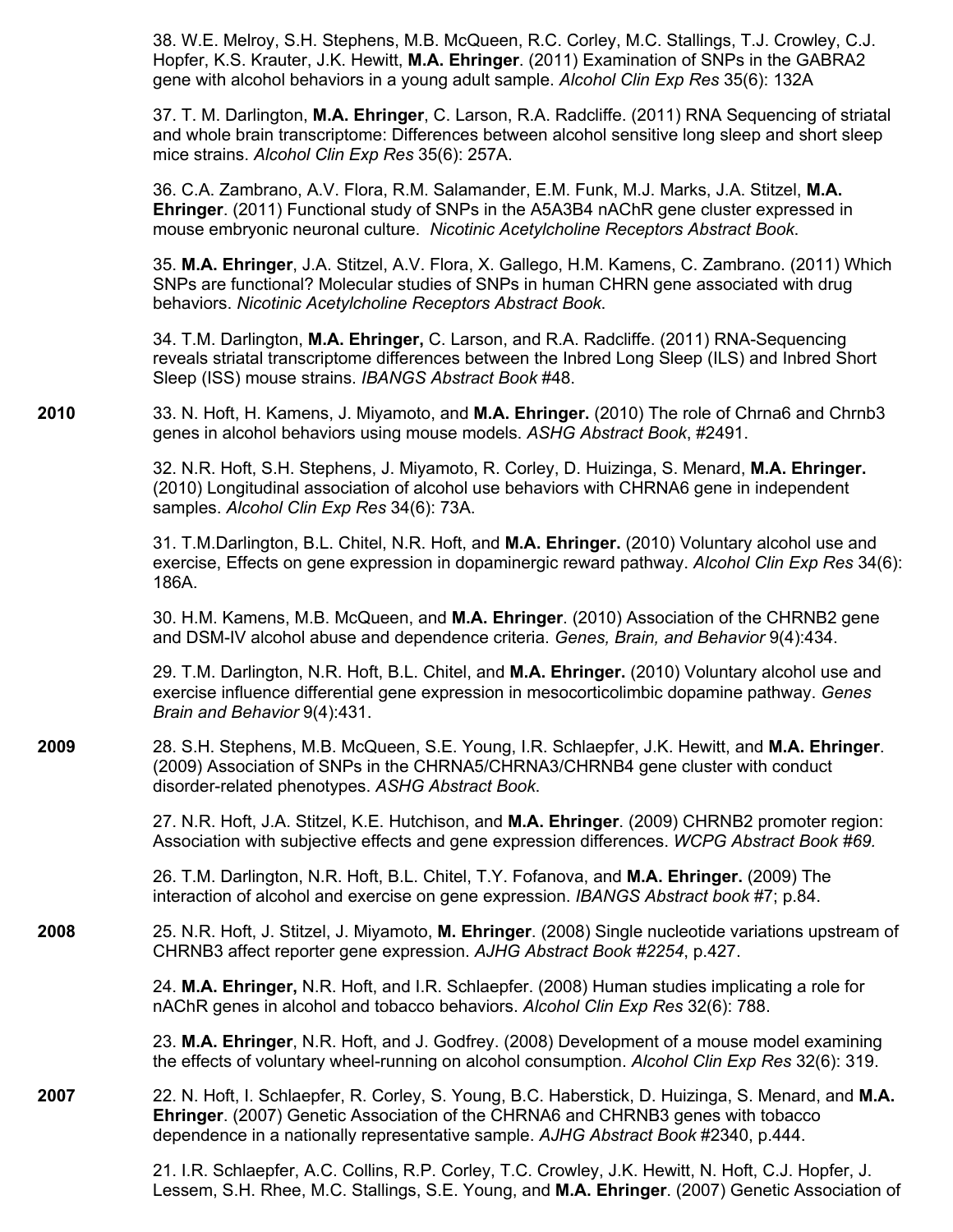the CHRNA3-CHRNB4 Gene Cluster with Behavioral Disinhibition in Young Adults. *AJHG Abstract Book* #1969, p.379.

20. I. Schlaepfer, N. Hoft, C.J. Hopfer, K. Krauter, J. Lessem, S.H. Rhee, A. Smolen, M.C. Stallings, S.E. Young, and **M.A. Ehringer.** (2007) Genetic Association of the Cholinergic Nicotinic Receptor A5A3B4 Gene Cluster with Tobacco and Alcohol Use in Young Adults. *Alcohol Clin Exp Res* 32(6): 482.

19. N. Hoft, I. Schlaepfer, M. McQueen, B. Haberstick, R. Corley, S. Young, D. Huizinga, S. Menard, and **M. Ehringer.** (2007) Association of Variability in the CHRNA5/A3/B4 Gene Cluster with Alcohol and Tobacco Age of Initiation in a Nationally Representative Sample. *Alcohol Clin Exp Res* 32(6): 483.

18. J.T. Sakai, M.C. Stallings, T.J. Crowley, H.L. Gelhorn, and **M.A. Ehringer.** (2007) Test for Association Between GABRA2 (SNP rs279871) and Conduct/Alcohol Use Disorders in Adolescent Patients and Controls. *CPDD Program Book* p.35

17. R.P. Corley, J.S. Zeiger, M.C. Stallings, T. Crowley, **M.A. Ehringer,** J.K. Hewitt, C.J. Hopfer, J. Lessem, M. McQueen, S.H. Rhee, A. Smolen, S.E. Young, and K. Krauter. (2007) Association of candidate genes with antisocial drug dependence in adolescents. *Behavior Genetics*, 27, 61.

- **2006** 16. I. Schlaepfer, A. Collins, R. Corley, T. Crowley, J. Hewitt, C. Hopfer, K. Krauter, J. Lessem, S. Rhee, M. Stallings, S. Young, J. Zeiger, & **M. Ehringer.** (2006) The CHRNA5/A3/B4 gene cluster variability as an important determinant of alcohol and tobacco initiation in young adults. *AJHG Abstract Book* #1606, p.300.
- **2005** 15. B.J. Bowers, H. Davis, & **M.A. Ehringer.** (2005) C57 Female mice drink less alcohol when given access to a running wheel. *Alcohol Clin Exp Res* 29(5): 556.
- **2004** 14. B.C. Haberstick, D.S. Timberlake, J.M. Lessem, C. Hopfer, A. Smolen, **M. Ehringer,** & J.K. Hewitt. (2004). Genetic and candidate gene analysis of nicotine dependence in the add health sample. *Behavior Genetics* 34, 643.

13. C. Hopfer, D. Timberlake, B. Haberstick, J. Lessem, **M. Ehringer,** A. Smolen, & J. Hewitt. (2004). Genetic influences on quantity of alcohol consumed by adolescents and young adults. *Behavior Genetics* 34, 645.

**2006** 12. I. Schlaepfer, A. Collins, R. Corley, T. Crowley, J. Hewitt, C. Hopfer, K. Krauter, J. Lessem, S. Rhee, M. Stallings, S. Young, J. Zeiger, & **M. Ehringer.** (2006) The CHRNA5/A3/B4 gene cluster variability as an important determinant of alcohol and tobacco initiation in young adults. *AJHG Abstract Book* #1606, p.300.

> 11. D.S. Timberlake, B.C. Haberstick, J.M. Lessem, C. Hopfer, A. Smolen, **M.A. Ehringer,** & J.K. Hewitt. (2004) Heritability of smoking behavior and associations with dopaminergic polymorphisms in the National Longitudinal Study of Adolescent Health. *Behavior Genetics* 34, 661-662.

> 10. **M.A. Ehringer,** C. Hopfer, S. Purcell, S. Young, R. Corley, M. Stallings, S.H. Rhee, A. Smolen, K. Krauter, T. Crowley, and J.K. Hewitt. (2004) Haplotype analysis of SNPs in the CNR1 gene and association with progression in Marijuana Use. *AJHG Abstract Book* #2252 p. 409

- **2003** 9. **M.A. Ehringer,** S. Young, R. Corley, M. Stallings, A.C. Collins, J.K. Hewitt. (2003) Investigation of the CHRNA4 gene for a possible role in tobacco use and addiction. *AJHG* 73(5): 523
- **2001** 8. **M.A. Ehringer,** J. Thompson, O. Conroy, T.L. Smith, D. Goldman, M. Schuckit, J.M..Sikela. (2001) Human Alcoholism Studies of Genes Identified through Mouse QTL Analysis. *Alcohol Clin Exp Res* 25: 68A.
- **2000** 7. E.M. Maclaren, **M. Ehringer,** A. Kaiser, F. Yang, B. Soriano, B. Bennett, T.E. Johnson, and J.M. Sikela. Genomic Approaches to the Identification of Gene Coding Region Differences in QTL Candidate Genes for Alcohol Sensitivity. *Alcohol Clin Exp Res* 25: 117A.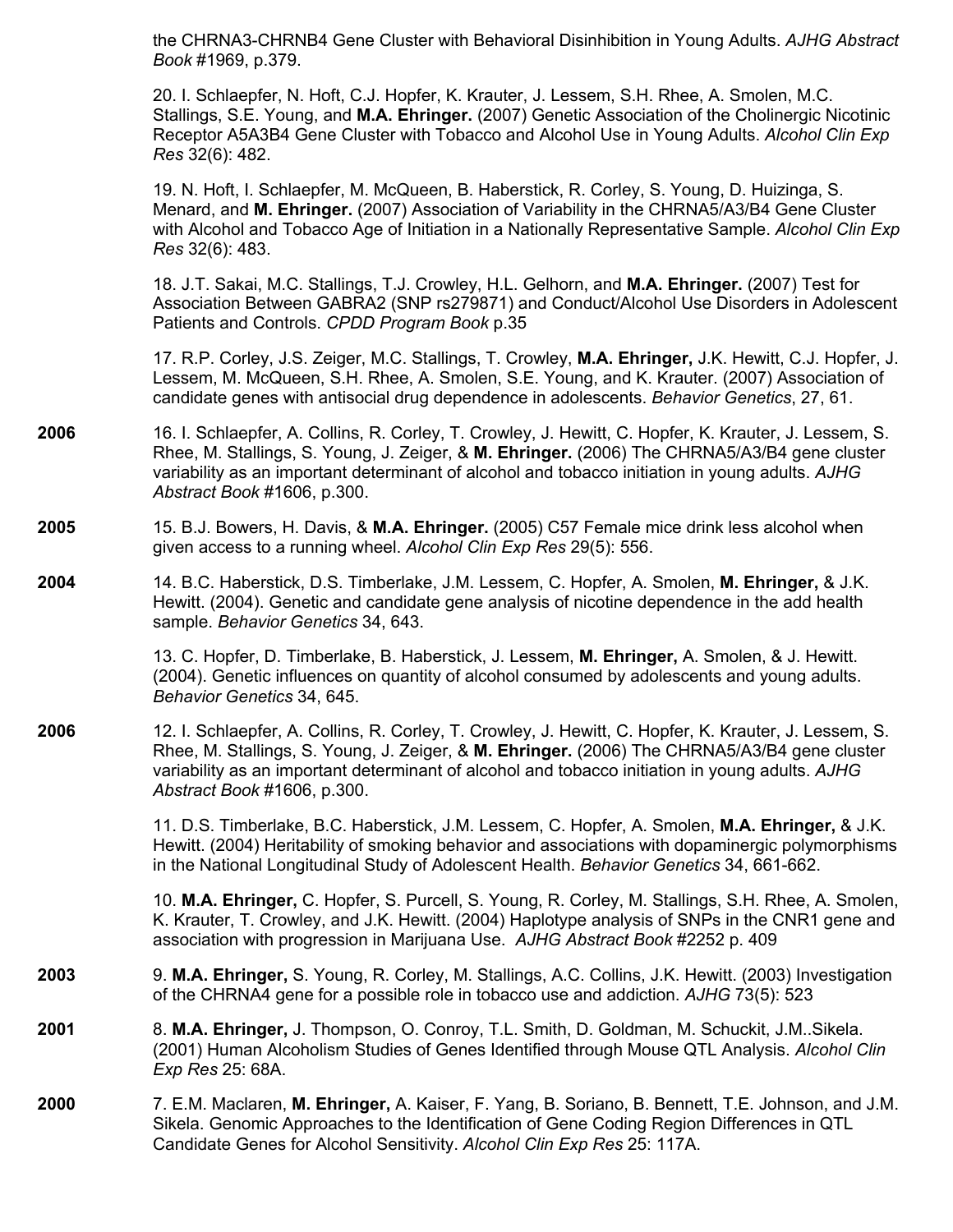6. **M.A. Ehringer,** J. Thompson, O. Conroy, Y. Xu, F. Yang, J. Canniff, M. Beeson, L. Gordon, B. Bennett, D. Goldman, M. Schuckit, T.E. Johnson, J.M. Sikela. (2000) Progress toward Gene Identification for Alcohol-Related Phenotypes. *AJHG* 67:329, 1828A.

5. **M. Ehringer,** J. Thompson, O. Conroy, Y. Xu, F. Yang, J. Canniff, M. Beeson, L. Gordon, B. Bennett, T.E. Johnson, and J.M. Sikela. (2000) High-Throughput Sequencing of Candidate Genes for Alcohol-Related QTLs. *Alcohol Clin Exp Res* 24: 98A.

4. Xu. Y., **M. Ehringer,** F. Yang, and J.M.. Sikela. (2000) A Global Comparison of Brain Gene Expression Patterns between ILS/ISS Mice. *Alcohol Clin Exp Res* 24: 99A.

- **1999** 3. **M. Ehringer,** J. Thompson, Y. Xu, F. Yang, M. Beeson, L. Gordon, B. Bennett, T.E. Johnson, and J.M. Sikela. (1999) High-Throughput Sequencing of Candidate Genes for Alcohol-Related QTLs. *Alcohol Clin Exp Res* 23: 105A.
- **1999** 2. Xu. Y, **M. Ehringer,** and J.M. Sikela. (1999) Comparison of Gene Expression Profiles between ILS and ISS Mice by Gene Array Hybridization. *Alcohol Clin Exp Res* 23: 106A.
- **1996** 1. **M.A. Ehringer,** D.N. Frank, and N.R. Pace. (1996) A Phylogenetic Approach to Refinement of Eucaryl RNase P RNA Secondary Structure. *RNA Society Meeting Abstract Book*.

#### **BOOK CHAPTERS**

- **2011** H.M. Kamens, S.H. Stephens, and **M.A. Ehringer**. 2011. "Human genetic studies of *CHRN* genes" in "Pharmacology of Nicotinic Acetylcholine Receptors from the Basic and Therapeutic Perspectives", H.R. Arias, editor, Research Signpost.
- **2010** N.R. Hoft, J.T. Sakai, and **M.A. Ehringer**. 2010 "Tobacco and Alcohol Use Behaviors" in "Handbook of Genomics and the Family", K.P. Tercyak, editor, Springer.

## **INTERNATIONAL COLLOQUIA/SYMPOSIUM PRESENTATIONS**

- **2019 <b>M.A. Ehringer** (2019) Genetic and sex differences in the effect of wheel-running on voluntary alcohol consumption in mice. Winter Conference on Brain Research, Aspen, CO
- **2018 M.A. Ehringer**, M.S. Powers, L.M. Evans, J.C. DeFries (2018) Whole genome sequencing of replicate inbred strains of mice selected for high and low open-field activity. 20<sup>th</sup> Annual Meeting of the International Behavioural and Neural Genetics Society. \*Selected talk
- **2015 M.A. Ehringer.** (2015) Genetics of Smoking Biology, Biomarkers, and Health Impact. Speaker and co-chair at Pre-Conference Genetics Workshop at the Annual Meeting of the Society for Research on Nicotine and Tobacco. Philadelphia, PA
- 2014 **M.A. Ehringer.** (2014) Molecular Genetics of Nicotinic Receptor Genes. 2<sup>nd</sup> Annual Meeting of the Molecular Psychiatry Association. Presented in an invited symposium.

T.M. Darlington, R.D. McCarthy, R.J. Cox, J. Miyamoto-Ditmon, **M.A. Ehringer**. (2014) Voluntary exercise reduces voluntary consumption of ethanol in mice: Identification of candidate genes through striatal gene expression profiling.  $16<sup>th</sup>$  Annual Meeting of the International Behavioural and Neural Genetics Society. Presented in a selected symposium.

**M.A. Ehringer**, T. Darlington, X. Gallego. (2014) Using a mouse model to study common neurobiological effects of alcohol and exercise. Society for Behavioral Medicine Annual Meeting. Program Book SY35, p.56.

**M.A. Ehringer.** (2014) Genetics of Smoking – Findings, Function, and Future Frontiers. Invited speaker at Pre-Conference Genetics Workshop at the Annual Meeting of the Society for Research on Nicotine and Tobacco. Seattle, WA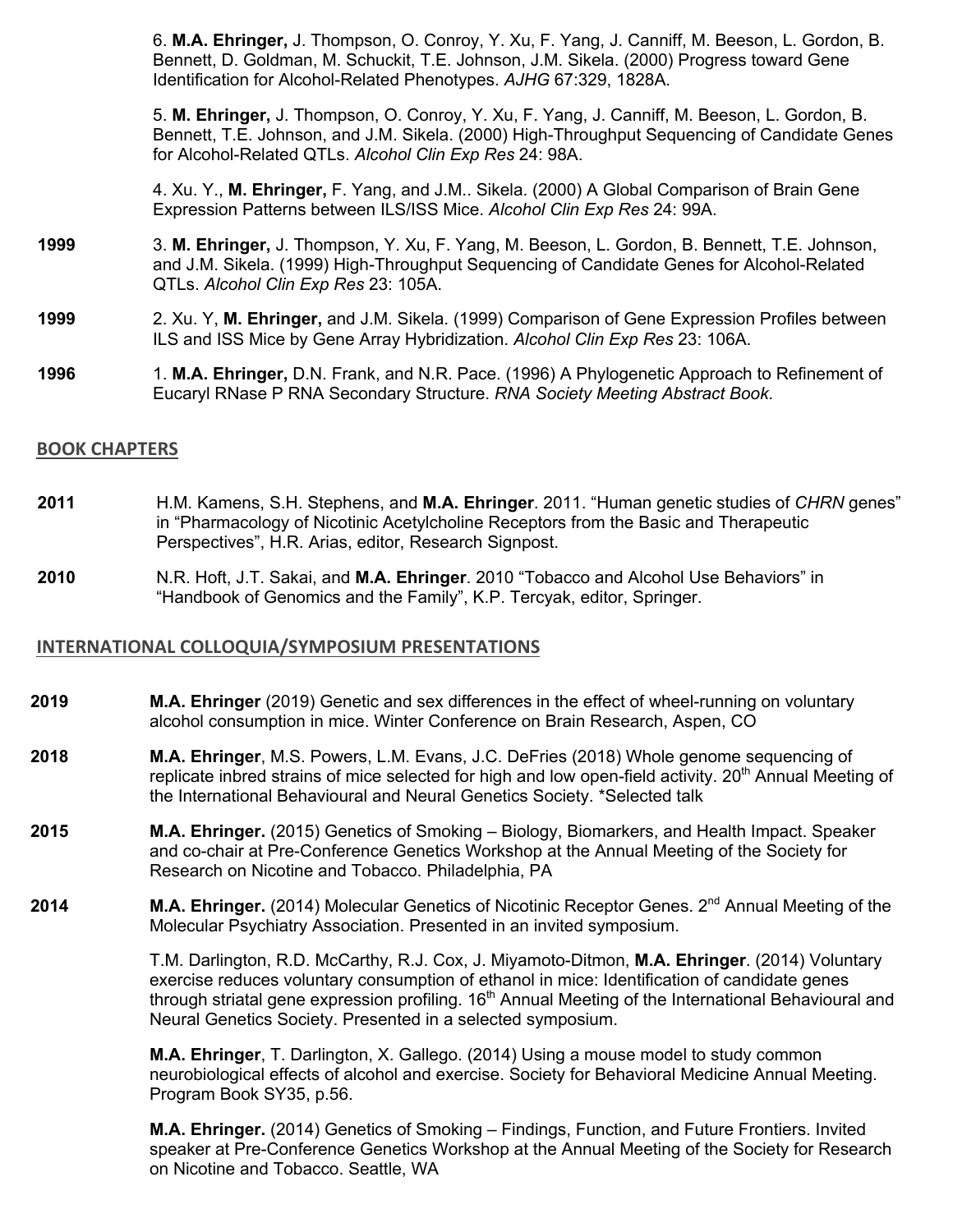**2013 M.A. Ehringer**, H.M. Kamens, R.P. Corley, M. Simonson, A. Poole, P. Richmond, J.A. Stitzel, R. Dowell, K. Krauter, M.B. McQueen, M.C. Stallings, C. Hopfer, T. Crowley, J.K. Hewitt. (2013) Behavioral Disinhibition: Sequencing *CHRN* genes in a selected sample to identify novel variants. *Alcohol Clin Exp Res.* 37(S2), 256A. Orlando, FL **2012** H.M. Kamens, A. Poole, R.P. Corley, M.B. McQueen, M.C. Stallings, C. Hopfer, J. Stitzel, J.K. Hewitt, R.D. Dowell, **M.A. Ehringer**. (2012) Sequencing nicotinic acetylcholine receptor subunits for association with dependence vulnerability. Society for Research on Nicotine and Tobacco, Houston, TX, USA. **2010 Ehringer, M.A.** and Hoft N.R. (2010) The role of *CHRNA6* and *CHRNB3* genes in tobacco and alcohol behaviors – Human molecular genetics.  $16<sup>th</sup>$  Annual Meeting of the Society for Research on Nicotine and Tobacco, Baltimore, MD **Ehringer, M.A.,** Funk, E.M., Hoft, N.R., Stitzel, J.A., and Stephens, S.H. (2010) The role of CHRNA5/A3/B4 in early disinhibitory behaviors – Human molecular genetics.  $16<sup>th</sup>$  Annual Meeting of the Society for Research on Nicotine and Tobacco, Baltimore, MD **Ehringer, M.A.,** Hoft, N.R., and Godfrey, J. (2010) The effects of voluntary wheel-running on alcohol consumption: Common responses across different genetic strains of mice.  $12<sup>th</sup>$  Annual Meeting of the International Behavioural and Neural Genetics Society, Halifax, Nova Scotia, Canada **2009 Ehringer, M.A**. (2009) "The role of CHRNA6 and CHRNB3 in tobacco and alcohol behaviors – Human, molecular, and mouse genetics" Translational Nicotine Research Meeting, Düsseldorf, **Germany Ehringer, M.A.**, Hoft, N.R., and Vidable, L. (2009) "The role of *Chrna6* and *Chrnb3* genes in alcohol behaviors – human, molecular, and mouse genetics"  $11<sup>th</sup>$  Annual Meeting of the International Behavioural and Neural Genetics Society, Dresden, Germany **2008 Ehringer, M.A.,** Schlaepfer, I.R., and Hoft, N.R. (2008) "Neuronal nicotinic receptor genes and associations with smoking and alcohol behaviors" 38<sup>th</sup> Annual Meeting of the Behavior Genetics Association, Louisville, KY **Ehringer, M.A.** (2008) "Human studies of neuronal nicotinic receptor genes and their role in the comorbidity of alcohol and nicotine dependence" 10<sup>th</sup> Annual Meeting of the International Behavioural and Neural Genetics Society, Portland, OR **2007 Ehringer, M.A.** (2007) "Is the CHRNB3 gene associated with nicotine behaviors?" 37<sup>th</sup> Annual Meeting of the Behavior Genetics Association, Amsterdam, The Netherlands **2006 Ehringer, M.A.** (2006) "Neuronal nicotinic receptor subunits as candidate genes for alcohol and tobacco phenotypes" Department of Psychiatry and Genome Research Center, University of Hong Kong, Hong Kong, China **NATIONAL COLLOQUIA/SEMINARS 2018 Ehringer, M.A.** (2018) "Molecular Genetics of Nicotinic Receptor Genes" Special Joint Symposium of the College on Problems of Drug Dependence (CPDD) and the Research Society on Alcoholism (RSA), San Diego, CA **2016 Ehringer, M.A.** (2016) "Rare Variant Analysis and Follow-Up Functional Studies" Invited by

organizer Dr. Elissa Chelser, Short Course on the Genetics of Addiction, Jackson Laboratory, Bar Harbor, ME

> **Ehringer, M.A.** (2016) **"**Booze, Butts, and Genes: Nicotinic Receptors in Alcohol and Tobacco Behaviors" Invited by Dean of Research and Graduate Studies (Dr. Luis Cubano), Universidad Central del Caribe, Puerto Rico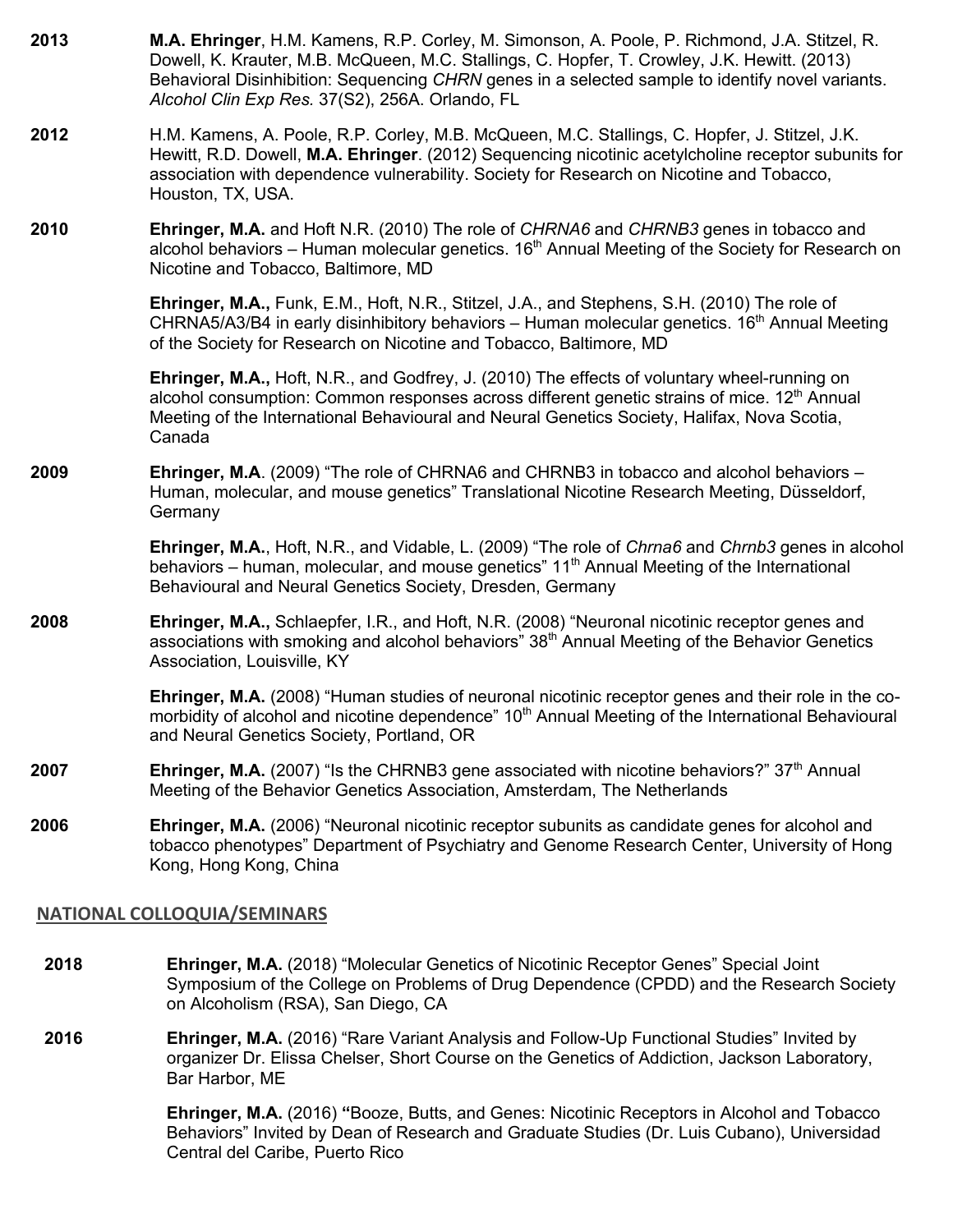| 2014 | <b>Ehringer, M.A., Darlington, T., Gallego, X. (2014) "Using a mouse model to study common</b><br>neurobiological effects of alcohol and exercise" Society for Behavioral Medicine Annual Meeting.<br>Program Book SY35, p.56. Philadelphia, PA |
|------|-------------------------------------------------------------------------------------------------------------------------------------------------------------------------------------------------------------------------------------------------|
| 2010 | Ehringer, M.A., Darlington, T. and Hoft, N.R. (2010) "Gene expression studies of alcohol, wheel<br>running behaviors, and possible interactions" $33rd$ Annual Meeting of the Research Society on<br>Alcoholism, San Antonio, TX                |
| 2009 | Ehringer, M.A. (2009) "Of Mice and Men: A translational study of nicotinic receptor genes and<br>drug behaviors" Department of Biology, IUPUI, Indianapolis, IN                                                                                 |
|      | <b>Ehringer, M.A.</b> (2009) "Of Mice and Men: A translational study of nicotinic receptor genes and<br>drug behaviors" Department of Psychiatry, IUPUI, Indianapolis, IN                                                                       |
| 2008 | <b>Ehringer, M.A.</b> (2008) "Of Mice and Men: A translational study of nicotinic receptor genes and<br>drug behaviors" Department of Psychology, IUPUI, Indianapolis, IN                                                                       |
| 2007 | Ehringer, M.A. (2007) "Neuronal Nicotinic Receptor Subunits as Candidate Genes for Alcohol<br>and Tobacco Phenotypes" COGEND working group, Department of Psychiatry, Washington<br>University School of Medicine, St. Louis, MO                |
| 1999 | Ehringer, M.A. (1999) "Progress Toward Gene Identification for Alcohol-Related<br>Phenotypes"Conference for students and postdoctoral fellows, hosted by the Research Society<br>on Alcoholism, Indianapolis, IN                                |
| 1993 | Ehringer, M.A. (1993) "Using Photobiotin as a Nonradioactive Label for rRNA" Annual Meeting<br>of Indiana Academy of Science                                                                                                                    |

## **LOCAL COLLOQUIA/WORKSHOPS**

| 2016 | <b>Ehringer, M.A.</b> (2016) "Genetics of Substance Use Behaviors: Mice and Men", Center for<br>Innovation and Creativity (CINC) Tea, University of Colorado, Boulder, CO                                                    |
|------|------------------------------------------------------------------------------------------------------------------------------------------------------------------------------------------------------------------------------|
|      | Ehringer, M.A. (2016) "Booze, Butts, and Genes: Nicotinic Receptors in Drug Behaviors",<br>Bioinformatics Supergroup meeting, University of Colorado, Boulder, CO                                                            |
| 2015 | Ehringer, M.A. (2015) "Booze, Butts, and Genes: Role of Nicotinic Receptors in Alcohol and<br>Tobacco Behaviors" School of Biological Sciences, University of Northern Colorado, Greeley,<br>CO.                             |
| 2014 | Ehringer, M.A. (2014) "Booze, Butts, and Genes: Nicotinic Receptors" Department of<br>Pharmacology, School of Medicine, University of Colorado Anschutz Medical Campus, Aurora,<br>CO                                        |
| 2013 | Ehringer, M.A. (2013) "Booze, Butts, and Genes: Nicotinic Receptors in Alcohol and Tobacco<br>Behaviors" Department of Integrative Physiology, University of Colorado, Boulder, CO                                           |
| 2009 | <b>Ehringer, M.A.</b> (2009) "Nicotinic receptor genes: Is there a connection between nicotine<br>dependence and lung cancer?" University of Colorado Cancer Center, Lung/Head and Neck<br>Cancer Seminar Series, Aurora, CO |
| 2008 | Ehringer, M.A. (2008) "A Mouse Model to Study the Effects of Exercise on Alcohol<br>Consumption" Department of Integrative Physiology, University of Colorado, Boulder, CO                                                   |
| 2007 | Ehringer, M.A. (2007) "A Primer on Genetic Studies" Journal Club for the laboratory of Dr.<br>Douglas Seals, Department of Integrative Physiology, University of Colorado, Boulder, CO                                       |
|      | Ehringer, M.A. (2007) "Development of a mouse model to study genes regulated by alcohol<br>consumption and voluntary wheel-running" Neuroscience Supergroup, University of Colorado,<br>Boulder, CO (2007)                   |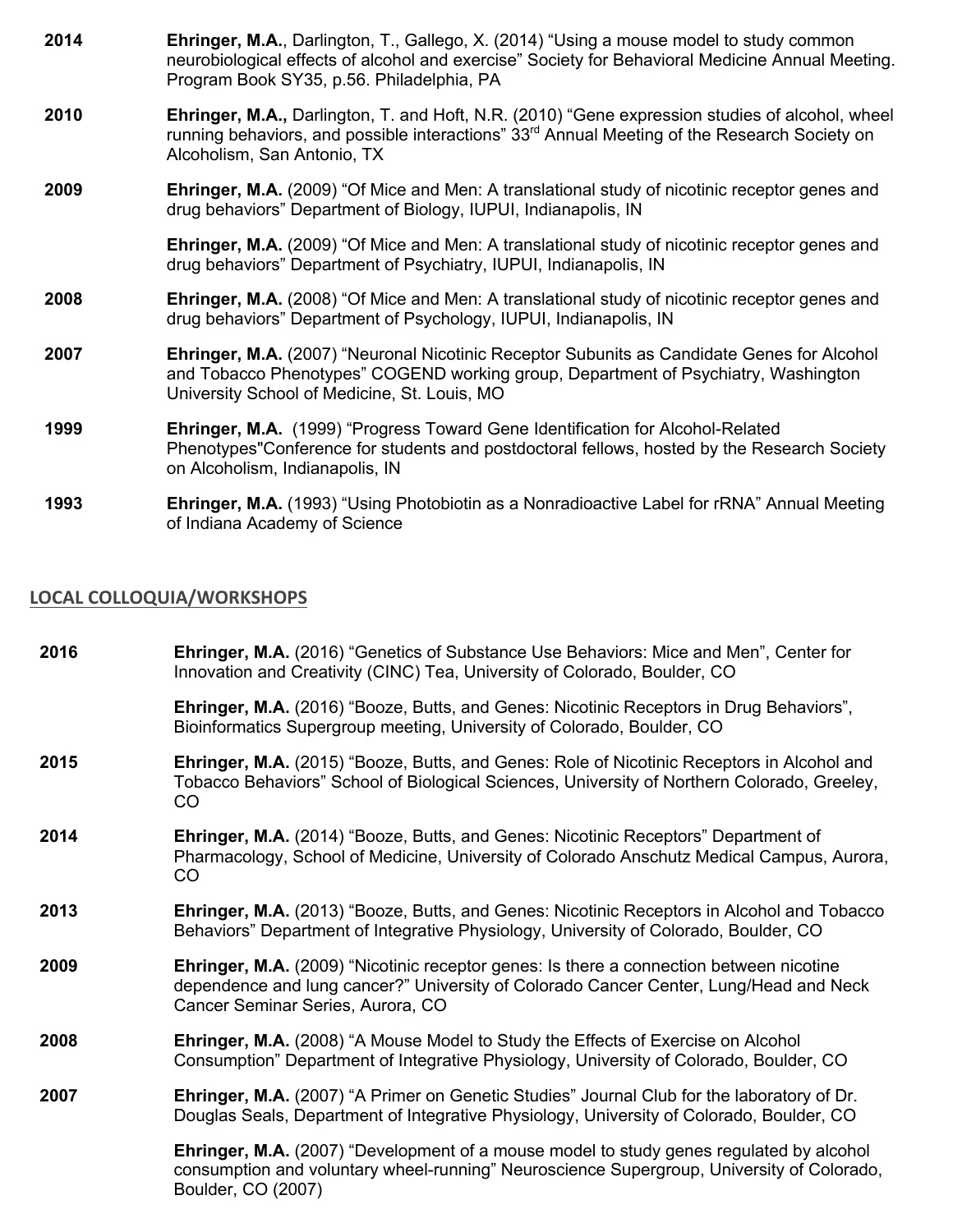**Ehringer, M.A.** (2007) "Neuronal nicotinic receptor subunits as candidate genes for alcohol and tobacco phenotypes" Department of Integrative Physiology, University of Colorado, Boulder, CO

- **2006 Ehringer, M.A.** (2006) "Neuronal nicotinic receptor subunits as candidate genes for alcohol and tobacco phenotypes" Human Medical Genetics Program, Fall Retreat, University of Colorado Health Sciences Center, Aurora, CO
- **2006 Ehringer, M.A.** (2006) "C57 Mice Drink Less Alcohol When Given Access to a Running Wheel" Department of Integrative Physiology, University of Colorado, Boulder, CO
- **2005 Ehringer, M.A.** (2005) "Evidence for Association Between the CNR1 Gene and Marijuana Dependence" Department of Integrative Physiology, University of Colorado, Boulder, CO
- **2003 Ehringer, M.A.** (2003) "The Study of Candidate Genes in Mice and Humans: Using the Genomics Resources" Department of Integrative Physiology and the Institute for Behavioral Genetics, University of Colorado, Boulder, CO
- **2002 Ehringer, M.A.** (2002) "The Study of Candidate Genes in Mice and Man: Using the Human Genomics Resources" Bioinformatics Supergroup, University of Colorado, Boulder, CO
- **2001 Ehringer, M.A.** (2001) "Identification of Gene Coding Variants within Alcohol-Related QTLs" The Institute for Behavioral Genetics, University of Colorado, Boulder, CO

#### **SYMPOSIUM TALKS SELECTED FOR MEETINGS AND PRESENTED BY TRAINEES**

| 2021 | W.C. Booher, L.A. Vanderlinden, L.A. Hall, C.A. Lowry, L.M. Saba, M.A. Ehringer. (2021)<br>Hippocampal RNA sequencing in mice selectively bred for High and Low Activity. 22 <sup>nd</sup> Annual<br>Meeting of the International Behavioural and Neural Genetics Society. (selected talk presented<br>by Winona Booher, PhD student)                                                       |
|------|---------------------------------------------------------------------------------------------------------------------------------------------------------------------------------------------------------------------------------------------------------------------------------------------------------------------------------------------------------------------------------------------|
| 2021 | L.C. Hall, K.T. Brown, D. Foster, W. Booher, L. Saba, R.K. Bachtell, M.A. Ehringer. (2021)<br>Differential gene expression responses to oxycodone self-administration in the amygdala and<br>prefrontal cortex of inbred rat strains. 22 <sup>nd</sup> Annual Meeting of the International Behavioural and<br>Neural Genetics Society. (selected talk presented by Lucy Hall, M.S. student) |
| 2019 | W.C. Booher, E. Elliotte, A. Prakash, M.A. Ehringer (2019) Alcohol-related behaviors in mice<br>selectively bred for High and Low Activity. 21 <sup>st</sup> Annual Meeting of the International Behavioural<br>and Neural Genetics Society, Edinburgh, United Kingdom (selected talk presented by Winona<br>Booher, PhD candidate)                                                         |
| 2013 | H.M. Kamens, J.H. Miyamoto, J.A. Stitzel, M.A. Ehringer. (2013) Genetic variation upstream<br>of CHRNB3 influences gene expression. Society for Research on Nicotine and Tobacco<br>Abstract Book PA8-2, p.44. Boston, MA (presented by Dr. Helen Kamens)                                                                                                                                   |
| 2013 | X. Gallego, R.J. Cox, J.R. Laughlin, J.A. Stitzel, M.A. Ehringer. (2013) The allelic effects of<br>SNP rs1948, associated with early nicotine and alcohol use, are 3-UTR-dependent. Society for<br>Research on Nicotine and Tobacco Abstract Book PA8-3, p.44. Boston, MA (presented by Dr.<br>Xavier Gallego)                                                                              |
| 2011 | H.M. Kamens, R.P. Corley, N.R. Hoft, M.B. McQueen, M.C. Stallings, S.J. Brown, T.J.<br>Crowley, C.J. Hopfer, J.K. Hewitt, M.A. Ehringer. (2011) The role of CHRNA4 and CHRNB2 in<br>alcohol and nicotine behaviors. 13 <sup>th</sup> Annual Meeting of the International Behavioural and<br>Neural Genetics Society, Rome, Italy (presented by Dr. Helen Kamens)                            |
|      | H.M. Kamens, M.B. McQueen, R.P. Corley, M.C. Stallings, J.K. Hewitt, and M.A. Ehringer.<br>(2011) Association of the CHRNB2 gene and DSM-IV nicotine dependence symptoms. $17th$<br>Annual Meeting of the Society for Research on Nicotine and Tobacco, Toronto, Ontario,<br>Canada (presented by Dr. Helen Kamens)                                                                         |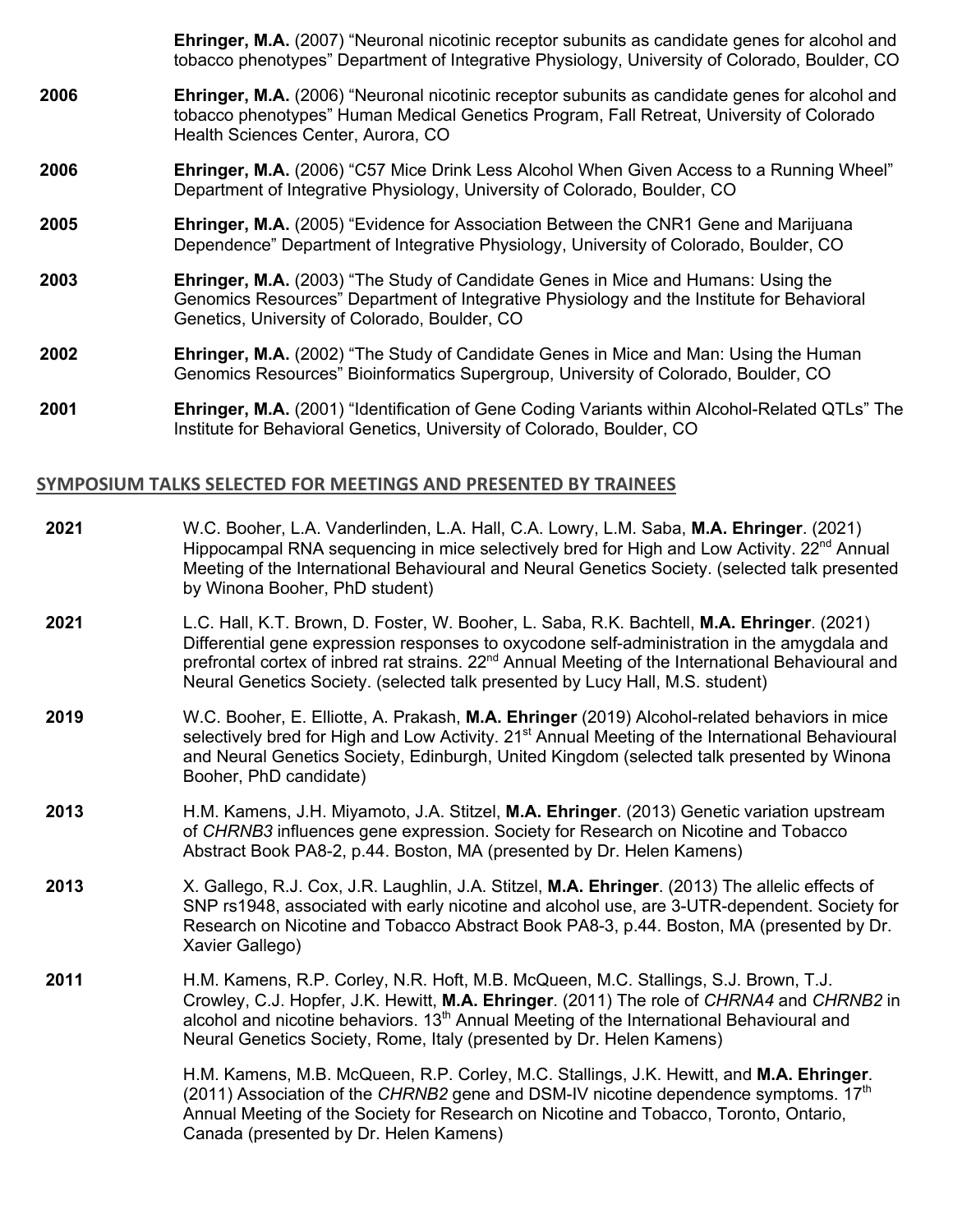A.V. Flora, C. Zambrano, E.M. Funk, J. Miyamoto, J.A. Stitzel, and **M. A. Ehringer**. (2011) Functional analysis of SNPs in the intergenic region between *CHRNA3* and *CHRNB4*. 17th Annual Meeting of the Society for Research on Nicotine and Tobacco, Toronto, Ontario, Canada (presented by Dr. Amber Flora)

## **PROFESSIONAL CONSULTATION**

- **2012-2017** Contributor for K23 DA033302 (PI: Bidwell, Cinnamon) "Deconstructing the Smoking and ADHD Comorbidity: A Multilevel Genetic Approach", providing molecular and statistical genetics expertise for study of *CHRN* genes
- **2010-2011** Consultant for R01HD05722 (PI:Foshee, Vangie) "Genetic by Context Influence on Trajectories of Adolescent Health Risk Behaviors"
- **2008** Ad hoc consultant for the **GENEVA** study (Gene Environment Association Studies), part of the Genes, Environment and Health Initiative(GEI)
- **2008, 2008, 2016 Technology Consultant** L.E.K. Consulting LLC, Boston, MA
- **2005 Research Consultant** Faegre & Benson, Patent Lawyers Boulder, CO

#### **PROFESSIONAL DEVELOPMENT**

| 2021      | Crucial Accountability Workshop - 3 day training<br>University of Colorado, Boulder, CO                                                   |
|-----------|-------------------------------------------------------------------------------------------------------------------------------------------|
| 2015      | Annual Conference on Understanding Interventions that Broaden Participation in Research<br>Careers,<br>San Diego, CA                      |
| 2014      | Annual Conference on Understanding Interventions that Broaden Participation in Research<br>Careers,<br>Baltimore, MD                      |
| 2013      | International Workshop on Statistical Genetic Methods for Human Complex Traits: The<br>Advanced Course, Boulder, CO                       |
| 2011-2012 | Sabbatical experience at Indiana University Purdue University Indianapolis School of Medicine<br>in the laboratory of Dr. Howard Edenberg |
| 2009      | International Workshop on Statistical Genetics and Methodology of Twin and Family Studies:<br>The Advanced Course, Boulder, CO            |
| 2008      | Advanced Gene Mapping Course, Rockefeller University, New York, NY                                                                        |
| 2008      | FBAT Short Course, 2-day intensive workshop, Boulder, CO                                                                                  |
| 2006      | LEAP follow-up lectures:<br>Women, Inclivity, and Power: How to Achieve Personal Authority                                                |
| 2005      | Mastering Personal Productivity, presented by Laura Stack                                                                                 |
| 2004      | Leadership Education for Advancement and Promotion (LEAP) 4-day intensive workshop,<br>University of Colorado, Boulder                    |
| 2003      | <b>Time Management</b>                                                                                                                    |
|           |                                                                                                                                           |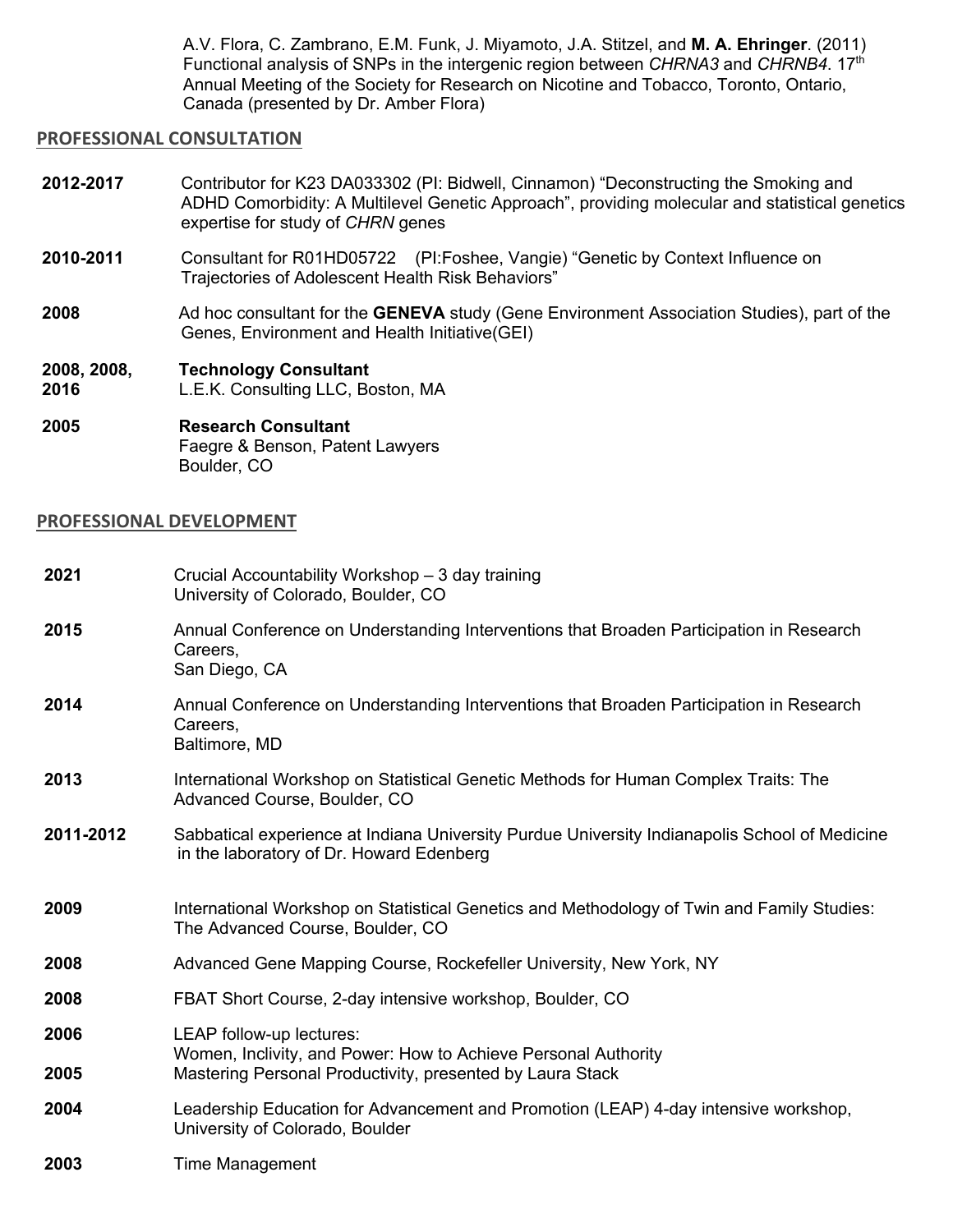Getting Your Research Funded

**2000** QTL Workshop, sponsored by National Institute on Alcohol Abuse and Alcoholism

The Genetics of Complex Disease, Prelude to the American Society of Human Genetics Meeting, Philadelphia, PA

Thirteenth International Workshop on the Methodology of Twin and Family Studies, Introductory Course, Institute for Behavioral Genetics, University of Colorado, Boulder,

Genetics Computer Group scientific software training, Denver, CO

**1999** Genetics and Ethics Conference, Aspen, CO

#### **TEACHING CONTRIBUTIONS**

## **UNIVERSITY OF COLORADO, BOULDER, CO UNDERGRADUATE COURSES**

| <b>IPHY3280</b> | Introduction to Data Science and Biostatistics with lab, 4 credits<br>FA2020, 89 students (course was dramatically updated)                                                                                                                    |
|-----------------|------------------------------------------------------------------------------------------------------------------------------------------------------------------------------------------------------------------------------------------------|
| <b>IPHY2800</b> | Introduction to Statistics with lab, 3 credits<br>FA2019, 86 students<br>FA2017, 86 students<br>FA2016, 85 students<br>FA2015, 60 students<br>FA2014, 90 students<br>FA2013, FA2012, SP2011, SP2009, FA2006<br>~140 students each semester     |
| <b>IPHY3010</b> | <b>Undergraduate Teaching Assistant</b><br>FA2020, FA2019, FA2107, FA2016, FA2015, FA2014, FA2013, FA2012<br>Total Students: 2-4 students each semester                                                                                        |
| <b>IPHY4860</b> | Independent Study<br>SP2020, FA2019, SP2019, FA2018, SP2018, FA2017, SP2017, FA2016, SP2016, FA2015,<br>SP2015, FA2014, SP2014, SU2012, SP2011, FA2011, SU2009, FA2009, SU2008, SU2007,<br>FA2007, SU2006<br>Total students: 22 undergraduates |
| <b>IPHY4870</b> | <b>Honors Thesis</b><br>SP2017, SP2015, SP2008<br>Total students: 3                                                                                                                                                                            |
| <b>IPHY4930</b> | Internship<br>FA2017, SP2016<br>Total students: 2                                                                                                                                                                                              |
| <b>IPHY2600</b> | Introduction to Research Methods<br>FA2005, FA2004<br>18 and 35 students                                                                                                                                                                       |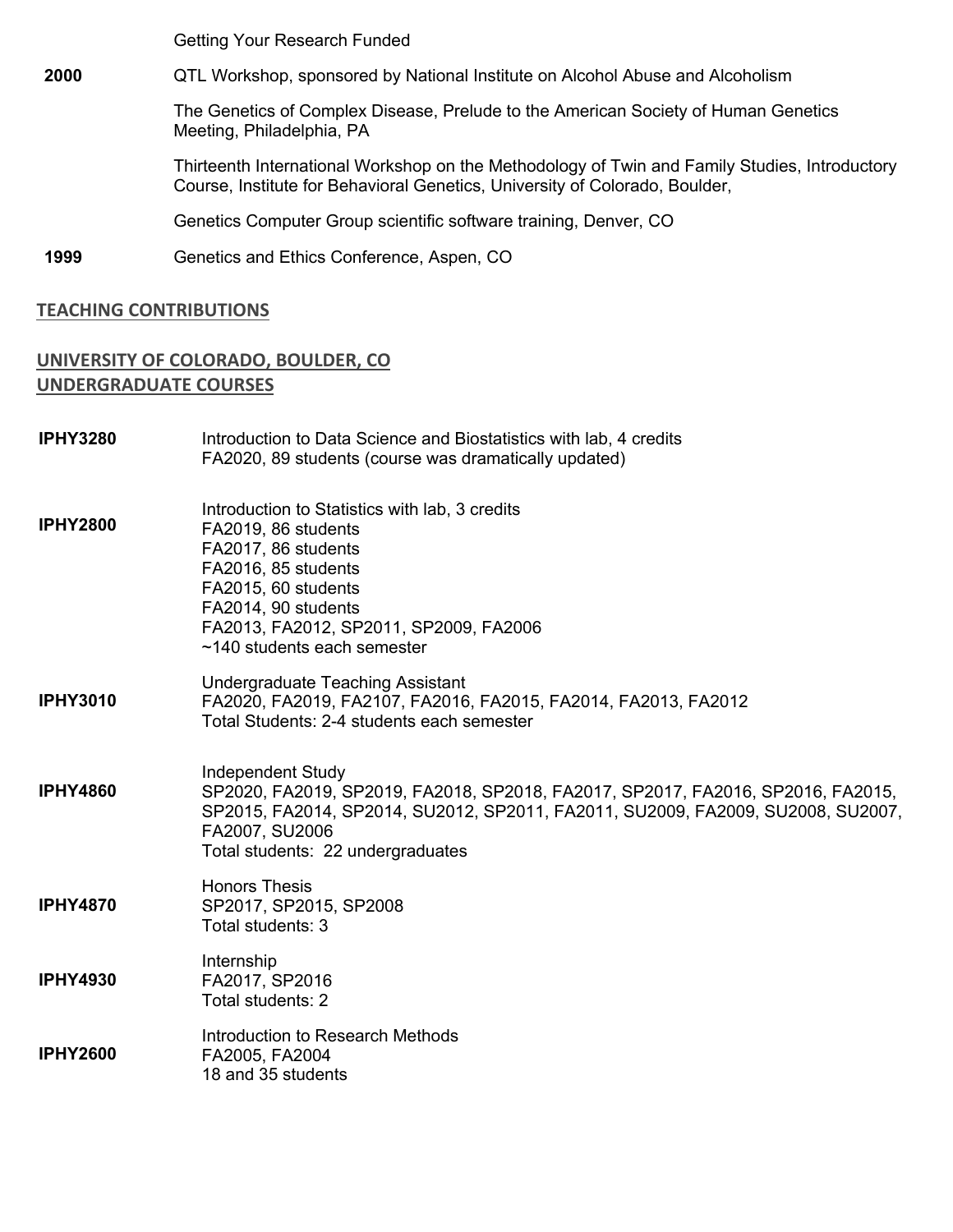## **GRADUATE COURSES**

| <b>IPHY6100</b> | <b>Proseminar in Behavioral Genetics</b><br>FA2020, 6 students – lead instructor with Dr. Luke Evans                                                                                                               |
|-----------------|--------------------------------------------------------------------------------------------------------------------------------------------------------------------------------------------------------------------|
| <b>IPHY5262</b> | Applications of Bioinformatics and Genomics<br>SP2017, SP2015, SP2013, FA2009, FA2007, SP2005, SP2004<br>Average 6-10 students each semester                                                                       |
| <b>IPHY5840</b> | Independent Study Sponsor, Matthias Zunhammer, visiting student from University of<br>Regensburg, Germany<br>SP2008, FA2007                                                                                        |
| <b>IPHY6830</b> | Professional Skills for the Research Scientist<br>SP2008, SP2009, FA2017<br>Guest lecturer $(~15$ graduate students)                                                                                               |
| <b>IPHY5800</b> | <b>Advanced Statistics and Research</b><br>FA2008<br>Guest lecturer at 1 class ~15 graduate students                                                                                                               |
| 2004            | Lecturer, Undergraduate Minority Summer Research Program through Alcohol<br>Research Training program at UCHSC<br>"The Study of Candidate Genes for Tobacco and Alcohol Problems: Using the Genomics<br>Resources" |
| 2002            | Lecturer, IBG Core Course PSYC 5232 (Fall)<br>"SNP bioinformatics/methods of detection and bioinformatics methods related to utilizing the<br>Human Genome Project resources"                                      |
|                 | Lecturer, Undergraduate Behavior Genetics PSYC 3102 (Spring)<br>"Bioinformatics resources associated with the Human Genome Project"                                                                                |
|                 | Lecturer, Graduate QTL course PSYC 5112 (Spring)<br>"Mouse QTL/candidate gene studies and bioinformatics related to the Human Genome<br>Project"                                                                   |

## **INDIANA UNIVERSITY PURDUE UNIVERSITY INDIANAPOLIS, IN**

**2011** Guest lecture in graduate behavior genetics course in Department of Psychology

## **COMMUNITY COLLEGE OF AURORA, AURORA, CO**

- **2001** General Chemistry 111, Adjunct Instructor
- **2000** General Chemistry 111, Adjunct Instructor

#### **INDIANA UNIVERSITY, BLOOMINGTON, IN**

- **1994** Undergraduate Teaching Intern, Genetics L311 (spring, summer, & fall)
- **1992-1995** Private tutor for student-athletes through the athletic department Mathematics, Biology, Physics, and Chemistry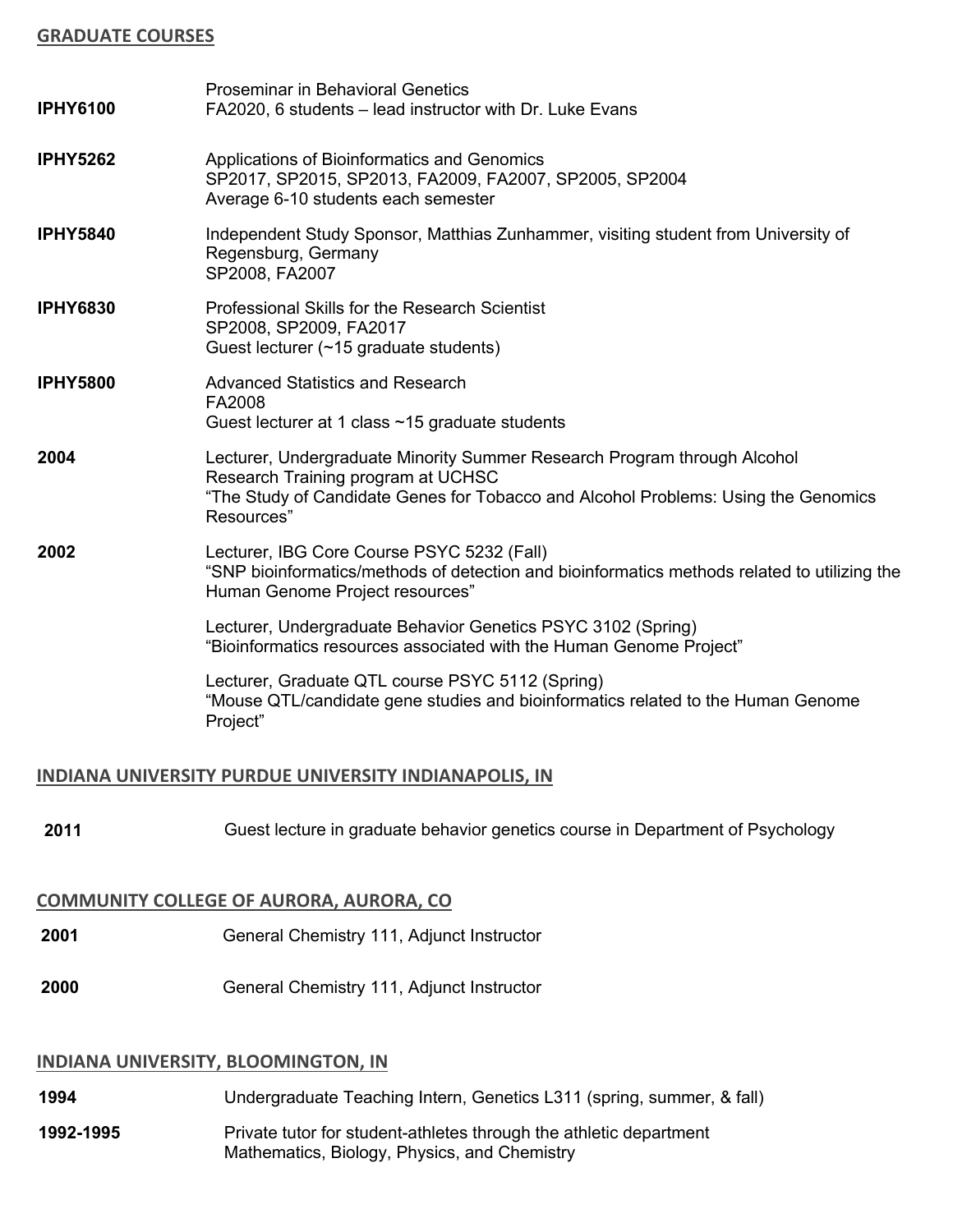## **ADVISORY AND SUPERVISORY RESPONSIBILITIES**

| Luke Evans, Assistant Professor, Faculty Fellow IBG<br>Department of Ecology and Evolutionary Biology, University of Colorado, Boulder, CO                    |
|---------------------------------------------------------------------------------------------------------------------------------------------------------------|
| Scott Vrieze, Assistant Professor, Faculty Fellow IBG<br>Department of Psychology, University of Colorado, Boulder, CO                                        |
| Helen Kamens, Assistant Professor<br>Department of Biobehavioral Health, The Pennsylvania State University, University Park,<br>PA Research and Career Mentor |
| Naomi Friedman, Assistant Professor, Faculty Fellow IBG (currently Associate Professor)<br>Department of Psychology, University of Colorado, Boulder, CO      |
|                                                                                                                                                               |

## **SUPERVISED TRAINEES (Primary Mentor) UNIVERSITY OF COLORADO, BOULDER, CO**

## **FORMER POSTDOCTORAL FELLOWS**

| 2014-2020 | <b>Matthew Powers, Ph.D.</b><br><b>Current position: Healthcare Research Analyst</b><br><b>NextHealth Technologies</b><br>Denver, CO                                                                           |
|-----------|----------------------------------------------------------------------------------------------------------------------------------------------------------------------------------------------------------------|
| 2010-2014 | Xavier Gallegos, Ph.D.<br><b>Current position: Entrepreneur-in-Residence</b><br>Former Head of Innovation and Technology Transfer<br>Institut d'Investigació i Innovació Parc Tauli (I3PT)<br>Barcelona, Spain |
| 2010-2012 | Amber Flora, Ph.D.                                                                                                                                                                                             |
| 2009-2013 | Helen Kamens, Ph.D.<br>Current position: Associate Professor with tenure<br>The Pennsylvania State University<br>Department of Biobehavioral Health<br>University Park, PA                                     |
| 2008-2011 | Sarah Holly Stephens, Ph.D.<br>Current position: Genomic Data Scientist and Lead Associate<br><b>Booz Allen Hamilton</b><br>McLean, VA                                                                         |
| 2006-2009 | Nicole Hoft, Ph.D.<br><b>Senior Quantitative Analyst</b><br>Cargill, Minneapolis, MN                                                                                                                           |

## **FOREIGN SCHOLAR TRAINEES**

- **Summer 2019 Justine Lepagneul**, Université Catholique de Lyon, Lyon, France
- **Summer 2014 Margaux Peschart d'Ambly,** Université Catholique de Lyon, Lyon, France
- **Summer 2013 Ombline deBalathier Lantage,** Université Catholique de Lyon, Lyon, France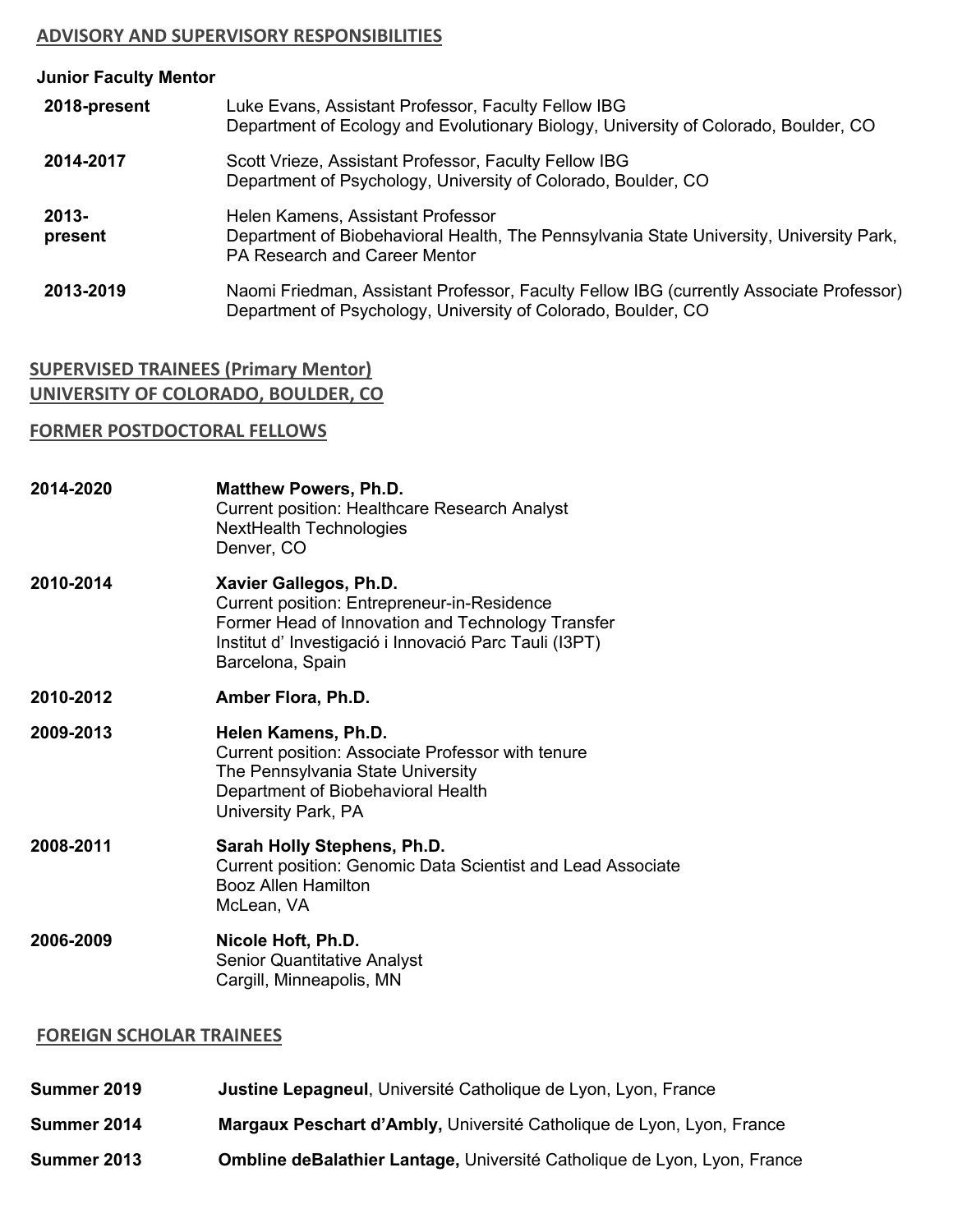#### **CURRENT GRADUATE TRAINEES**

| 2020-present | <b>Erika Mehrhoff, Integrative Physiology, M.S. candidate</b> |
|--------------|---------------------------------------------------------------|
|              | <b>Logan Bunch, Integrative Physiology, M.S. candidate</b>    |
|              | <b>Eamonn Duffy, Integrative Physiology, Ph.D. candidate</b>  |
| 2019-present | Pamela Romero, Psychology and Neuroscience, Ph.D. candidate   |

# **FORMER GRADUATE TRAINEES**

| 2019-2021 | Lucy Hall, B.A./M.S Integrative Physiology<br>2021 - Won "Best Trainee Research Talk" at IBANGS Trainee symposium                                                                                      |
|-----------|--------------------------------------------------------------------------------------------------------------------------------------------------------------------------------------------------------|
| 2016-2021 | Winona Booher, M.S. and Ph.D., Integrative Physiology<br>Current position: Postdoctoral fellow<br>Advisor: Dr. Richard Radcliffe<br>University of Colorado School of Medicine<br>Aurora, CO            |
| 2018-2020 | <b>Aimee Thomas, M.S. Integrative Physiology</b><br>Currently a student at Stritch School of Medicine, Chicago, IL                                                                                     |
| 2018-2020 | Jakob Morawiec, M.S. Integrative Physiology<br>Currently a student at Rocky Vista University College of Osteopathic Medicine                                                                           |
| 2012-2017 | Sonya Belimezova, Ph.D. Integrative Physiology                                                                                                                                                         |
| 2013-2016 | Kristin Rasmus, Ph.D. Psychology and Neuroscience<br><b>Current position: Marketing Team</b><br>Invitae (Boulder office)<br>San Francisco, CA                                                          |
| 2010-2015 | <b>Whitney Melroy, Ph.D. Integrative Physiology</b><br>Current position: Patent technical specialist<br>Dentons US LLP<br>San Diego, CA                                                                |
| 2012-2014 | Riley McCarthy, B.A./M.S. Integrative Physiology                                                                                                                                                       |
| 2008-2012 | <b>Todd Darlington, Ph.D. Integrative Physiology</b>                                                                                                                                                   |
| 2005-2008 | <b>Isabel Schlaepfer, Ph.D. Integrative Physiology</b><br><b>Current position: Assistant Professor</b><br>Division of Medical Oncology University of Colorado Denver- School of Medicine<br>Aurora, CO |

## **CURRENT AND PAST UNDERGRADUATE TRAINEES**

**BURST =** Bioscience Undergraduate Research Skills and Training Program

**URAP =** Undergraduate Research Assistantship Program

**UROP =** Undergraduate Research Opportunities Program

**SMART =** Summer Multicultural Access to Research Training

**HHMI =** Howard Hughes Medical Institute Biomedical Initiatives Program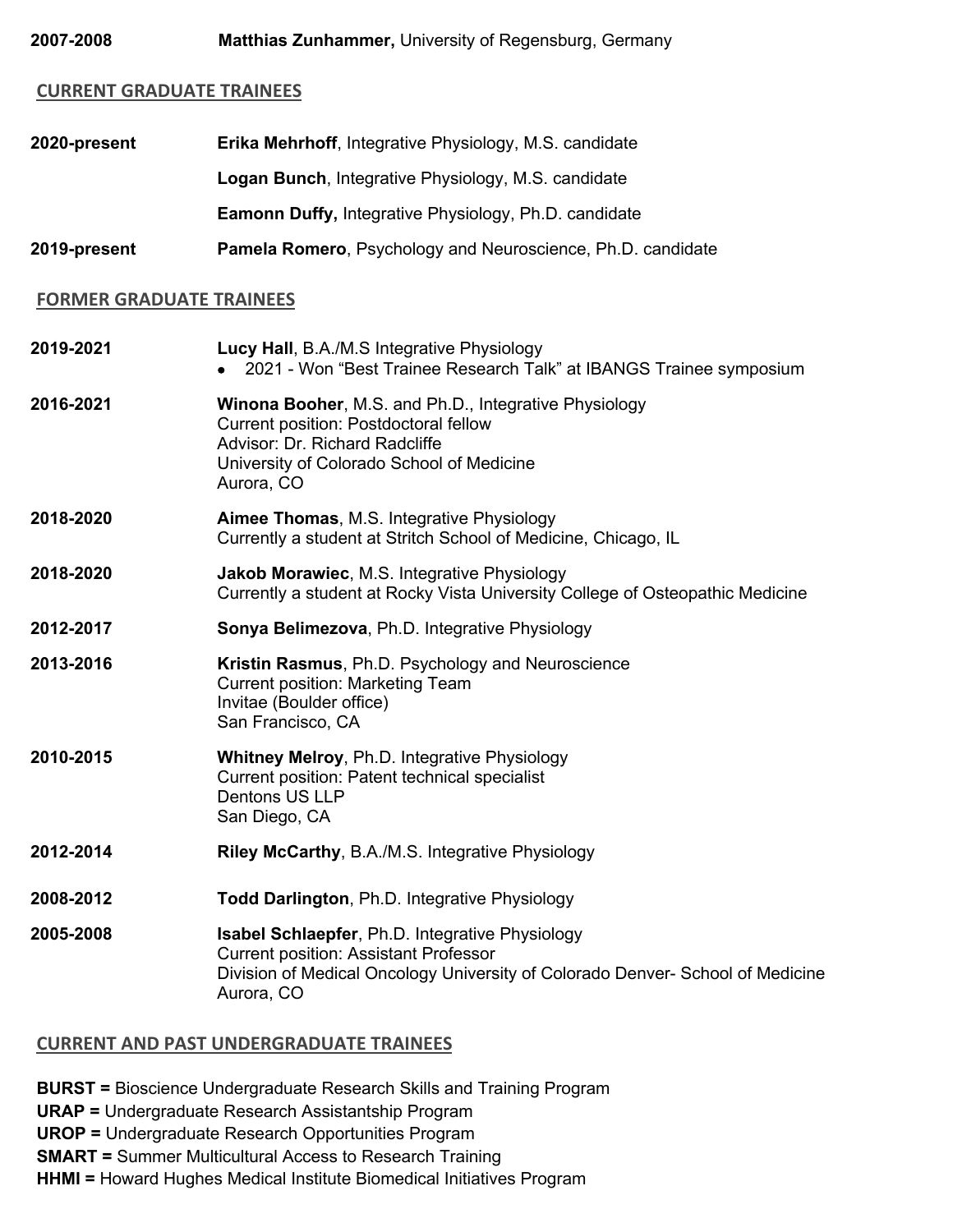**INDST =** Independent Study research for academic credit **SURF =** Summer Undergraduate Research Funding **BSI =** Biological Sciences Initiative Funding **2021-present** Emma Yang, IPHY student (INDST, UROP) Greta Kumskis, IPHY student (INDST) Grace Schumacher, IPHY student (INDST, UROP) Nevin Fowler, IPHY student (INDST) Julianna Hutchison, IPHY student (INDST) **2021** Shay Ware, IPHY student (INDST) **2020-present** Myra Bower, The University of Tennessee-Knoxville (SMART) **2020 2019-2020** Julia Shoobe, IPHY student Katie Scanlon, IPHY student (INDST) Michaela Nelsen, IPHY student (INDST) Hanna Lavassani, IPHY student (INDST) Guillermo Reyes Martinez, IPHY student (INDST, UROP, BSI) **2019** Morgan Bauer, Rochester Institute of Technology (SMART) **2018-2020 2018-2019 2018 2017** Lucy Hall, IPHY student (INDST) Madison Paul, Neuroscience major (INDST) Eliza Elliotte, Hollins University (SMART) Eiley McCormick, IPHY student, Faculty sponsor for Internship on Spinal Chord Injury Recovery **2017-2018 2017-2019** Claire Kazen, IPHY student (Honors Thesis) Rachel Mahoney, MCDB student (BSI) Gabriel Villavicencio, IPHY student (INDST) **2017 2017-2018 2017 2016-2017 2016 2015-2016 2015 2014-2015 2014 2012-2013 2012 2011-2012 2011-2012 2011** Marcus Ferrara, IPHY student (INDST) Drake Giese, IPHY student (INDST) Alyssa Johnson, Psychology/Neuroscience, Virginia Polytechnic Institute and State University (SMART) Brooke Gallagher, IPHY student (INDST) Kaylee Dykstal, IPHY student (INDST) Aliyah Bolton, Neuroscience & French Studies, Scripps College (SMART) Sasha Hill, IPHY student (Faculty sponsor for internship at dental office) Connor Brown, IPHY student, (INDST, UROP, Honors Thesis) Erik Debloois, MCDB student (INDST) Kristin Allen, IPHY student (INDST, BURST, UROP) Kirsten Chun, IPHY student (INDST) Tyler Fox, IPHY student (INDST) Robin Hacker-Cary, IPHY student (PRACTICUM IN IPHY) Alissa DiMasi, undergraduate at Regis University (SMART) Chris Klene, Independently Structured Major in Public Health (BURST) Kelsey Fitzgerald, IPHY student (INDST, Honors Thesis) Jordan Hood, IPHY student (INDST) Michael Melendez, undergraduate at University of Puerto Rico Christiana Vonu, Faculty sponsor for Internship on Spinal Chord Injury Recovery, IPHY student Eric Lenser, IPHY student Marissa Soto, UC Denver undergraduate, course credit for PSYC Kasey Ro, IPHY student Rachel Foster, undergraduate at Mount Holyoke College (SMART) Jason Segall, IPHY student (INDST) Rebecca Rodman, IPHY student (INDST) Lymaris Quinones Davila, undergraduate at University of Puerto Rico (SMART)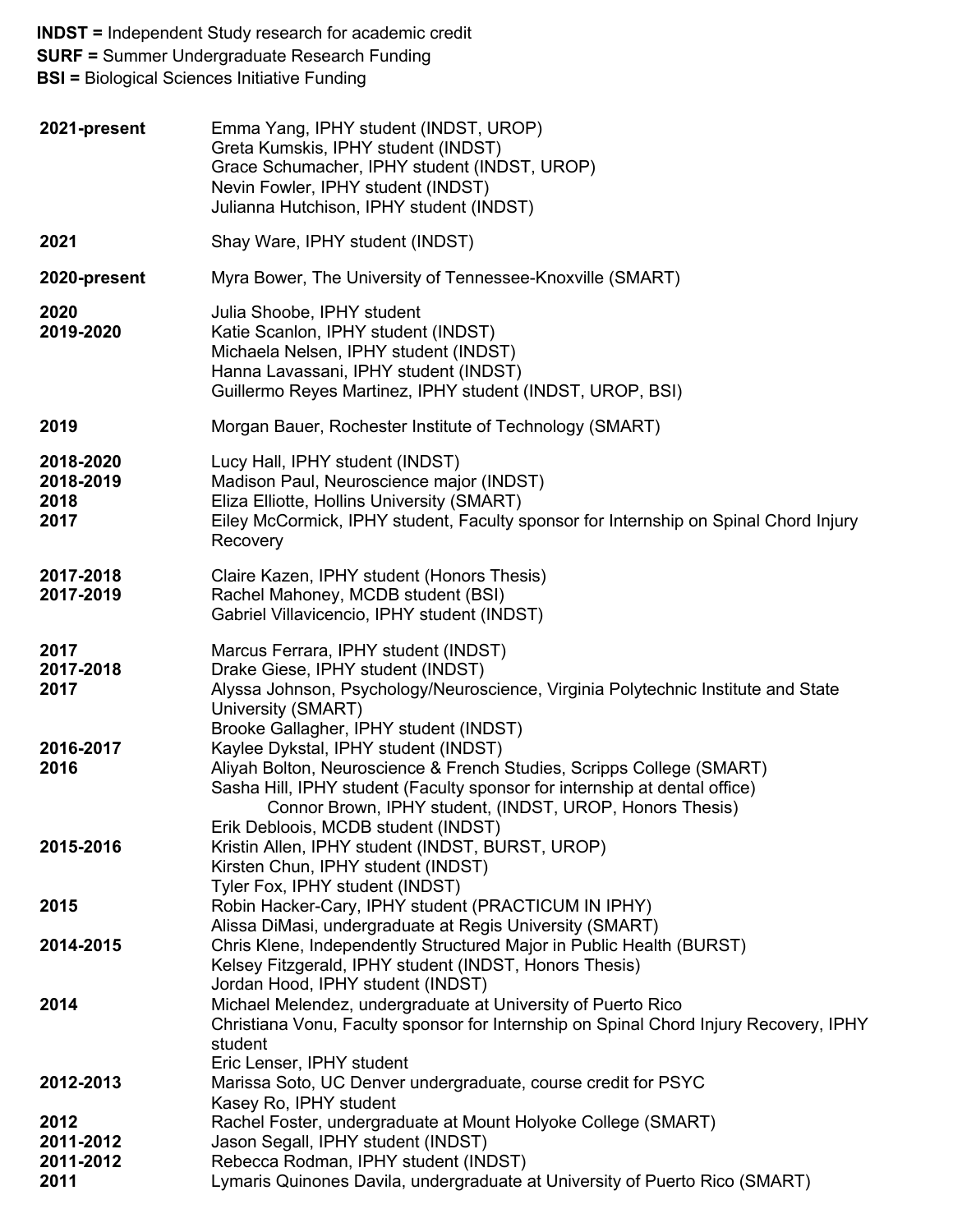| 2011-2012 | Krista Johnson, IPHY student (INDST, HHMI)                                                                       |
|-----------|------------------------------------------------------------------------------------------------------------------|
| 2011      | Ellen MacDonald, IPHY student (INDST)                                                                            |
| 2011-2014 | Riley McCarthy, IPHY student (INDST)                                                                             |
| 2010-2011 | Ryan Cox, IPHY student (INDST)                                                                                   |
|           | Brian Wanner, IPHY student (INDST)                                                                               |
| 2009-2011 | Maricarmen Stout, IPHY student (INDST)                                                                           |
| 2009-2010 | Elizabeth Funk, IPHY student (INDST)                                                                             |
| 2008-2010 | Beth Chitel, Psychology student (INDST)                                                                          |
| 2010      | Coral Cabrera, undergraduate at University of Puerto Rico (SMART)                                                |
| 2009      | Laura Rosado Maldonado, undergraduate at University of Puerto Rico (SMART)                                       |
|           | Nathaniel Edelman, undergraduate at Cornell University, summer intern                                            |
| 2008-2009 | Tatiana Fofanova, EBIO and ANTH student                                                                          |
| 2008      | Lucia Vidable, undergraduate at Emory University (SMART)                                                         |
| 2007-2008 | Stephen Faulkner, IPHY student (UROP, INDST)                                                                     |
|           | Jessica Godfrey, IPHY student (INDST, Honors Thesis)                                                             |
| 2005-2008 | Stacy Romero, IPHY and MCDB student (HHMI, Honors Thesis)                                                        |
| 2007      | Vanessa Selwyn, undergraduate at New Mexico State Univ (SMART)                                                   |
| 2006      | Garland Deshazer, undergraduate at Emory University (SMART)                                                      |
| 2005-2007 | Priyanka Thummalapally, MCDB student (URAP, UROP, SURF, Honors Thesis)                                           |
| 2004-2007 | Marianne LaBorde, MCDB student (URAP, UROP, Honors Thesis)                                                       |
| 2004-2005 | Daniel Oliver, MCDB student (UROP)                                                                               |
| 2004      | Stephanie Tseeng, minority trainee through the Alcohol Research Training Program at                              |
|           | UCHSC (PI; James Sikela)                                                                                         |
| 2002      | Joshua Visitacion, minority trainee through the Alcohol Research Training Program at<br>UCHSC (PI; James Sikela) |

## **UNDERGRADUATE STUDENT GRANTS**

| Summer 2021                       | "Alcohol Related Behaviors in a Mouse Model of a Human Genetic Variant Associated<br>with Alcohol Use Disorders", University of Colorado, Emma Yang, UROP<br><b>Assistantship, Faculty Sponsor</b><br><b>Award Total \$2000</b>                  |
|-----------------------------------|--------------------------------------------------------------------------------------------------------------------------------------------------------------------------------------------------------------------------------------------------|
|                                   | "Benzodiazepines' Effect on Behavior of High and Low Open-Field Activity Inbred Mouse<br>Strains," University of Colorado, Grace Schumacher, UROP Assistantship, Faculty<br><b>Sponsor</b><br><b>Award Total \$2000</b>                          |
| Summer 2020                       | "Examination of Nicotine Behaviors and Associated Genetic Markers Using a Longitudinal<br>Sample", University of Colorado, Faculty Mentor, Julia Shoobe, UROP Assistantship,<br><b>Faculty Sponsor</b><br><b>Award Total \$2000</b>              |
|                                   | "Alcohol-Induced Locomotor Sensitization in Mice Selectively Bred for High and Low<br>Activity", University of Colorado, Faculty Mentor, Guillermo Reyes Martinez, UROP<br>Assistantship,<br><b>Faculty Sponsor</b><br><b>Award Total \$2000</b> |
| <b>Academic Year</b><br>2019-2020 | "Alcohol behaviors in mice selected for High and Low Anxiety phenotypes", University of<br>Colorado, Faculty Mentor, Guillermo Reyes Martinez, BSI Scholar, Faculty Sponsor<br><b>Award Total \$2500</b>                                         |
| Summer 2019                       | "Alcohol behaviors in mice selected for High and Low Anxiety phenotypes", University of<br>Colorado, Faculty Mentor, Guillermo Reyes Martinez, UROP Assistantship, Faculty<br>Sponsor<br><b>Award Total \$2000</b>                               |
| 2018                              | "Voluntary Alcohol Consumption in Inbred Mice Selected for Differences in Open Field                                                                                                                                                             |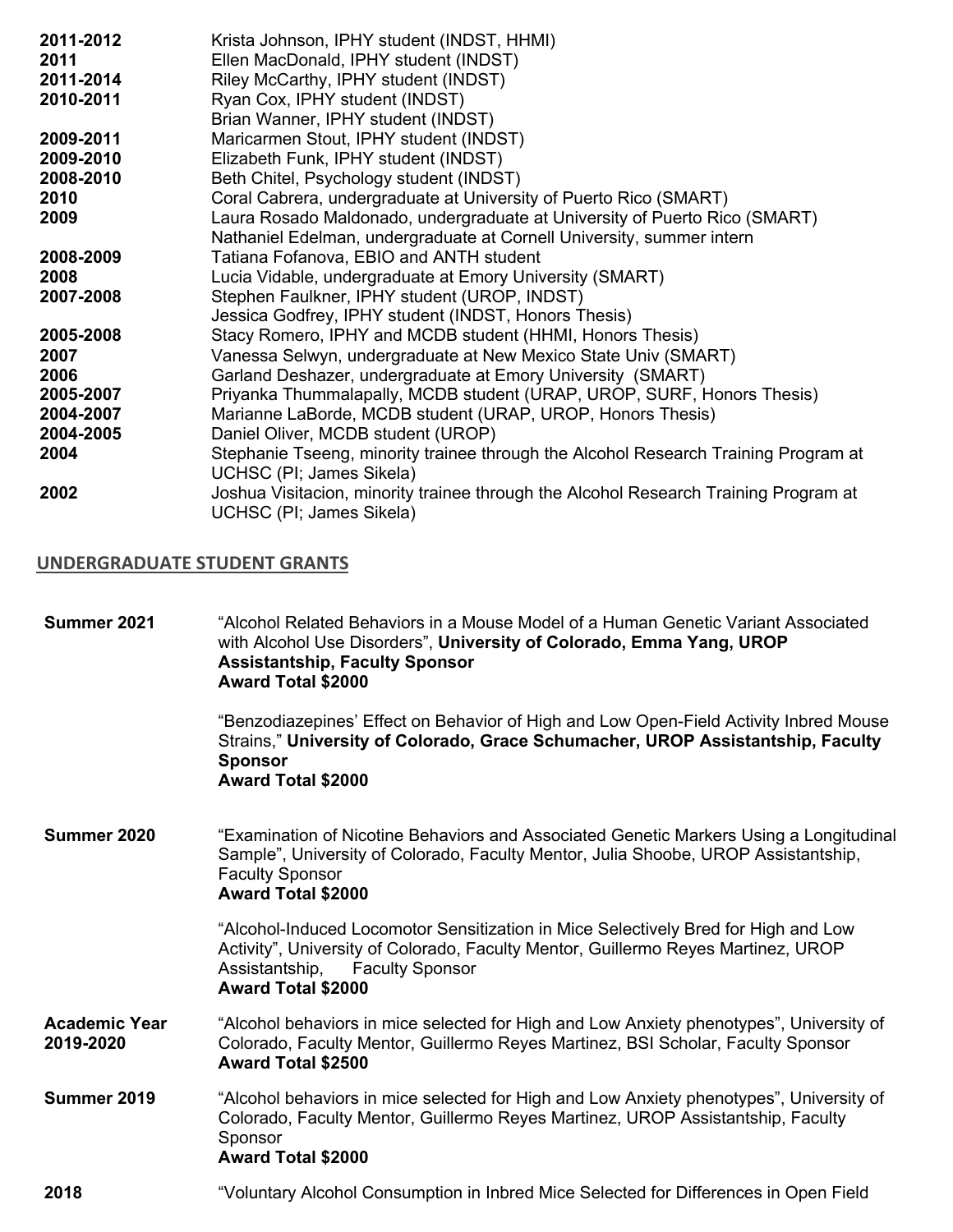|             | Activity", University of Colorado, Faculty Mentor, Drake Giese, Integrative Physiology<br>Undergraduate Research Award, Faculty Sponsor<br><b>Award Total \$2000</b>                                                                                                                    |
|-------------|-----------------------------------------------------------------------------------------------------------------------------------------------------------------------------------------------------------------------------------------------------------------------------------------|
| 2017-2018   | "In vivo effects of miR-138 on CHRNB4 expression in females", University of Colorado,<br>Faculty Mentor for Connor Brown, BSI Scholar, Faculty Sponsor<br><b>Award Total \$2500</b>                                                                                                     |
| 2016-2017   | "In vivo effects of miR-138 on CHRNB4 expression", University of Colorado, Faculty<br>Mentor for Connor Brown, Undergraduate Research Opportunities Program, Faculty<br>Sponsor<br><b>Award Total \$1200</b>                                                                            |
| 2014-2015   | "Comparing Recent Results from Genome-Wide Association Studies of Schizophrenia to<br>Hypothesis-Driven Candidate Gene Studies" University of Colorado, Faculty Mentor for<br>Chris Klene, BURST, Faculty Sponsor<br><b>Award Total \$2160</b>                                          |
| Summer 2016 | "The Effects of miR-138 on Nicotine and Alcohol-like behaviors", University of Colorado,<br>Faculty Mentor for Kristin Allen, Undergraduate Research Opportunities Program, Faculty<br>Sponsor<br><b>Award Total \$2340</b>                                                             |
| 2011-2012   | "Functional Studies of Human Single Nucleotide Polymorphisms (SNPS)" University of<br>Colorado, Faculty Mentor for Krista Johnson, Undergraduate Research Award Program,<br>Sponsor<br><b>Award Total \$1200</b>                                                                        |
| 2007-2008   | "Association between Nicotinic Receptor Genes (CHRNA3, A5, A6, B2, B3, B4) and<br>Subjective Responses to Tobacco" University of Colorado, Faculty Mentor for Stephen<br>Faulkner, Howard Hughes Medical Institute Undergraduate Research Program, Sponsor<br><b>Award Total \$2304</b> |
| 2007        | "Attempted Replication of Association between Nicotinic Receptor Genes and Tobacco<br>Behaviors" University of Colorado, Faculty Mentor for Stephen Faulkner, Summer<br>Undergraduate Research Funding, Sponsor<br><b>Award Total 2500</b>                                              |
| 2006        | "Genetic correlation between exercise and alcohol consumption" University of Colorado,<br>Faculty Mentor for Priyanka Thummalapally, Summer Undergraduate Research Funding,<br>Sponsor<br><b>Award Total \$2000</b>                                                                     |
|             | "Possible Association Between Neuronal Nicotinic a6 and ß3 Receptor Subunits and<br>Alcohol and Drug Problems" University of Colorado, Faculty Mentor for Marianne<br>LaBorde, Undergraduate Research Opportunities Program, Sponsor<br><b>Award Total \$1000</b>                       |
| 2005-2006   | "Candidate Genes for Nicotine and Alcohol Abuse" University of Colorado, Faculty Mentor<br>for Marianne LaBorde, Undergraduate Research Opportunities Program, Sponsor<br><b>Award Total \$1200</b>                                                                                     |
|             | "Alcohol Preference Testing in Mice" University of Colorado, Faculty Mentor for Priyanka<br>Thummalapally, Undergraduate Research Opportunities Program, Sponsor<br><b>Award Total \$2232</b>                                                                                           |
| 2005        | "Candidate Genes for Marijuana Use" University of Colorado, Faculty Mentor for Priyanka<br>Thummalapally, Undergraduate Research Assistantship Program, Sponsor<br><b>Award Total \$2430</b>                                                                                            |
| 2004-2005   | "Does Exercise Lower Alcohol Preference in High-Drinking Mouse Strains?" University of<br>Colorado, Faculty Mentor for Daniel Oliver, Undergraduate Research Opportunities                                                                                                              |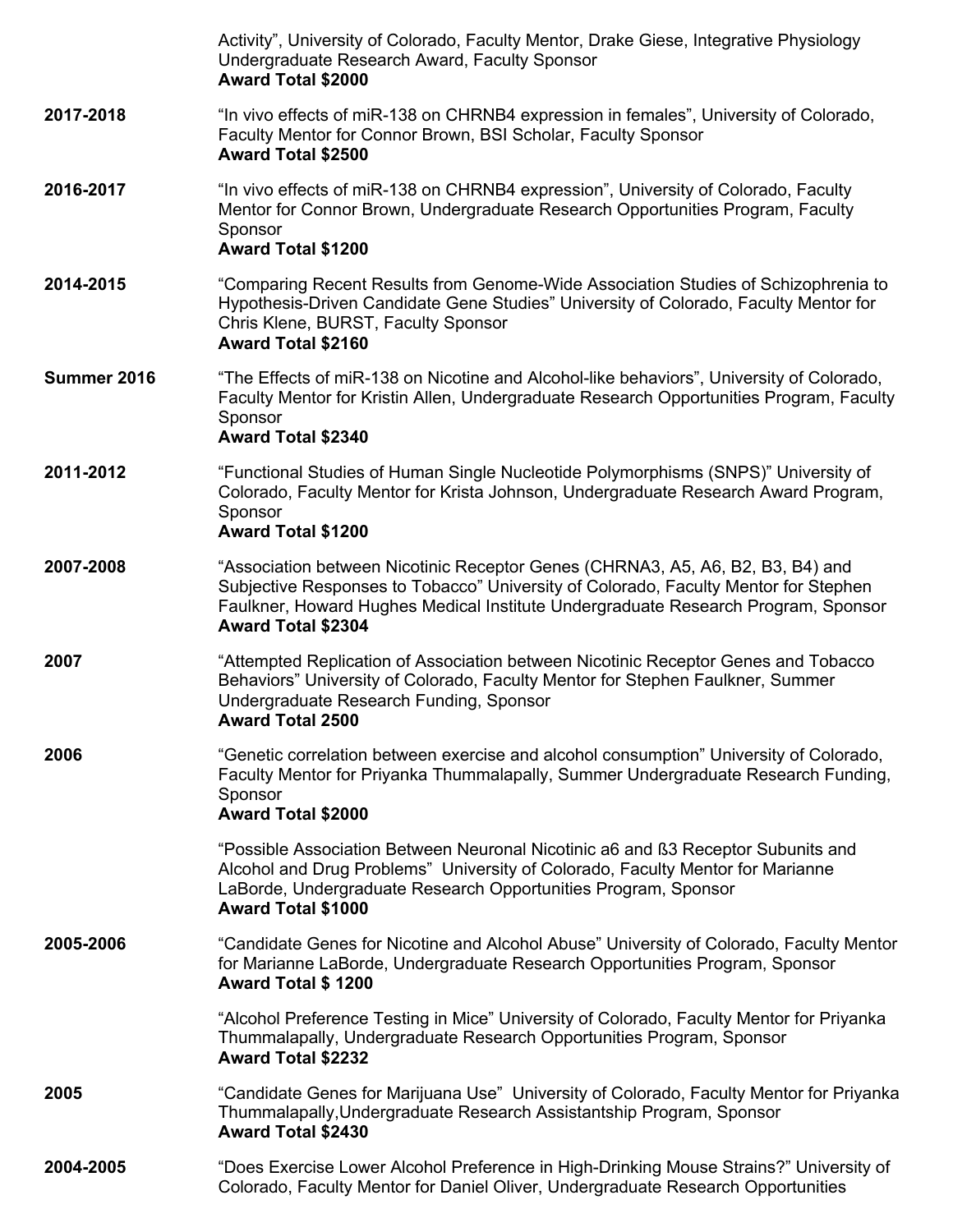## Program, Sponsor **Award Total \$1200**

"Possible Association between Neuronal Nicotinic subunits and Drug and Alcohol Problems" University of Colorado, Faculty Mentor for Marianne LaBorde, Undergraduate Research Opportunities Program, Sponsor **Award Total \$800**

## **SUPERVISED TRAINEES (Not Primary Mentor) UNIVERSITY OF COLORADO, BOULDER, CO** *Ph.D. Dissertation Committees*

| 2020      | Marko A. Melnick, Integrative Physiology                     |
|-----------|--------------------------------------------------------------|
| 2018-2020 | Jordan Buck, Integrative Physiology                          |
| 2018-2019 | Alexander Hatoum, Psychology and Neuroscience                |
| 2018      | Breanne Newell, Integrative Physiology                       |
| 2017-2018 | David Brazel, Molecular, Cellular, and Developmental Biology |
| 2017-2018 | Kerri Woodward, Psychology and Neuroscience                  |
| 2017-2018 | Spencer Huggett, Psychology and Neuroscience                 |
| 2016-2017 | Mengzhen Liu, Psychology and Neuroscience                    |
|           | Emma Johnson, Psychology and Neuroscience                    |
|           | Lawrence "Cody" Johnson, Integrative Physiology              |
| 2015-2017 | Hollis Karoly, Psychology and Neuroscience                   |
| 2012-2016 | Coral Cabrera-montalvo, Integrative Physiology               |
| 2013-2015 | Casey O'Neill, Psychology and Neuroscience                   |
| 2013-2014 | Sara Blaine, Psychology and Neuroscience                     |
| 2012-2014 | Ashley Smith, Psychology and Neuroscience                    |
| 2012-2013 | Matthew Simonson, Psychology                                 |
| 2012      | Nina Donner, Integrative Physiology                          |
| 2011-2012 | Daniel Howrigan, Psychology                                  |
| 2011-2012 | Paul Strong, Integrative Physiology                          |
| 2009-2010 | Tristan McClure-Begley, Integrative Physiology               |
| 2008-2010 | Shaneen Meskew-Stacer, Clinical Psychology                   |
| 2007-2010 | Rohan Palmer, Psychology                                     |
| 2006-2007 | Raven Astrom, Psychology                                     |
| 2006-2010 | Josh Bricker, Psychology                                     |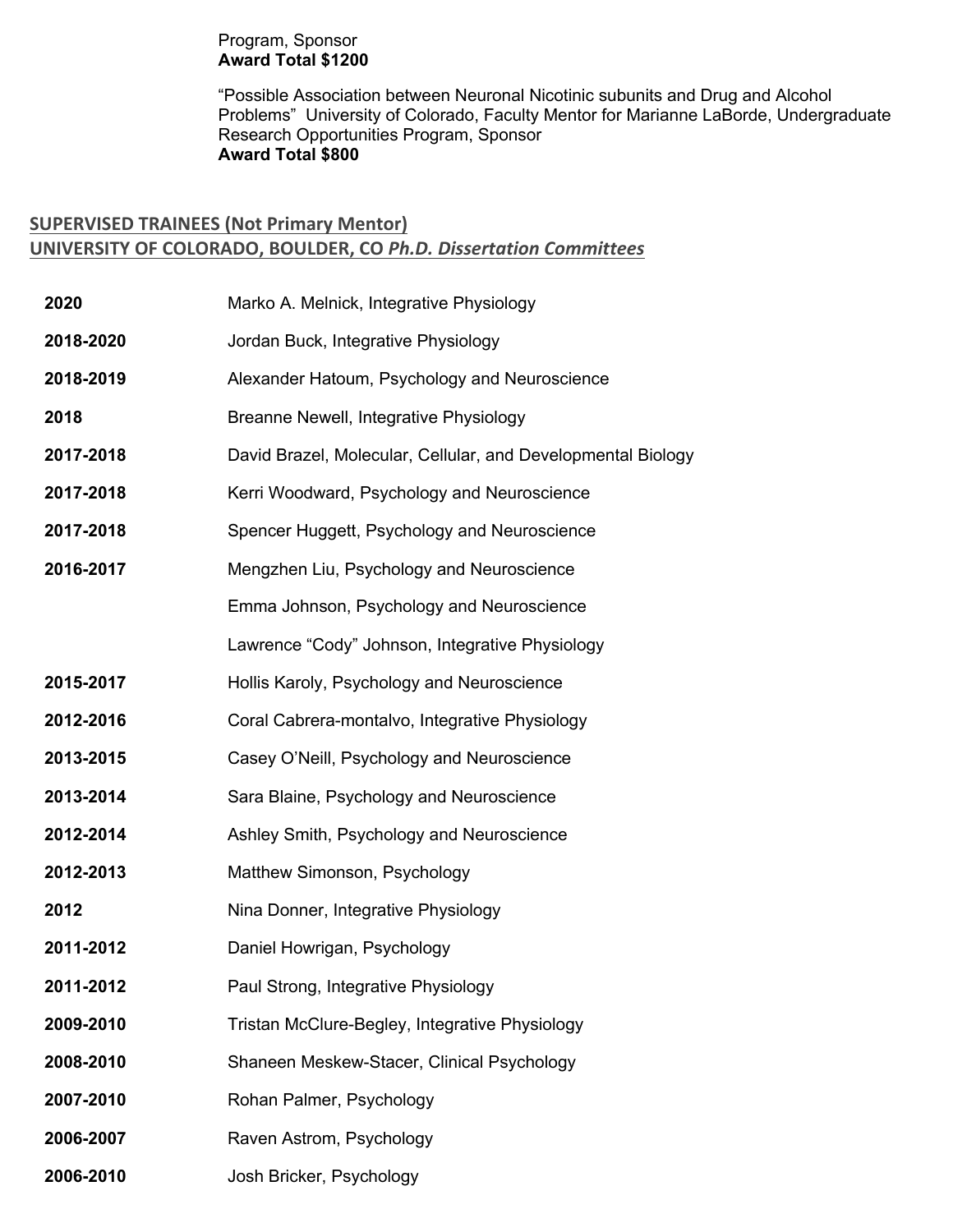| 2005-2010 | Cinnamon Bidwell, Psychology                     |
|-----------|--------------------------------------------------|
| 2009      | Theresa Foley, Integrative Physiology            |
| 2007-2009 | Victoria Cosgrove, Clinical Psychology           |
| 2006-2009 | Jennifer Drapeau-Wilking, Integrative Physiology |
| 2006-2008 | Jesse Hawke, Psychology                          |
| 2005-2007 | Detre Godinez, Psychology                        |
| 2004-2008 | Kimberly Brodsky, Clinical Psychology            |
| 2004-2006 | Rebecca Gaffney-Brown, Clinical Psychology       |
| 2004-2005 | Christie Hartmann, Psychology                    |
| 2003-2005 | Heather Gelhorn, Psychology                      |
| 2003      | Amy Smith, Psychology                            |

## **M.S. THESIS COMMITTEES**

| 2018 | Marko Melnick, Integrative Physiology     |
|------|-------------------------------------------|
| 2016 | Carolyn Ardizzone, Integrative Physiology |
| 2008 | Sheila Maier, Integrative Physiology      |

## **UNDERGRADUATE HONORS THESIS COMMITTEES**

- **2020** Tanner Brown, Psychology and Neuroscience
- **2016** Claire Koljack, Psychology
- **2013** Leticia Martinez, Psychology

## **UNIVERSITY OF COLORADO HEALTH SCIENCES CENTER, AURORA, CO**

**2013-2015** Ph.D. Dissertation Committee Member – Veronica Searles, Human Medical Genetics and Genomics Program, University of Colorado Health Sciences Center, Aurora, CO

#### **2006-2008** Ph.D. Dissertation Committee Member – Sarah Holly Stephens, Human Medical Genetics Program, University of Colorado Health Sciences Center, Aurora, CO

**2007** Ph.D. Dissertation Committee Member – Wei Hu, Department of Pharmacology, University of Colorado Health Sciences Center, Aurora, CO

## **TEACHING ENHANCEMENT**

## **Faculty Teaching and Excellence Seminars**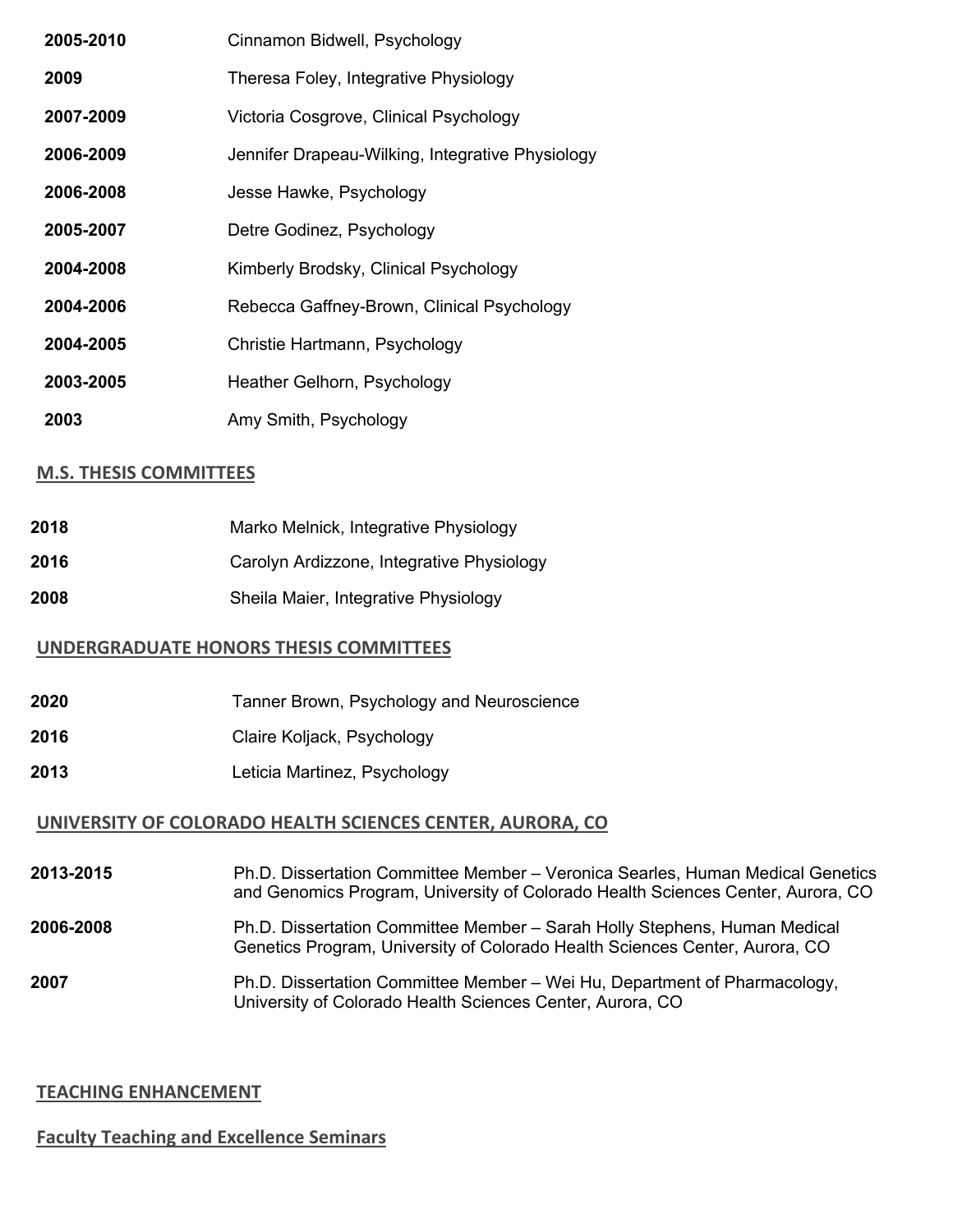| 2006 | <b>Science Education Initiative Workshops</b>            |
|------|----------------------------------------------------------|
| 2006 | Classroom Learning Assessment Institute (5-day workshop) |
| 2006 | Are Your Students Learning the Main Concept              |
| 2005 | Teaching by Leading a Discussion                         |
| 2004 | Tenure and Promotion II                                  |
|      | Performance in a Nutshell (2 session series)             |
|      | <b>Tenure and Promotion</b>                              |

## **SERVICE CONTRIBUTIONS** *-* **UNIVERSITY**

## **Institute for Behavioral Genetics**

| 2014                                           | Acting Director (January-July)            |
|------------------------------------------------|-------------------------------------------|
| 2003-Present                                   | <b>IBG Graduate Training Committee</b>    |
| 2011-Present                                   | <b>IBG Postdoctoral Trainee Liaison</b>   |
| 2012-2016                                      | <b>IBG Diversity Committee Chair</b>      |
| 2008, 2012, 2013,<br>2014, 2017, 2018,<br>2019 | Faculty Search Committee for new IBG hire |

**2004-2008** Director, IBG Graduation Training Program

## **Department of Integrative Physiology**

| 2019-Present | Welfare Committee, 2020-present, Chair                                                                     |
|--------------|------------------------------------------------------------------------------------------------------------|
| 2016-2017    | <b>Faculty Search Committee for IPHY hire</b>                                                              |
| 2017         | PUEC Committee for Dr. Chris Link, Promotion and Tenure to Associate Professor, Service<br>component       |
| 2014         | PUEC Committee for Dr. Alaa Ahmed, Promotion and Tenure to Associate Professor, Service<br>component       |
| 2012         | PUEC Committee for Dr. Donna Louie                                                                         |
|              | PUEC Committee for Dr. Matthew McQueen, Promotion and Tenure to Associate Professor,<br>Research component |
|              | Classroom Interview Visit and Teaching Peer Review for Dr. Donna Louie                                     |
| 2010         | <b>PUEC Committee for Owen Murphy</b>                                                                      |
| 2009-2012    | Member, Science Education Initiative committee to establish Statistics curriculum                          |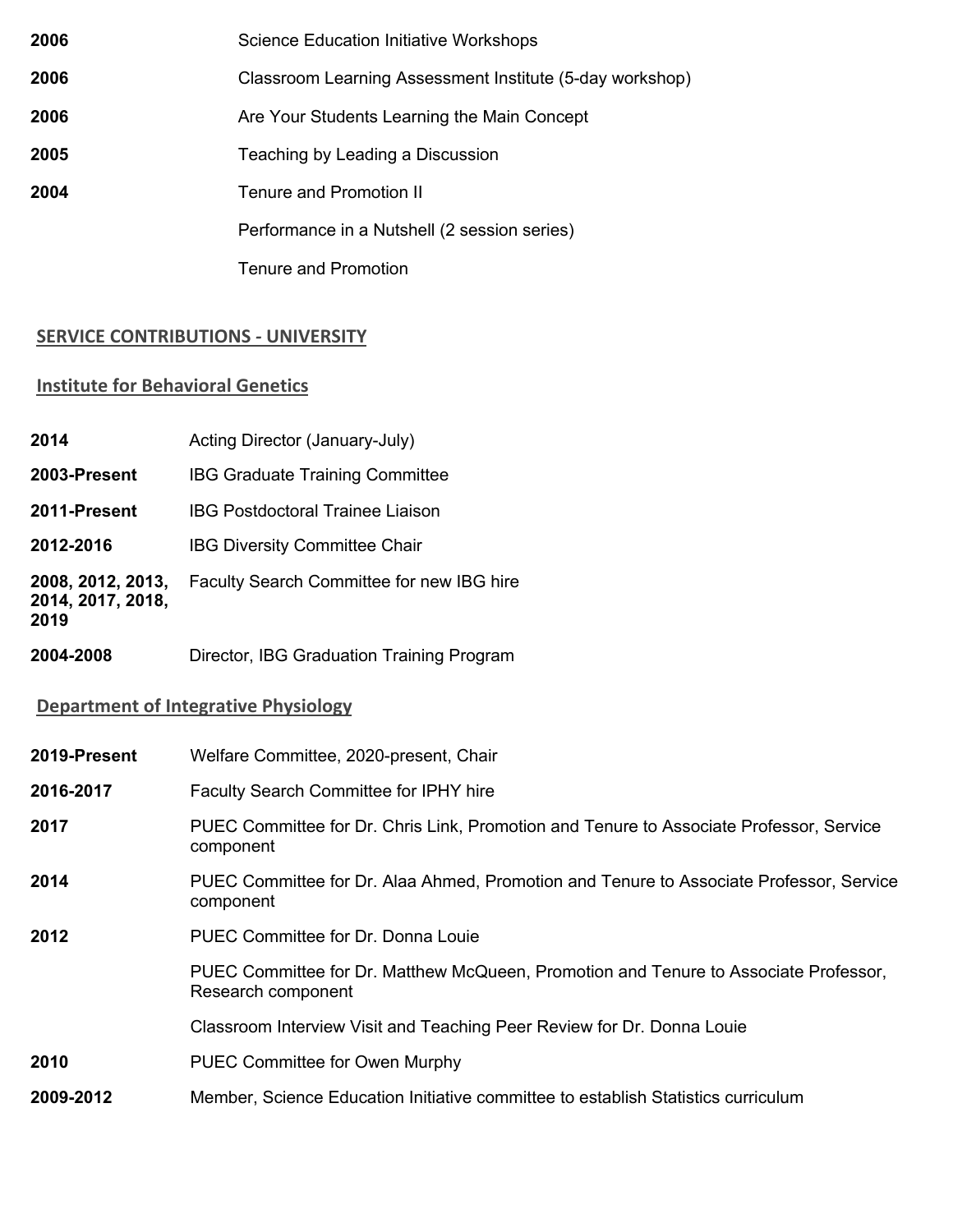## **University of Colorado**

| 2021         | Undergraduate Research Opportunities Program (UROP) student grant reviewer                                                                              |
|--------------|---------------------------------------------------------------------------------------------------------------------------------------------------------|
| 2020         | Faculty participant in Women's Basketball 1-on-1 event, November 12                                                                                     |
| 2019         | Internal Review Committee member for Department of Psychology and Neuroscience<br>during Academic Review and Planning Advisory Committee (ARPAC) report |
| 2017         | Member, Reappointment Committee for Dr. John Hewitt as IBG Director                                                                                     |
|              | Faculty reviewer for UROP Individual and Team grants (28 applications)                                                                                  |
|              | Faculty reviewer for Norlin Scholar selection (reviewed 15 applicants)                                                                                  |
| 2016-present | Institutional Animal Care and Use Committee (IACUC) Member 2017-present Co-Chair of<br><b>IACUC</b>                                                     |
| 2016-2017    | Committee member, Faculty Advisor for Research Dashboard Development of online<br>system to manage research and grant-related administrative items      |
| 2016         | Committee member, Provost Achievement Awards evaluation                                                                                                 |
| 2013-2014    | <b>Faculty Mentor, First Year Experience</b>                                                                                                            |
| 2010         | Workshop Panelist – Topic: How to Run a Research Laboratory                                                                                             |
|              | PUEC Committee for Dr. Donna Louie                                                                                                                      |
|              |                                                                                                                                                         |

## **PROFESSION EDITORIAL**

| 2016-present | Associate Editor, Genes, Brain, and Behavior                                                       |
|--------------|----------------------------------------------------------------------------------------------------|
| 2012         | Associate Editor for special issue "Non-coding RNA and Drugs of Abuse" in Frontiers in<br>Genetics |

# **GRANT REVIEWS**

| 2021      | NIH NIDA Special Emphasis Panels (two; no longer list exact panel to maintain<br>confidentiality)                        |
|-----------|--------------------------------------------------------------------------------------------------------------------------|
| 2020      | NIH ZAA1-DD(C2) NIAAA reviews of SBIR applications for Data Science Tools for<br><b>Acceleration of Alcohol Research</b> |
| 2019      | NIH ZDA1-IXR-Q NIDA reviews of U01 grant applications                                                                    |
|           | NIH ZAA1CC50 P50 NIAAA Center grant applications                                                                         |
|           | NIH ZRG1 F02A, Fellowships: Behavioral Neuroscience                                                                      |
| 2018      | NIH Genes, Health, and Disease Study Section, ad hoc                                                                     |
|           | NIH NIDA P30/P50 Center Grant Reviews                                                                                    |
|           | Tobacco-Related Disease Research Program, University of California                                                       |
| 2017      | NIH ZRG1 F02A, Fellowships: Behavioral Neuroscience, 2 meetings                                                          |
| 2011-2016 | NIH Genes, Health, and Disease Study Section, regular member                                                             |
| 2014      | Tobacco-Related Disease Research Program, University of California Nicotine<br>Dependence Study Section                  |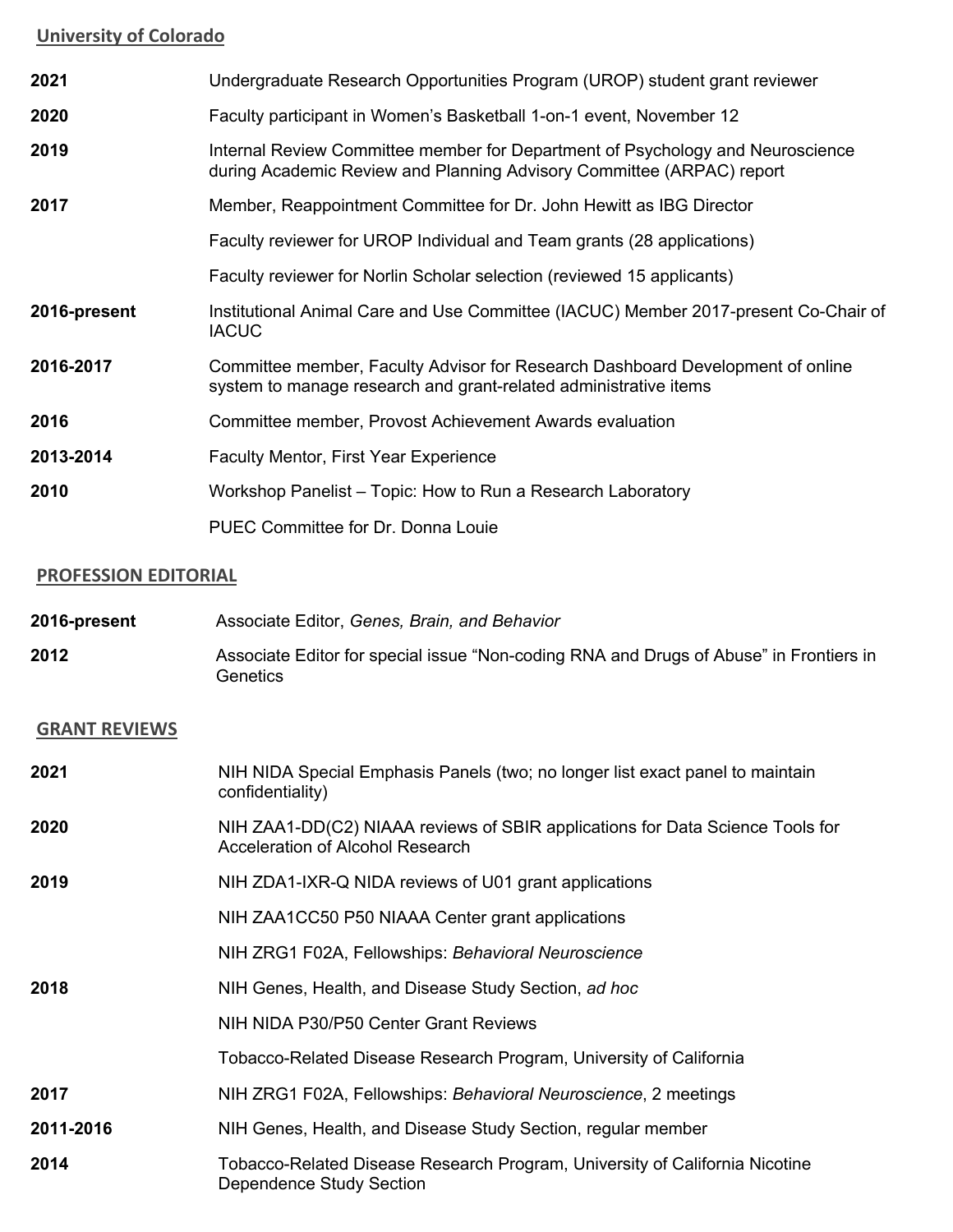|           | NIH NIDA P60 Center Grant Review                                                                                               |
|-----------|--------------------------------------------------------------------------------------------------------------------------------|
| 2013      | Florida Biomedical Research Program (ad hoc)                                                                                   |
|           | NIH NIAAA P50 Center Grant Review                                                                                              |
| 2009-2012 | Tobacco-Related Disease Research Program, University of California Nicotine<br>Dependence Study Section                        |
| 2010      | NIH Genes, Health, and Disease Study Section, ad hoc grant reviewer                                                            |
|           | NIH Molecular Genetics A, Special Emphasis Panel/Scientific Review Group grant<br>reviewer                                     |
|           | NIH Behavioral Genetics and Epidemiology (BGES) member conflict special emphasis<br>panel (ad hoc)                             |
| 2009-2010 | Florida Biomedical Research Program (ad hoc)                                                                                   |
| 2009      | NIH/National Institute of Drug Abuse<br>Special Study Section, Secondary Data Analyses for Substance Abuse Research            |
|           | Alcohol Center for Translational Genetics, Ernest Gallo Clinic and Research Center (ad<br><i>hoc</i> review of Pilot Projects) |
|           | Medical Research Council, United Kingdom (ad hoc)                                                                              |
| 2007      | North Carolina Biotechnology Center (ad hoc)                                                                                   |
| 2004      | US Army Medical Research and Materiel Command (ad hoc)                                                                         |

## **MANUSCRIPT REVIEWS**

On average, I conduct a manuscript review every other month for one of the following journals upon request, in addition to my regular duties as Associate Editor for *Genes, Brain, and Behavior*.

*Addictive Behaviors; Addiction Biology; Aggressive Behavior; Alcohol, Alcoholism: Clinical and Experimental Research; Behavioral Genetics; Bioinformatics; Biological Psychiatry; BMC Genomics; Cancer Research; Genes, Brain, and Behavior; Genes, Genomics, and Genetics; Human Molecular Genetics; Journal of Psychopharmacology; Molecular Medicine; Molecular Psychiatry; Neuropsychiatric Genetics; Neuropsychobiology; Neuropsychopharmacology; Nicotine and Tobacco Research; Pharmacology, Biochemistry, and Behavior; Physiological Genomics; PLoS One; Psychological Assessments; Physiology and Behavior; Psychopharmacology*

## **EFFORTS TO INCREASE REPRESENTATION IN RESEARCH**

**2016** Led effort to develop a new Diversity Travel Award for two undergraduates to attend the Annual Meeting of the Research Society on Alcoholism (RSA)

## **EXTERNAL LETTERS OF REVIEW FOR PROMOTION & TENURE, ADVANCED APPOINTMENTS**

| 2020 | University of Minnesota, Minneapolis, MN                              |
|------|-----------------------------------------------------------------------|
| 2020 | Washington University in St. Louis, School of Medicine, St. Louis, MO |
| 2017 | University at Buffalo, Buffalo, NY                                    |
| 2015 | Yale University, School of Medicine, New Haven, CT                    |
| 2011 | Washington University in St. Louis, School of Medicine, St. Louis, MO |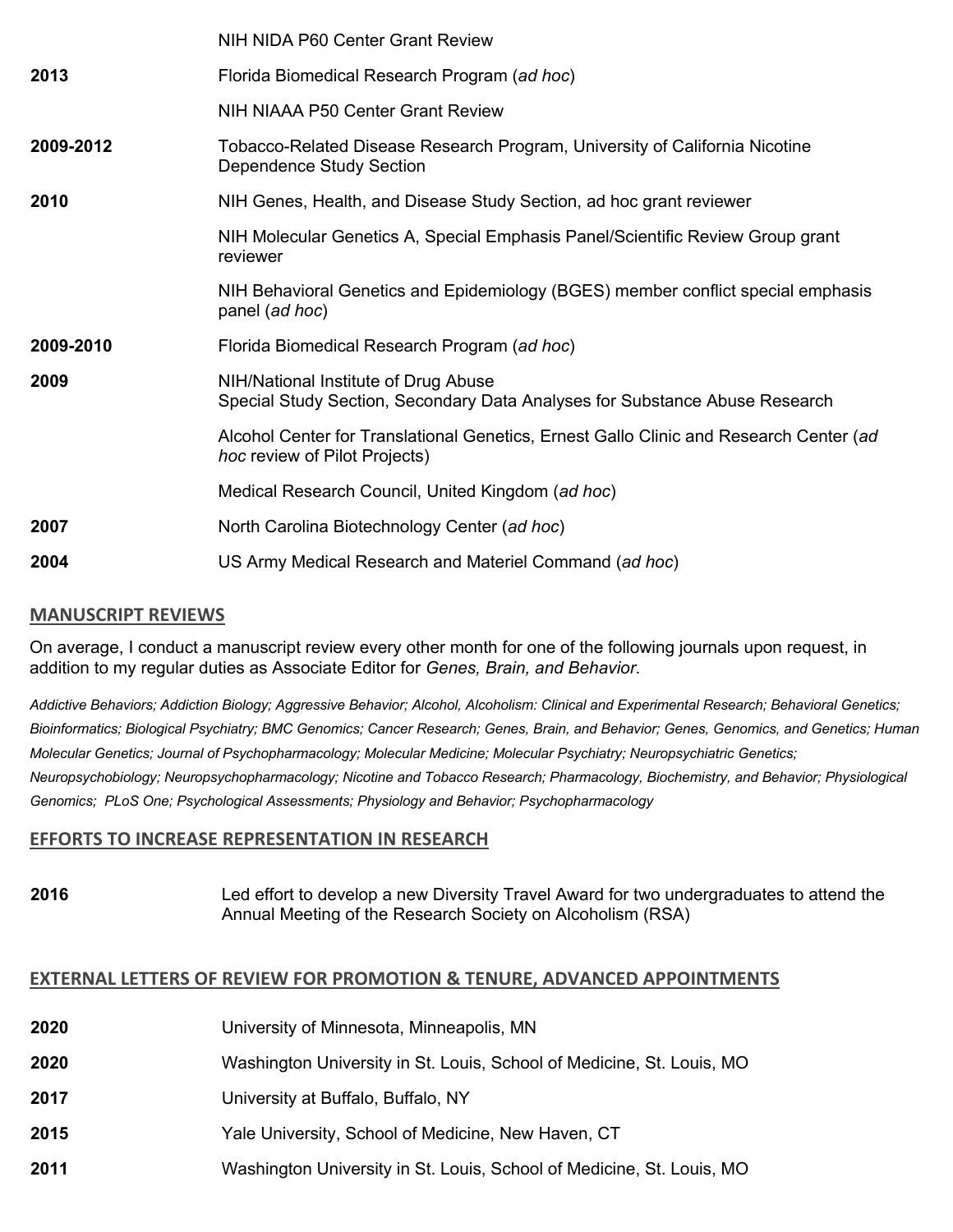#### **INTERNATIONAL CONSORTIUM**

**2009-2011** Executive Steering Committee Member, Consortium on the Genetic Analysis of Smoking Phenotypes (CGASP) Chair, Committee on Adolescent/Early Behaviors

#### **OUTREACH**

- **2017-present** Communities that Care, Advisor for Broomfield Public Health and Environment Department Broomfield, CO program to prevent drug use and addiction
- 2018-2019 Mentor for Fairview High School student, Anurdha Prakash \*Won 1<sup>st</sup> place in Animal Science category at the Corden Pharma Science Fair and the Regional Special Award from the American Statistical Association for her poster "How Does Anxiety Influence Alcohol Use?" \*Placed 3rd at the State Competition
- **2017** Guest lecture at Dawson School (K-12, audience included high school), Lafayette, CO
- **2015** Guest lecture at Regis College, Denver, CO Neuroscience Seminar on Drugs & Addiction, instructor Dr. Robin Cloues Title "Booze, Butts, and Genes: Nicotinic Receptors in Alcohol and Tobacco Behaviors"
- **2014** Interview with Ms. Simone Jackson, High School student
- **2013** Mentor for Centaurus High School minority study, Mr. Odysseus Quarles, summer
- **2013** American Society for Human Genetics, DNA Day Essay Reviewer, Reviewed nine essays prepared by high school students for DNA day
- **2010** American Society for Human Genetics reviewer of state standards in core concepts in genetics (Colorado and Nebraska)
- **2009-2010** Mentor for Science Research Seminar course through Boulder Valley School District Max Ciaglo and Jordan Smith – seniors at Monarch High School
- **2009** Guest Lecture "Genetics of Alcohol and Tobacco Use"Denver Museum of Nature and Science Teacher Institute Workshop on "Genetics of Taste: A Flavor for Health"
- **2009-2011** "DNA Day" at Mountainview Elementary School classes, Broomfield, CO
- **2008-2009** Mentor for Science Research Seminar course through Boulder Valley School District Carey Fluornoy and Jack Evans – seniors at Monarch High School
- **2007-2008** Mentor for Science Research Seminar course through the Boulder Valley School District Nathan Rolston – senior at Monarch High School
- **2007** Judge for Roche Colorado Boulder Valley Regional Secondary Science Fair (high school and middle school participants)
- **2005** Colorado Wyoming Junior Science Academy presentation for High School students visiting CU Boulder Topic: Human Genome Informatics Resources
- **2005-2006** Mentor for Science Research Seminar course through the Boulder Valley School District Cara Leuders – sophomore at Nederland High School
- **2004-present** American Society of Human Genetics Mentor Network Member

#### **MEMBERSHIPS IN PROFESSIONAL SOCIETIES**

**2004-present** Research Society on Alcoholism (RSA) 2015-2019 Board Member (elected position) 2018 Program Committee Member for Annual Meeting in San Diego, CA